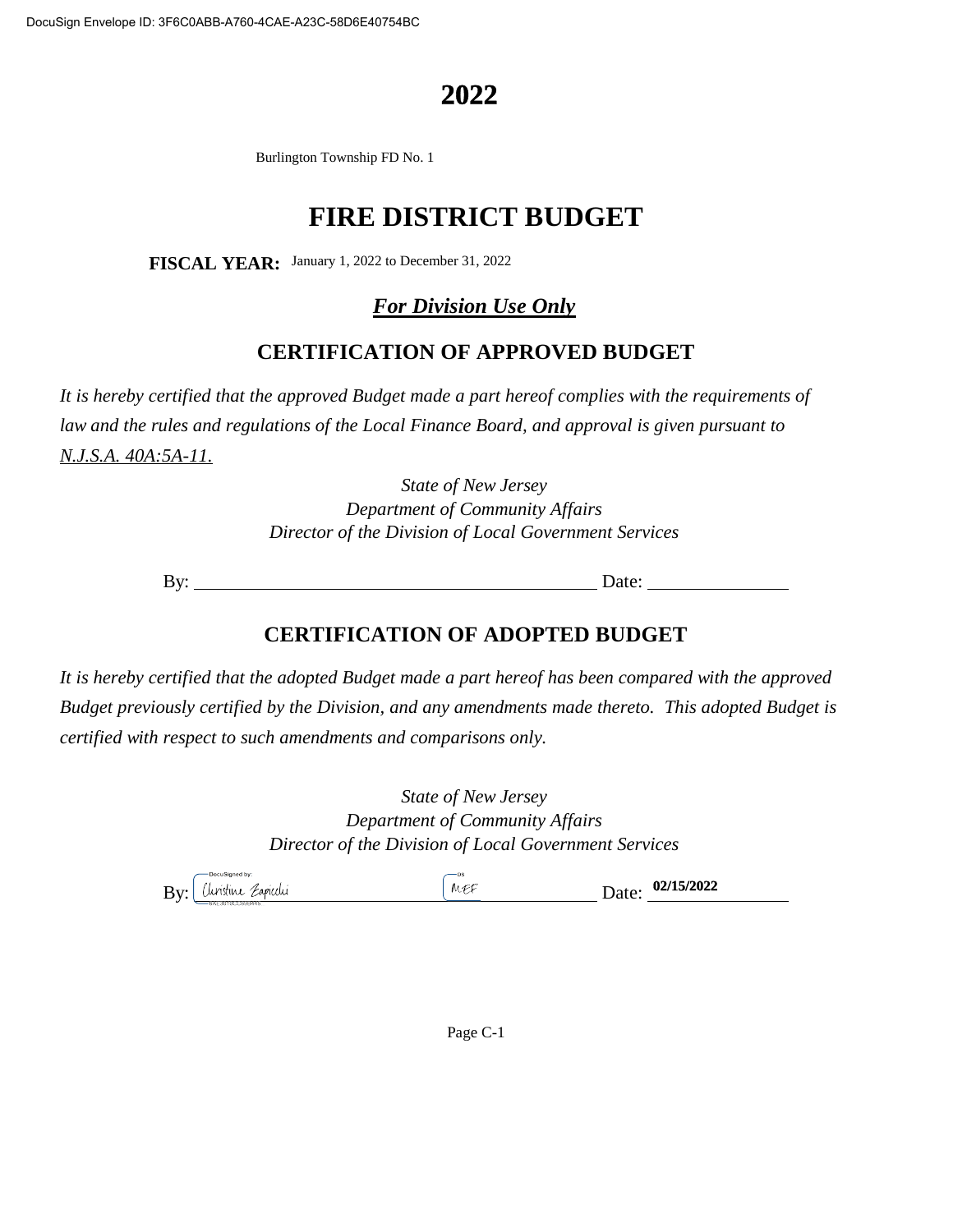#### **General Instructions to Complete the Fire District Budget Workbook**

- a) This workbook shall be used for completing the Fire District Introduced and Adopted Budgets.
- b) It is designed to automatically calculate amounts linked from various data entry points.
- c) The individual tabs containing formulas are locked to protect the formulas.
- d) Fill in only the gray and yellow highlighted sections of the worksheet.
- e) Begin by navigating to the "KEY INPUTS" tab.

Select the Fire District by clicking on cell B2 and selecting from the dropdown menu. This will populate the entity name and

- f) county. Continue to complete each of the fields in order to populate standard information throughout the workbook. When copying information from another document, users must select "Paste Values" when pasting the information into this
- g) workbook.
- h) In all applicable signature lines, insert the email address of the applicable official. Once approved by the Board of Fire Commissioners, the completed Introduced Budget must be submitted to the Division via the FAST "Introduced Budget" record portal and it must be precisely named as: <**municode> introbudget\_20xx**. The list of
- i) municodes for Fire Districts can be found at:

[https://www.nj.gov/dca/divisions/dlgs/pdf/Fire%20District%20MuniCodes.pdf](https://www.nj.gov/dca/divisions/dlgs/pdf/Fire District MuniCodes.pdf) 

Once approved by the Board of Fire Commissioners, the completed Adopted Budget must be submitted to the Division via the FAST "Adopted Budget" record portal and it must be precisely named as: **<municode>\_adoptbudget\_20xx**. The list of

j) municodes for Fire Districts can be found at:

[https://www.nj.gov/dca/divisions/dlgs/pdf/Fire%20District%20MuniCodes.pdf](https://www.nj.gov/dca/divisions/dlgs/pdf/Fire District MuniCodes.pdf) 

k) Only the Designated Officials for the Fire District have access to the "Submit for Review" tab within the FAST portal.

l) Please review the additional instructions "FAST System for Fire Districts: Introduction and User Guide" link below: [https://www.nj.gov/dca/divisions/dlgs/pdf/FAST%20Fire%20Budget%20User%20Guide.pdf](https://www.nj.gov/dca/divisions/dlgs/pdf/FAST Fire Budget User Guide.pdf)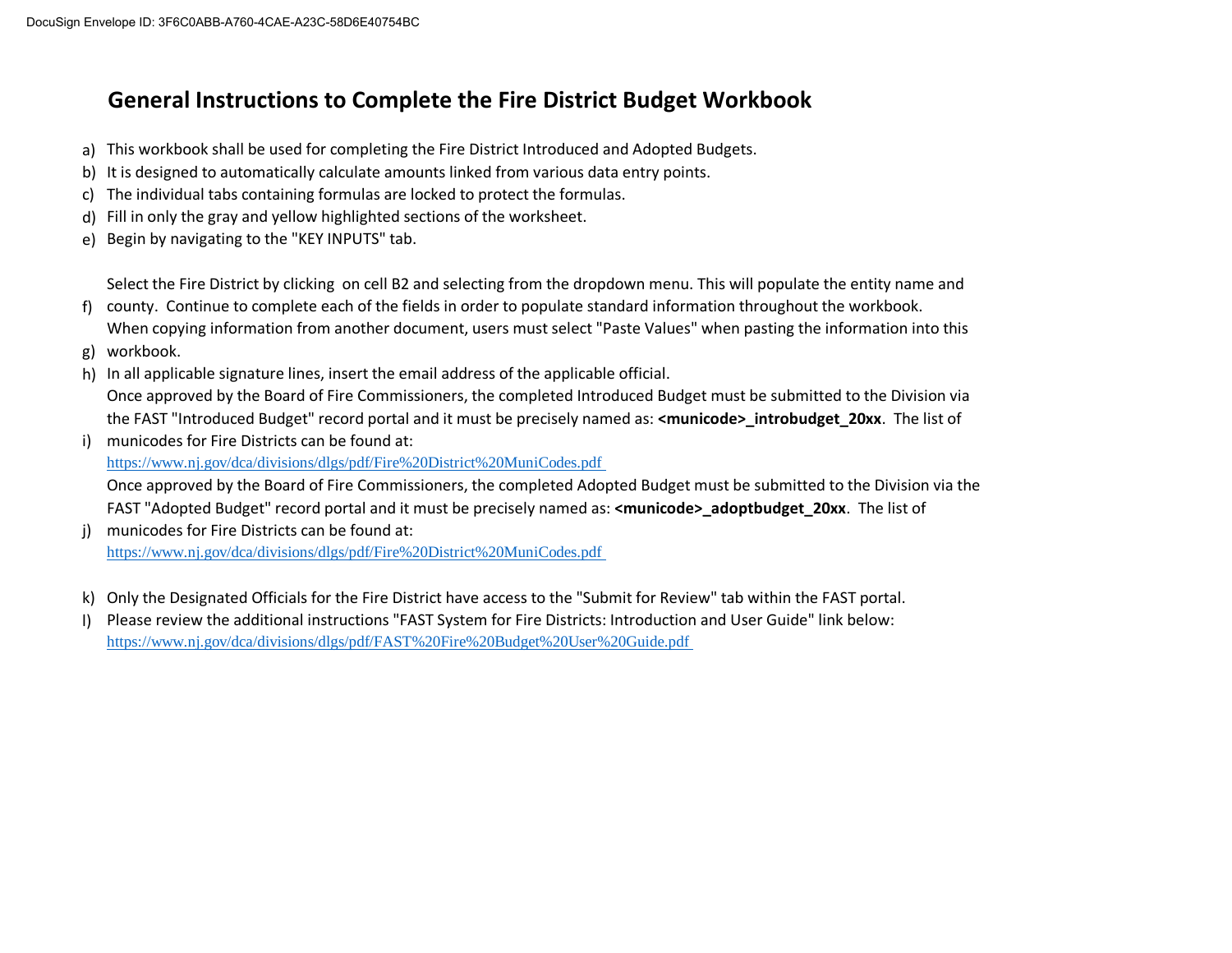DocuSign Envelope ID: 3F6C0ABB-A760-4CAE-A23C-58D6E40754BC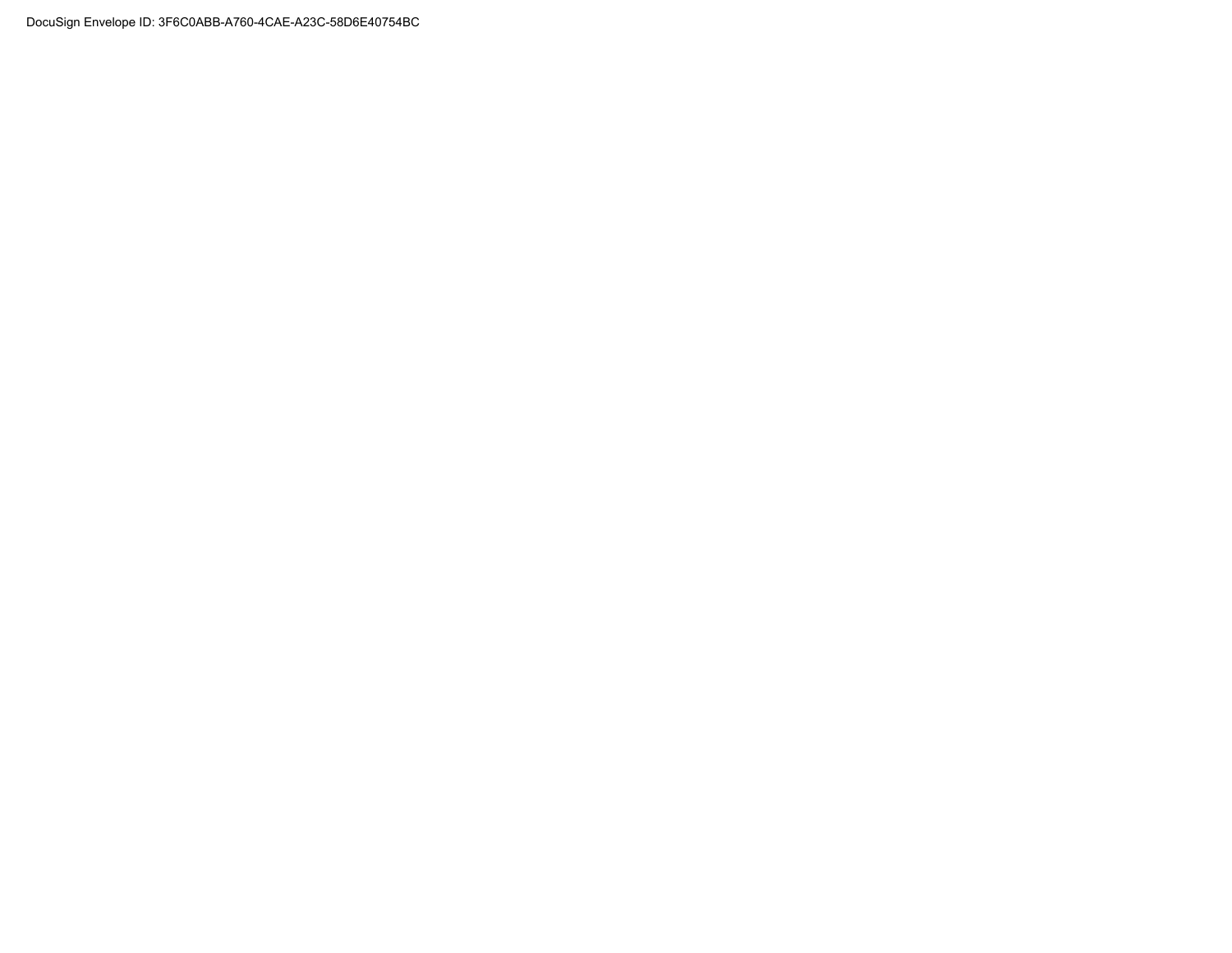| <b>IYear</b>          | 2022                                | <b>Board of Fire Commissioners:</b> |                        |
|-----------------------|-------------------------------------|-------------------------------------|------------------------|
| <b>Fire District</b>  | <b>Burlington Township FD No. 1</b> | <b>Chairperson</b>                  | ANTHONY CIASCA         |
| <b>County</b>         | Burlington                          | <b>Treasurer</b>                    | TERRY, M. FIELD        |
| <b>Web Address</b>    | http://btfd.org                     | <b>Secretary</b>                    | DARREN THOMPSON        |
| <b>Election Month</b> | February                            | <b>Commissioner</b>                 | <b>DEBORAH PAINTER</b> |
|                       |                                     | <b>Commissioner</b>                 | <b>BRIAN MASSIMI</b>   |

| <b>Certification Sections</b> |                                                           | <b>Expand Section Length</b>          |          |
|-------------------------------|-----------------------------------------------------------|---------------------------------------|----------|
|                               | <b>Preparer and Preparer - Other Assets Certification</b> | <b>Vehicle List</b>                   | Standard |
| <b>Preparer Name</b>          | ROBERT D. ELLIOTT                                         | <b>Accumulated Absences</b> Standard  |          |
| <b>Title</b>                  | CPA <sup>.</sup>                                          | Salary & Benefit Detail Standard      |          |
| <b>Address</b>                | 8 EXECUTIVE DRIVE, SUITE 1, TOMS RIVER, NJ 08755          | <b>Capital Budget Detail Standard</b> |          |
| Phone                         | 732-363-6500                                              |                                       |          |
| Fax                           | 732-363-0675                                              |                                       |          |
| <b>Email</b>                  | RDELLIOTT@MEBGCPA.COM                                     |                                       |          |

| <b>Approval Certification</b> |                                              |  |  |
|-------------------------------|----------------------------------------------|--|--|
| <b>Officer's Name</b>         | DARREN THOMPSON                              |  |  |
| <b>Title</b>                  | <b>SECRETARY</b>                             |  |  |
| <b>Address</b>                | 1601 BURLINGTON BYPASS, BURLINGTON, NJ 08016 |  |  |
| Phone                         | 609-239-5849                                 |  |  |
| <b>Fax</b>                    | 609-386-0008                                 |  |  |
| Email                         | DTHOMPSON@BTFD.ORG                           |  |  |

| <b>Internet Certification</b> |                  |  |  |
|-------------------------------|------------------|--|--|
| <b>Officer's Name</b>         | DARREN THOMPSON  |  |  |
| <b>Title</b>                  | <b>SECRETARY</b> |  |  |

| <b>Adoption Certification</b> |                                              |  |  |
|-------------------------------|----------------------------------------------|--|--|
| <b>Officer's Name</b>         | <b>DARREN THOMPSON</b>                       |  |  |
| <b>Title</b>                  | <b>SECRETARY</b>                             |  |  |
| <b>Address</b>                | 1601 BURLINGTON BYPASS, BURLINGTON, NJ 08016 |  |  |
| Phone                         | 609-239-5849                                 |  |  |
| Fax                           | 609-386-0008                                 |  |  |
| Email                         | DTHOMPSON@BTFD.ORG                           |  |  |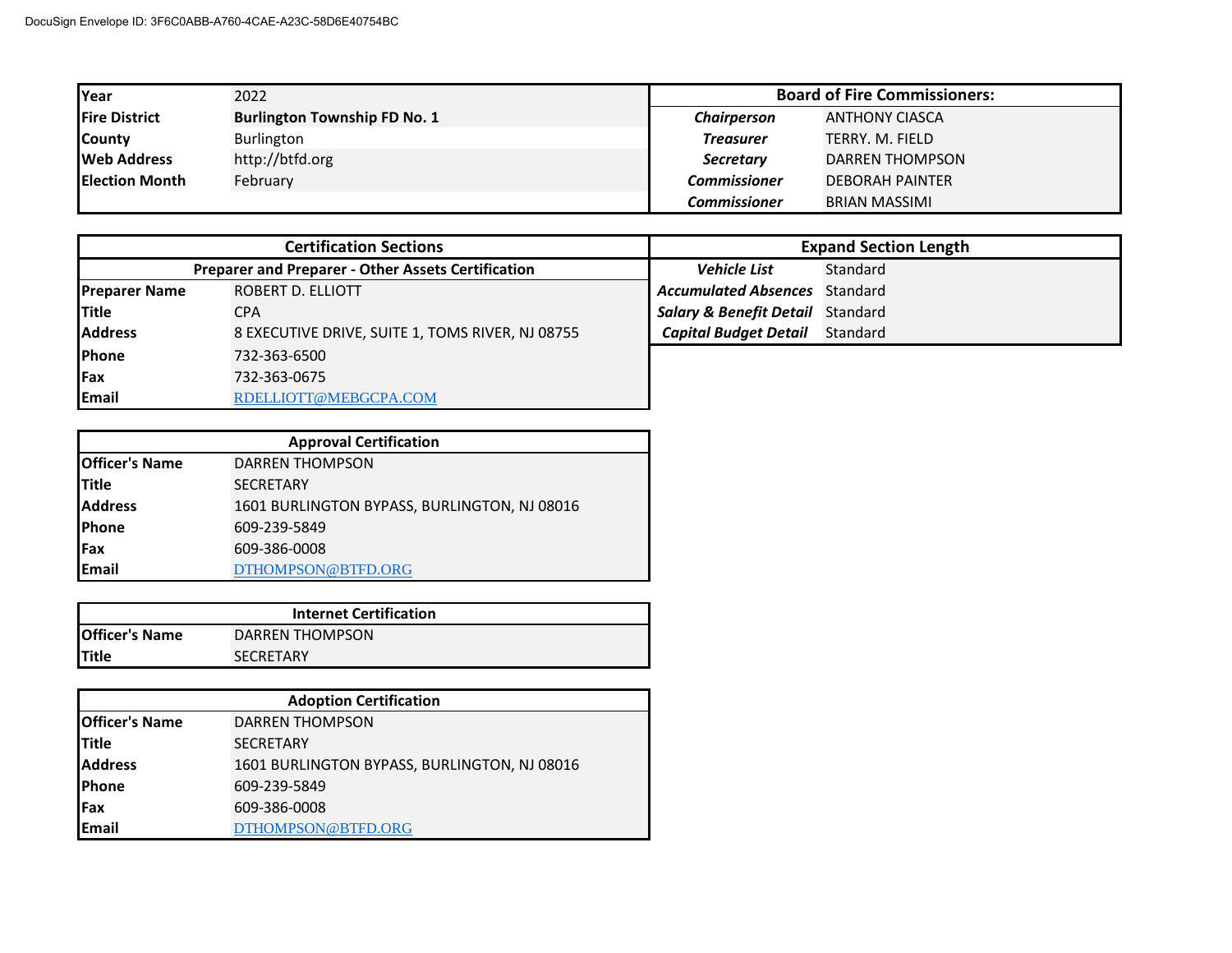# 2022

## Burlington Township FD No. 1 Fire District Budget

http://btfd.org



### Division of Local Government Services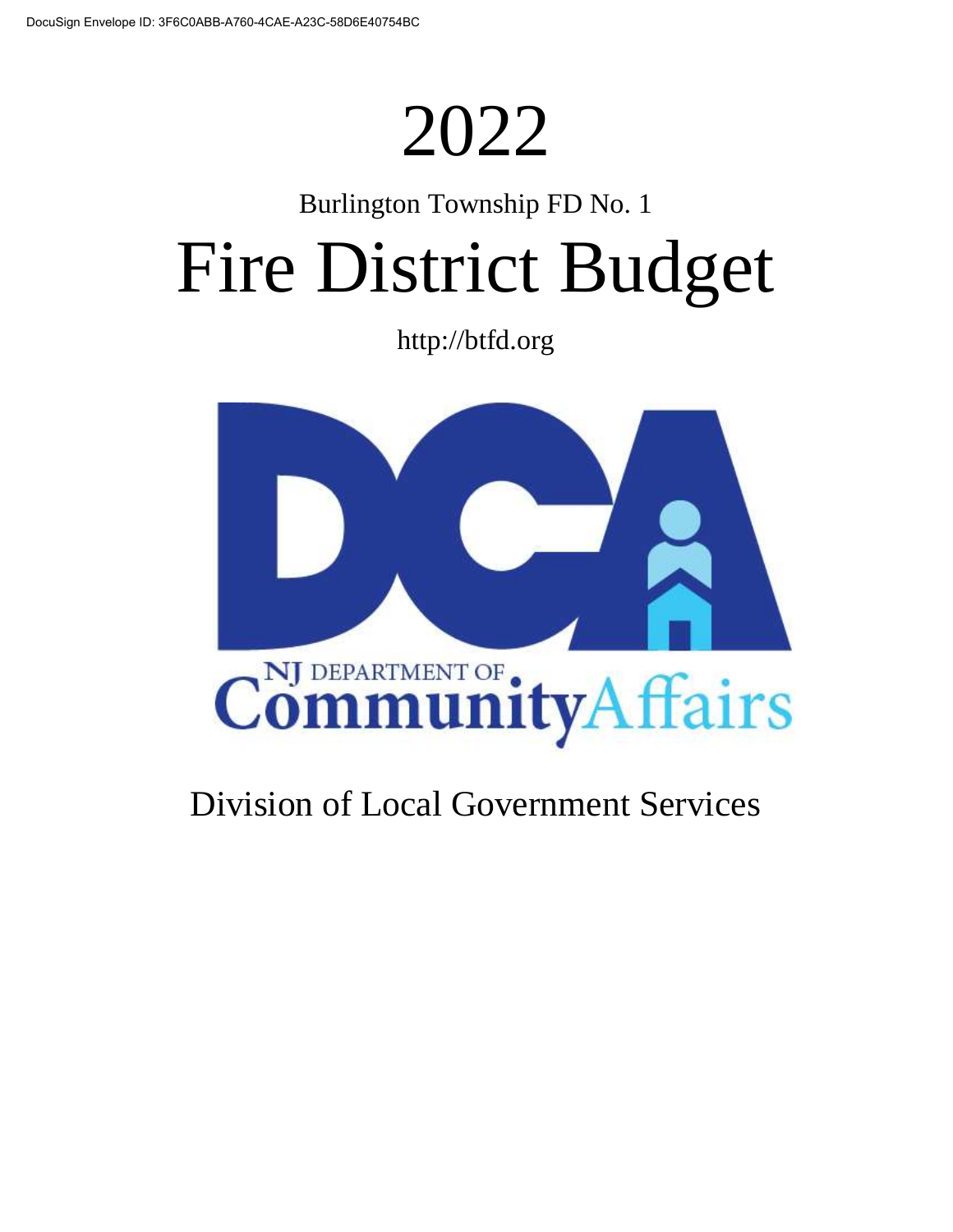### **2022 FIRE DISTRICT BUDGET Certification Section**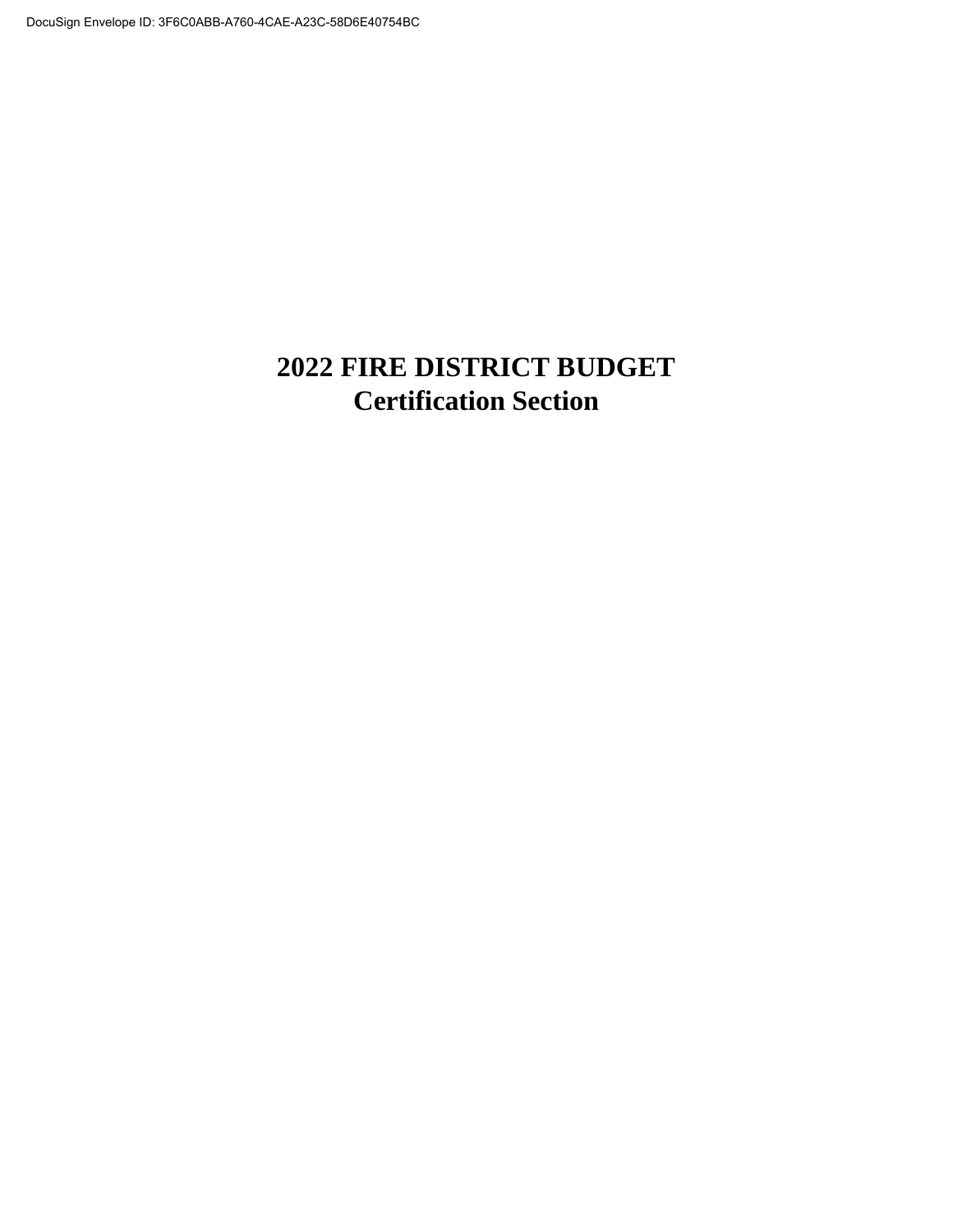### **2022**

Burlington Township FD No. 1

### **FIRE DISTRICT BUDGET**

#### **FISCAL YEAR: January 1, 2022 to December 31, 2022**

*For Division Use Only*

#### **CERTIFICATION OF APPROVED BUDGET**

*It is hereby certified that the approved Budget made a part hereof complies with the requirements of law and the rules and regulations of the Local Finance Board, and approval is given pursuant to N.J.S.A. 40A:5A-11.*

> *Director of the Division of Local Government Services State of New Jersey Department of Community Affairs*

By: Date: Date:

### **CERTIFICATION OF ADOPTED BUDGET**

*certified with respect to such amendments and comparisons only. Budget previously certified by the Division, and any amendments made thereto. This adopted Budget is It is hereby certified that the adopted Budget made a part hereof has been compared with the approved*

> *Director of the Division of Local Government Services Department of Community Affairs State of New Jersey*

By: Date: Date:

Page C-1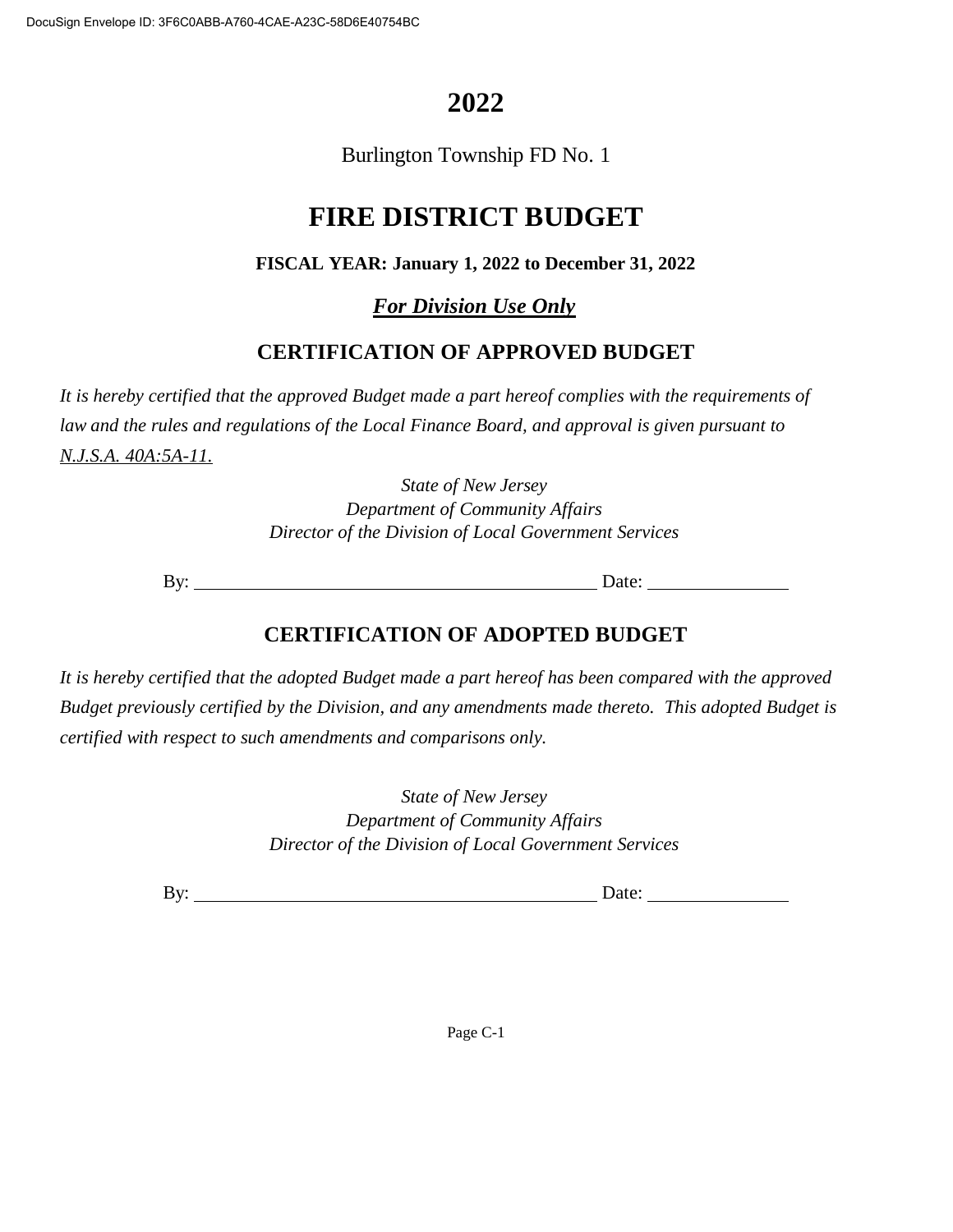### **2022 PREPARER'S CERTIFICATION**

#### Burlington Township FD No. 1

### **FIRE DISTRICT BUDGET**

#### **FISCAL YEAR: January 1, 2022 to December 31, 2022**

content, the budget will permit the exercise of the comptroller function within the Fire District. accurate and correctly stated; all items of appropriation are properly set forth; and in itemization, form and revenues, including the amount to be raised by taxation to support the district budget, are reasonable thereto, represents the Board of Commissioners' resolve with respect to stature in that; all estimates of It is hereby certified that the Fire District Budget, including the annual budget and all schedules attached

completed and attached. reasonable assurance that all assertations contained herein are accurate and all required schedules are It is further certified that all proposed budgeted amounts and totals are correct. Also, I hereby provide

| Preparer's Signature: | RDELLIOTT@MEBGCPA.COM              |
|-----------------------|------------------------------------|
| Name:                 | <b>ROBERT D. ELLIOTT</b>           |
| Title:                | <b>CPA</b>                         |
| Address:              | 8 EXECUTIVE DRIVE, SUITE 1, TOMS R |
| Phone Number:         | 732-363-6500                       |
| <b>Fax Number:</b>    | 732-363-0675                       |
| E-mail Address:       | RDELLIOTT@MEBGCPA.COM              |

Page C-2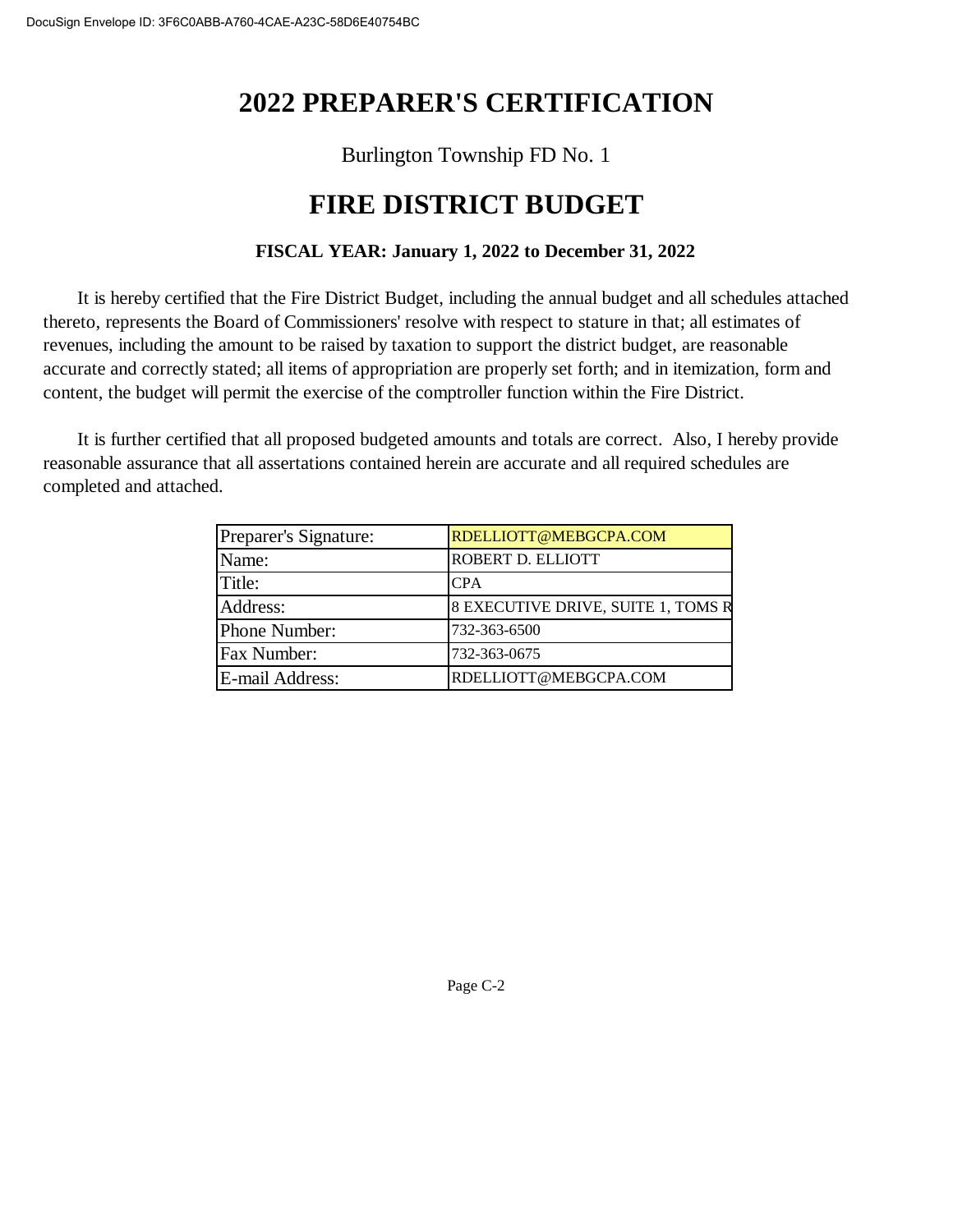### **2022 PREPARER'S CERTIFICATION OTHER ASSETS**

Burlington Township FD No. 1

### **FIRE DISTRICT BUDGET**

#### **FISCAL YEAR: January 1, 2022 to December 31, 2022**

 It is hereby certified that operating appropriations, as reported in this annual budget on Page F-3, for the Commissioners has determined that the aformentioned Other Asset appropriation(s) do not meet the criteria for bonding pursuant to the Local Bond Law (N.J.S.A. 40A:2-1 et seq.) and more specifically, as it pertains to the expected useful life of the asset, pursuant to N.J.S.A. 40A:2-21. acquisition of Other Assets not included as Capital Outlats are Non-Bondable Assets. The Board of

 It is further certified that the Other Asset appropriation(s) as reported herein have been determined not to be Capital Assets pursuant to N.J.S.A. 40A:14-84 and 40A:14-85. Therefore, the election has been made to treat such Other Assets as Operating Appropriations: Current Operating Expenses, pursuant to N.J.S.A. 40A:14-78.6.

| Preparer's Signature: | RDELLIOTT@MEBGCPA.COM               |
|-----------------------|-------------------------------------|
| Name:                 | ROBERT D. ELLIOTT                   |
| Title:                | CPA                                 |
| Address:              | 8 EXECUTIVE DRIVE, SUITE 1, TOMS RI |
| Phone Number:         | 732-363-6500                        |
| Fax Number:           | 732-363-0675                        |
| E-mail Address:       | RDELLIOTT@MEBGCPA.COM               |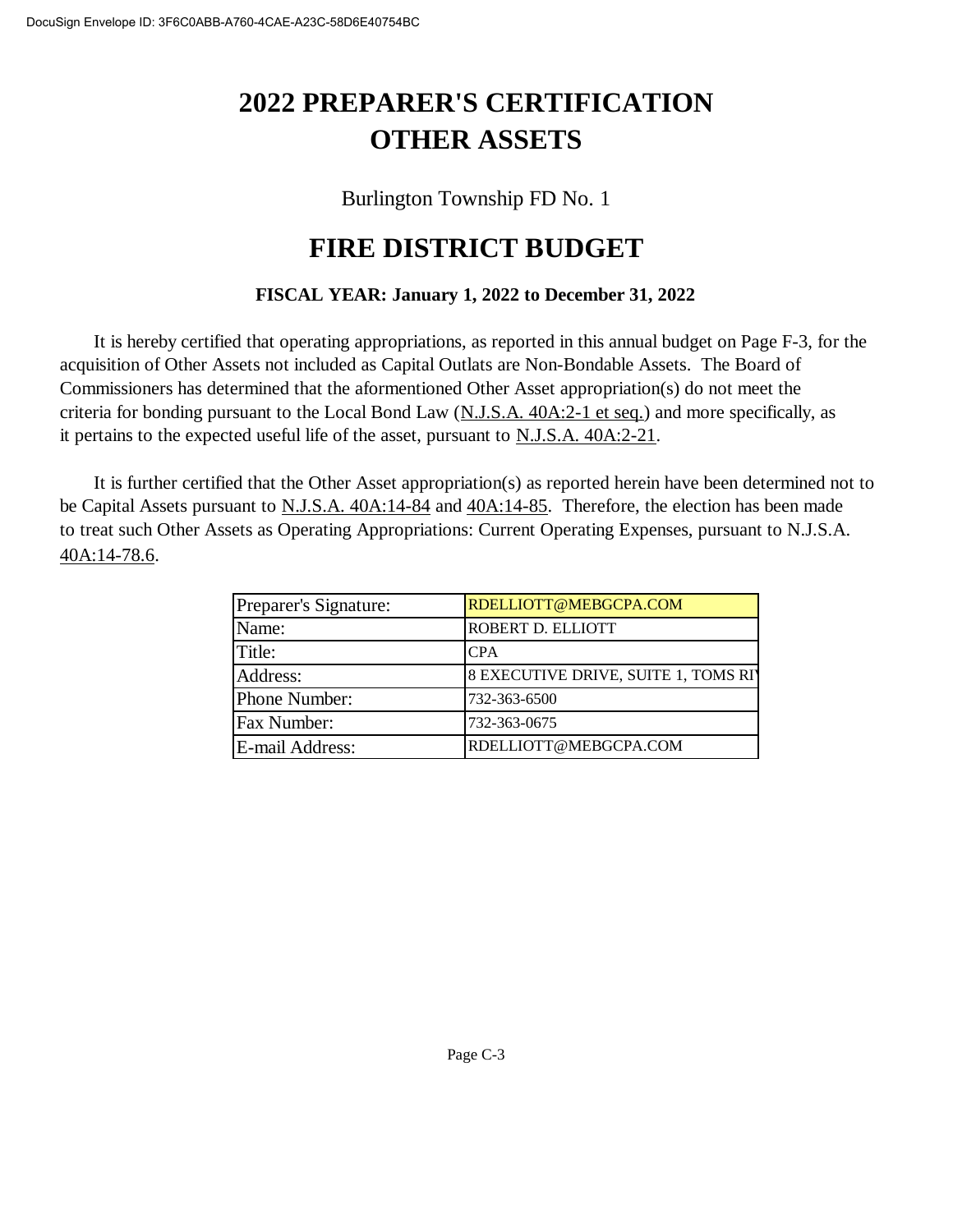### **FIRE DISTRICT INTERNET WEBSITE CERTIFICATION**

 **Fire District's Web Address:** http://btfd.org

activities. N.J.S.A. 40A:14-70.2 requires the following items to be included on the Fire District's website at a purpose of the website or webpage shall be to provide increased public access to the Fire District's operations and All fire districts shall maintain either an Internet website or a webpage on the municipality's Internet website. The 40A:14-70.2. minimum for public disclosure. Check the boxes below to certify the Fire District's compliance with N.J.S.A.

- $\Box$  A description of the Fire District's mission and responsibilities
- Commencing with 2013, the budgets for the current fiscal year and immediately two prior years
- $\triangledown$  The most recent Comprehensive Annual Financial Report (Unaudited) or similar financial information
- $\Box$  Commencing with 2012, the annual audits of the most recent fiscal year and immediately two prior years
- of the residents within the district The Fire District's rules, regulations and official policy statements deemed relevant by the commissioners to the interests
- $\triangledown$  Notice posted pursuant to the "Open Public Meetings Act" for each meeting of the commissioners, setting forth the time date, location and agenda of each meeting
- $\triangledown$  Beginning January 1, 2013, the approved minutes of each meeting of the commissioners including all resolutions of the commissioners and their committees; for at least three consecutive fiscal years
- supervision or management over some or all of the operations of the Fire District The name, mailing address, electronic mail address and phone number of every person who exercises day-to-day
- under a Length of Service Award Program (LOSAP). for any service whatsoever rendered to the Fire District, but shall not include volunteers receiving benefits other organizations which received any renumeration of \$17,500 or more during the preceding fiscal year A list of attorneys, advisors, consultants and any other person, firm, business, partnership, corporation or

above. A check in each of the above boxes signifies compliance. webpage as identified above complies with the minimum statutory requirements of N.J.S.A. 40A:14-70.2 as listed It is hereby certified by the below authorized representative of the Fire District that the Fire District's website or

| Name of Officer Certifying Compliance:  | DARREN THOMPSON    |
|-----------------------------------------|--------------------|
| Title of Officer Certifying Compliance: | <b>SECRETARY</b>   |
| Signature:                              | DTHOMPSON@BTFD.ORG |

Page C-4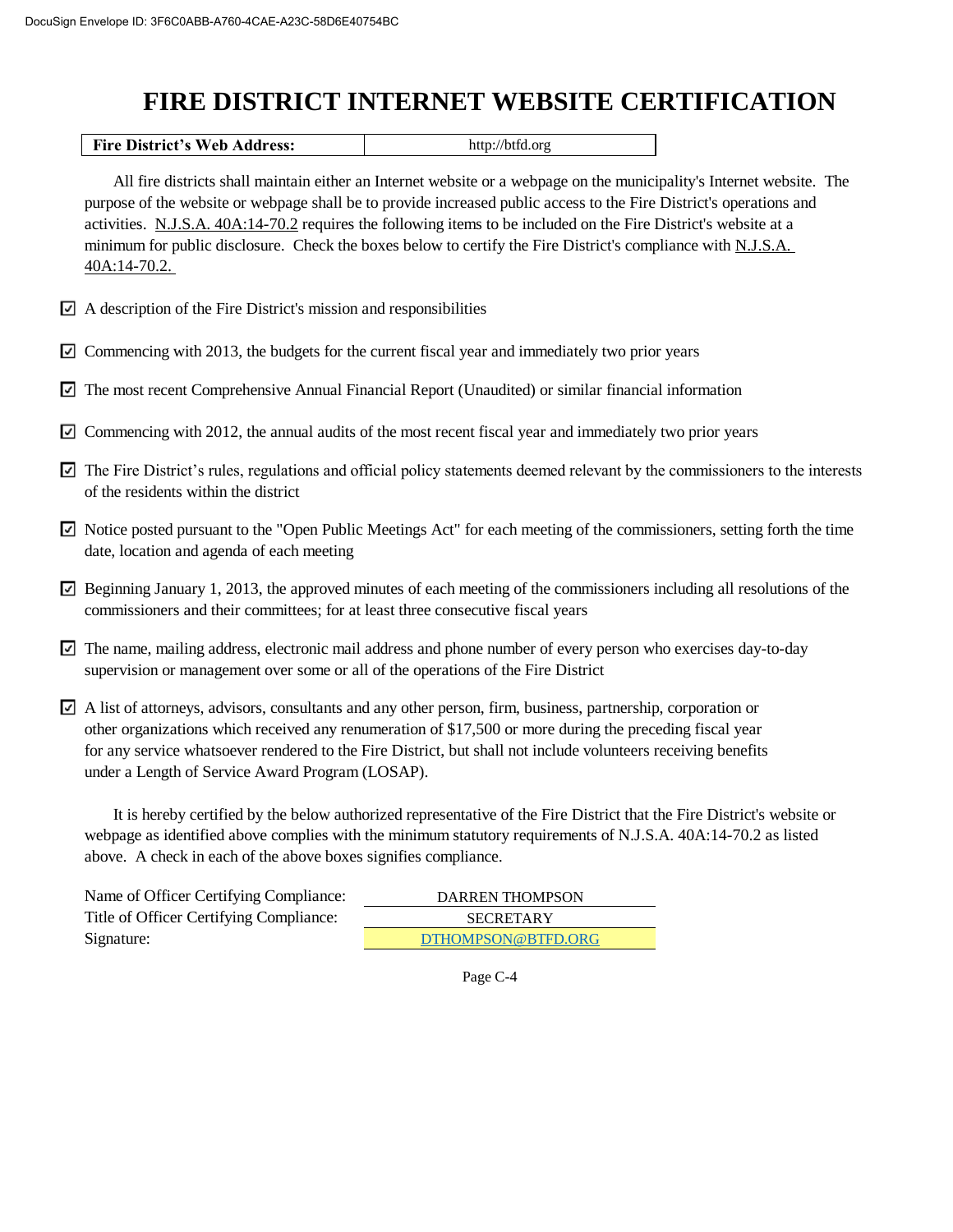### **2022 APPROVAL CERTIFICATION**

Burlington Township FD No. 1

### **FIRE DISTRICT BUDGET**

#### **FISCAL YEAR: January 1, 2022 to December 31, 2022**

of the Annual Budget approved by resolution of the Board of Commissioners of the Fire District, at an It is hereby certified that the Fire District Budget, including all schedules appended hereto, are a open public meeting held pursuant to N.J.A.C. 5:31-2.4, on December 9, 2021.

 It is further certified that the recorded vote appearing in the resolution represents not less than a of the full membership of the Board of Commissioners thereof.

| <b>Officer's Signature:</b> | DTHOMPSON@BTFD.ORG              |
|-----------------------------|---------------------------------|
| Name:                       | <b>DARREN THOMPSON</b>          |
| <b>Title:</b>               | <b>SECRETARY</b>                |
| <b>Address:</b>             | 1601 BURLINGTON BYPASS, BURLING |
| <b>Phone Number:</b>        | 609-239-5849                    |
| <b>Fax Number:</b>          | 609-386-0008                    |
| <b>E-mail Address:</b>      | DTHOMPSON@BTFD.ORG              |

Page C-5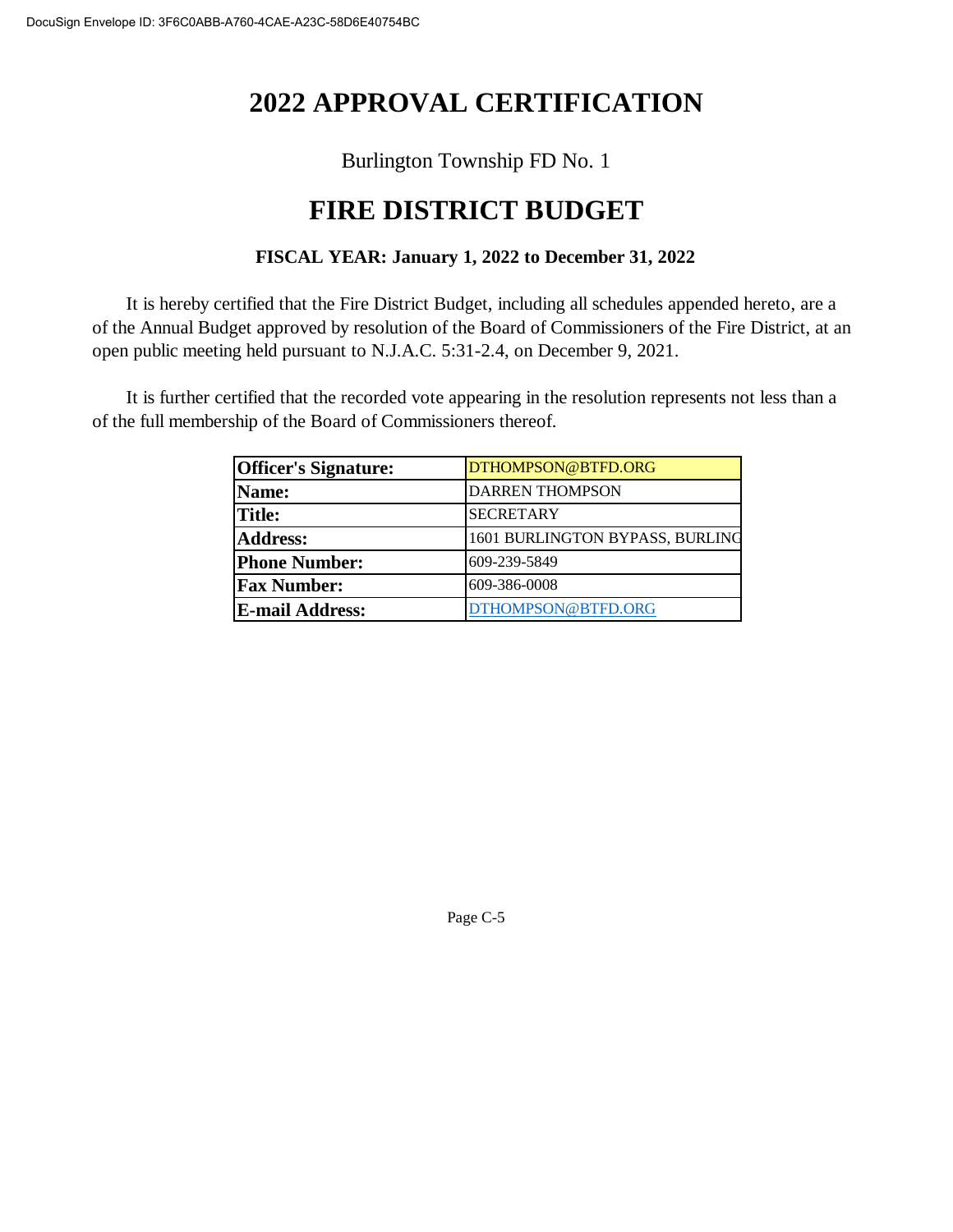### **2022 FIRE DISTRICT BUDGET RESOLUTION**

#### Burlington Township FD No. 1

#### **FISCAL YEAR: January 1, 2022 to December 31, 2022**

WHEREAS, the Annual Budget for Burlington Township FD No. 1 (the 'Fire District') for the fiscal year beginning at its open public meeting of December 9, 2021; and January 1, 2022 and ending December 31, 2022 has been presented before the Board of Commissioners of the Fire District

WHEREAS, the budget as introduced is in compliance with the Property Tax Levy Cap Law (N.J.S.A. 40A:4-45.44 et seq.); and

WHEREAS, the Annual Budget as introduced reflects Total Revenues of \$2,928,099.00 which includes an amount to be raised by taxation of \$2,266,000.00 and Total Appropriations of \$2,928,099.00; and

assessor of the municipality to be assessed against the taxable property in the district, pursuant to N.J.S.A. 40A:14-79. Such WHEREAS, the amount to be raised by taxation to support the district budget shall be the amount to be certified to the miscellaneous revenues set forth in the budget; and amount shall be equal to the amount of the total appropriations set forth in the budget minus the total amount surplus and

of taxable property in the Fire District; WHEREAS, in calculating the amount to be raised by taxation, the Fire District has taken into account the assessed valuation

January 1, 2022 and ending December 31, 2022 is hereby approved; and on December 9, 2021 that the Annual Budget, including all related schedules, of the Fire District for the fiscal year beginning NOW, THEREFORE BE IT RESOLVED, by the Board of Commissioners of the Fire District, at an open public meeting held

BE IT FURTHER RESOLVED, that the anticipated revenues as reflected in the Annual Budget are of sufficient amount to outstanding debt obligations, capital lease arrangements, service contracts, and other pledged agreements; and meet all proposed expenditures/expenses and all covenants, terms and provisions as stipulated in the Fire District's

adoption on January 13, 2022 @ 7:00 p.m.. BE IT FURTHER RESOLVED, that the Board of Commissioners of the Fire District will consider the Annual Budget for

DTHOMPSON@BTFD.ORG 12/9/2021

| (Secretary's Signature) | (Date) |
|-------------------------|--------|
|-------------------------|--------|

#### **Board of Commissioners Recorded Vote**

| <b>Member</b>         | Ave | <b>Nav</b> | <b>Abstain</b> | Absent |
|-----------------------|-----|------------|----------------|--------|
| <b>Anthony Ciasca</b> |     |            |                |        |
| Terry M. Field        |     |            |                |        |
| Darren Thompson       |     |            |                |        |
| Deborah Painter       |     |            |                |        |
| Brian Massimi         |     |            |                |        |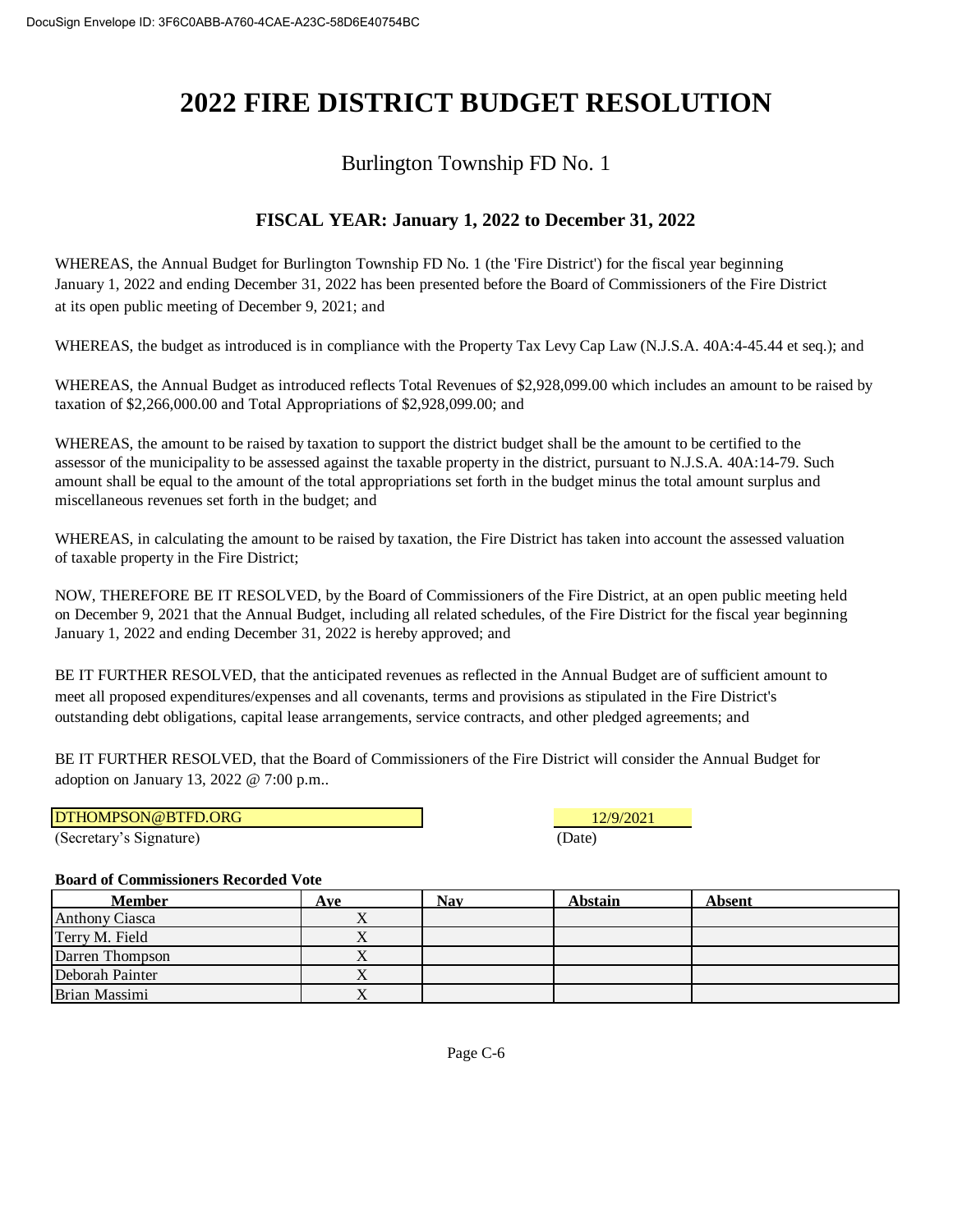### **2022 ADOPTION CERTIFICATION**

Burlington Township FD No. 1

### **FIRE DISTRICT BUDGET**

#### **FISCAL YEAR: January 1, 2022 to December 31, 2022**

the Board of Commissioners of the Fire District, pursuant to N.J.A.C. 5:31-2.4, on January 13, 2022. It is hereby certified that the Fire District Budget annexed hereto is a true copy of the Budget adopted by

| <b>Officer's Signature:</b> | DTHOMPSON@BTFD.ORG                           |             |              |  |  |  |
|-----------------------------|----------------------------------------------|-------------|--------------|--|--|--|
| Name:                       | <b>DARREN THOMPSON</b>                       |             |              |  |  |  |
| Title:                      | <b>SECRETARY</b>                             |             |              |  |  |  |
| <b>Address:</b>             | 1601 BURLINGTON BYPASS, BURLINGTON, NJ 08016 |             |              |  |  |  |
| <b>Phone Number:</b>        | 609-239-5849                                 | <b>Fax:</b> | 609-386-0008 |  |  |  |
| <b>E-mail address:</b>      | DTHOMPSON@BTFD.ORG                           |             |              |  |  |  |

Page C-7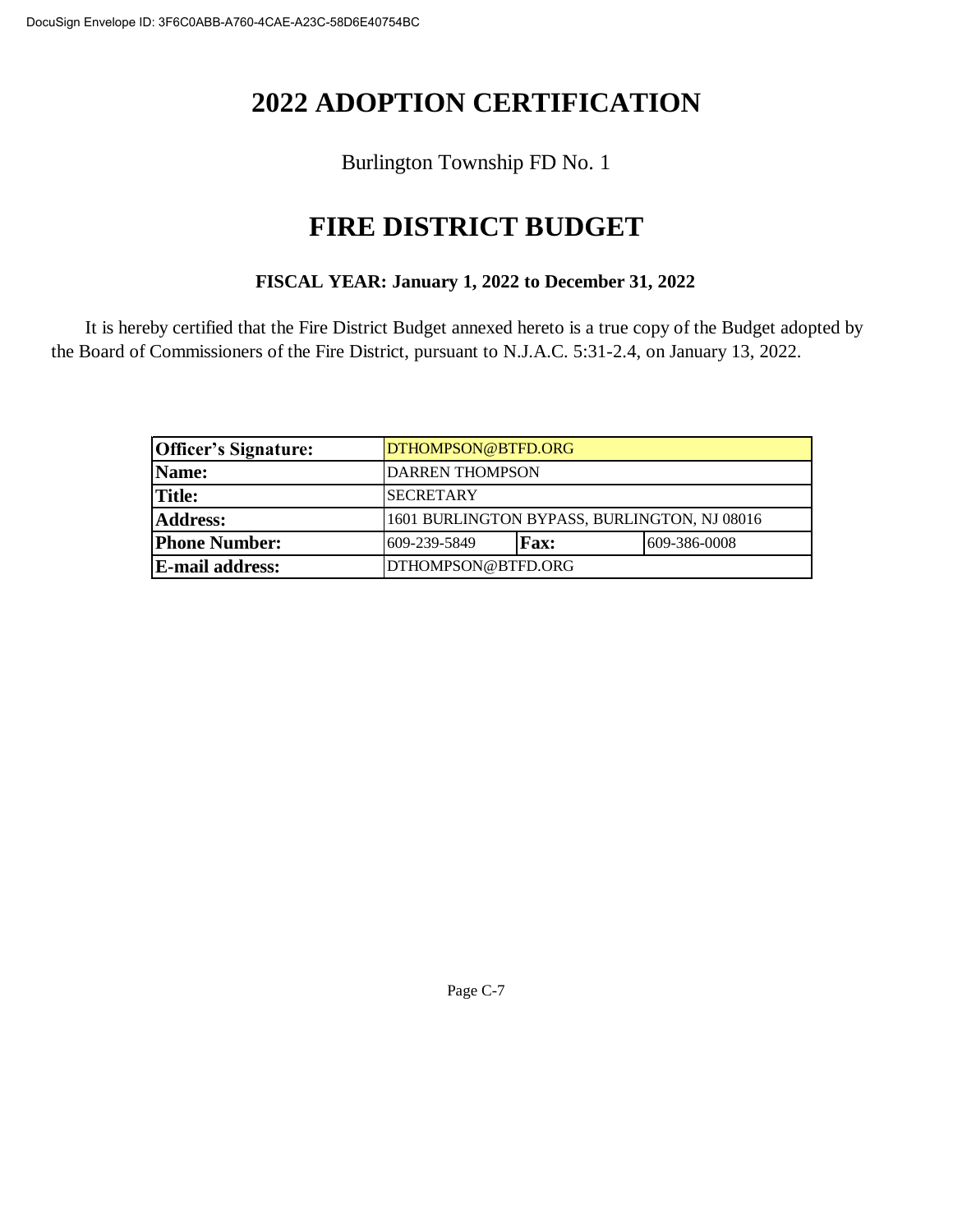### **2022 ADOPTED BUDGET RESOLUTION**

#### Burlington Township FD No. 1

#### **FISCAL YEAR: January 1, 2022 to December 31, 2022**

the Fire District at its open public meeting of January 13, 2022; and January 1, 2022 and ending December 31, 2022 has been presented for adoption before the Board of Commissioners of WHEREAS, the Annual Budget for the Burlington Township FD No. 1 (the 'Fire District') for the fiscal year beginning

approved by the Director of the Division of Local Government Services; and and title as set forth in the introduced and approved budget, including all amendments thereto, if any, which have been WHEREAS, the Annual Budget as presented for adoption reflects each item of revenue and apprpriation in the same amount

WHEREAS, the adopted budget is in compliance with the Property Tax Levy Cap Law (N.J.S.A. 40A:4-45.44 et seq.); and

raised by taxation of \$2,266,000.00, and Total Appropriations of \$2,928,099.00; and WHEREAS, the Annual Budget as presented for adoption reflects Total Revenues of \$2,928,099.00 which includes amount to be

determine the amount to be raised by taxation for the ensuing year; WHEREAS, an election shall be held annually on the third Saturday of February in each established fire district to

January 13, 2022 that the Annual Budget of the Fire District for the fiscal year beginning January 1, 2022 and ending NOW, THEREFORE BE IT RESOLVED, by the Board of Commissioners of the Fire District at an open public meeting held on of \$2,928,099.00, which includes amount to be raised by taxation of \$2,266,000.00, and Total Appropriations of \$2,928,099.00; and December 31, 2022 is hereby adopted and, shall constitute appropriations for the purposes stated and authorization of Total Revenues

thereto, if any, which have been approved by the Director of the Division of Local Government Services; and appropriation in the same amount and title as set forth in the introduced and approved budget, including all amendments BE IT FURTHER RESOLVED, that the Annual Budget as presented for adoption reflects each item of revenue and

amount to be raised by taxation for the ensuing year. The results of which shall be subsequently certified to the Division and the Municipal Assessor. BE IT FURTHER RESOLVED, that an annual election shall be held on the third Saturday of February to determine the

#### DTHOMPSON@BTFD.ORG 1/13/2022

(Secretary's Signature) (Date)

#### **Board of Commissioners Recorded Vote**

| <b>Member</b>         | Ave | <b>Nay</b> | <b>Abstain</b> | <b>Absent</b> |
|-----------------------|-----|------------|----------------|---------------|
| <b>Anthony Ciasca</b> |     |            |                |               |
| Terry M. Field        | △   |            |                |               |
| Darren Thompson       |     |            |                |               |
| Brian Massimi         |     |            |                |               |
| Deborah Painter       |     |            |                |               |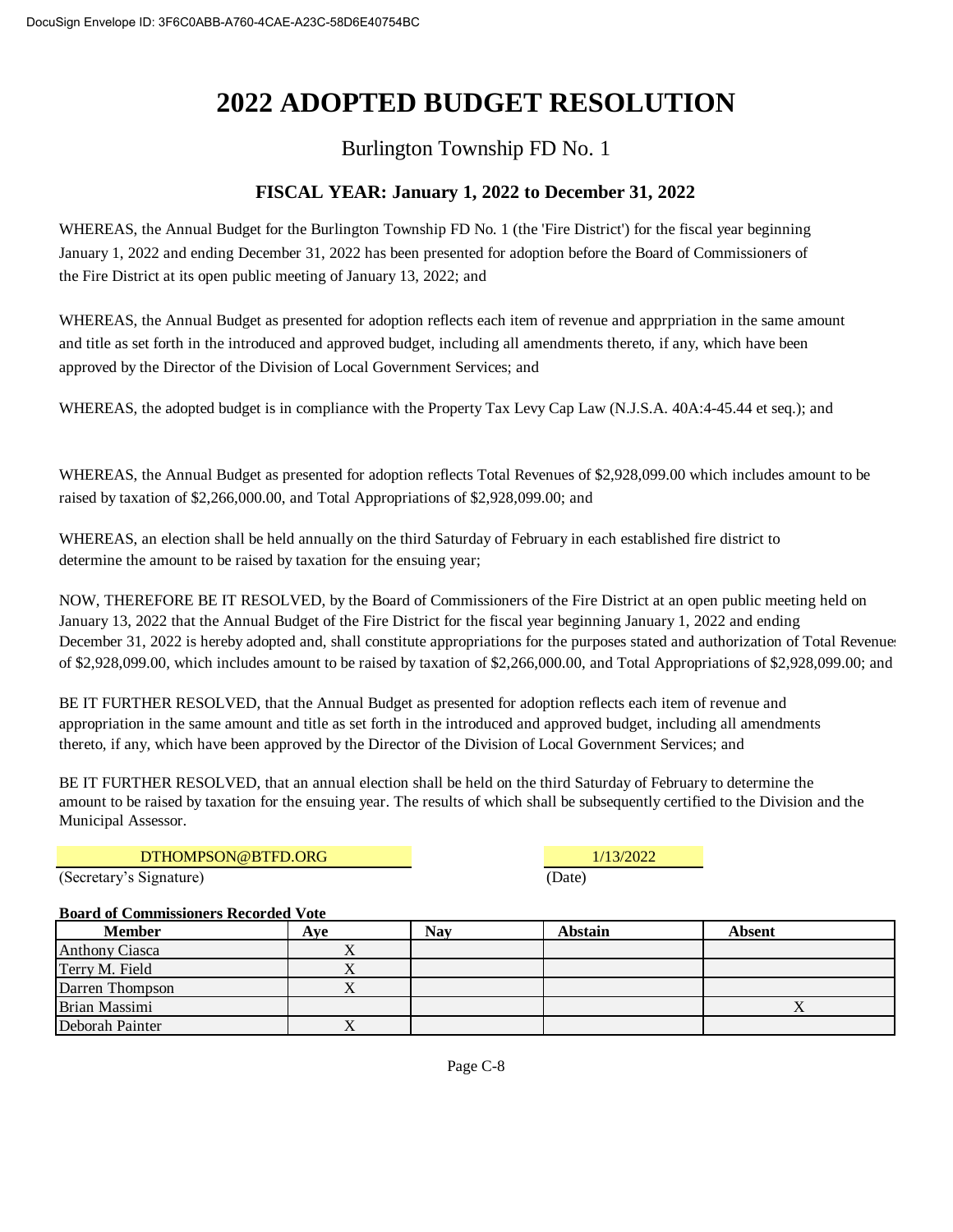### **2022 FIRE DISTRICT BUDGET Narrative and Information Section**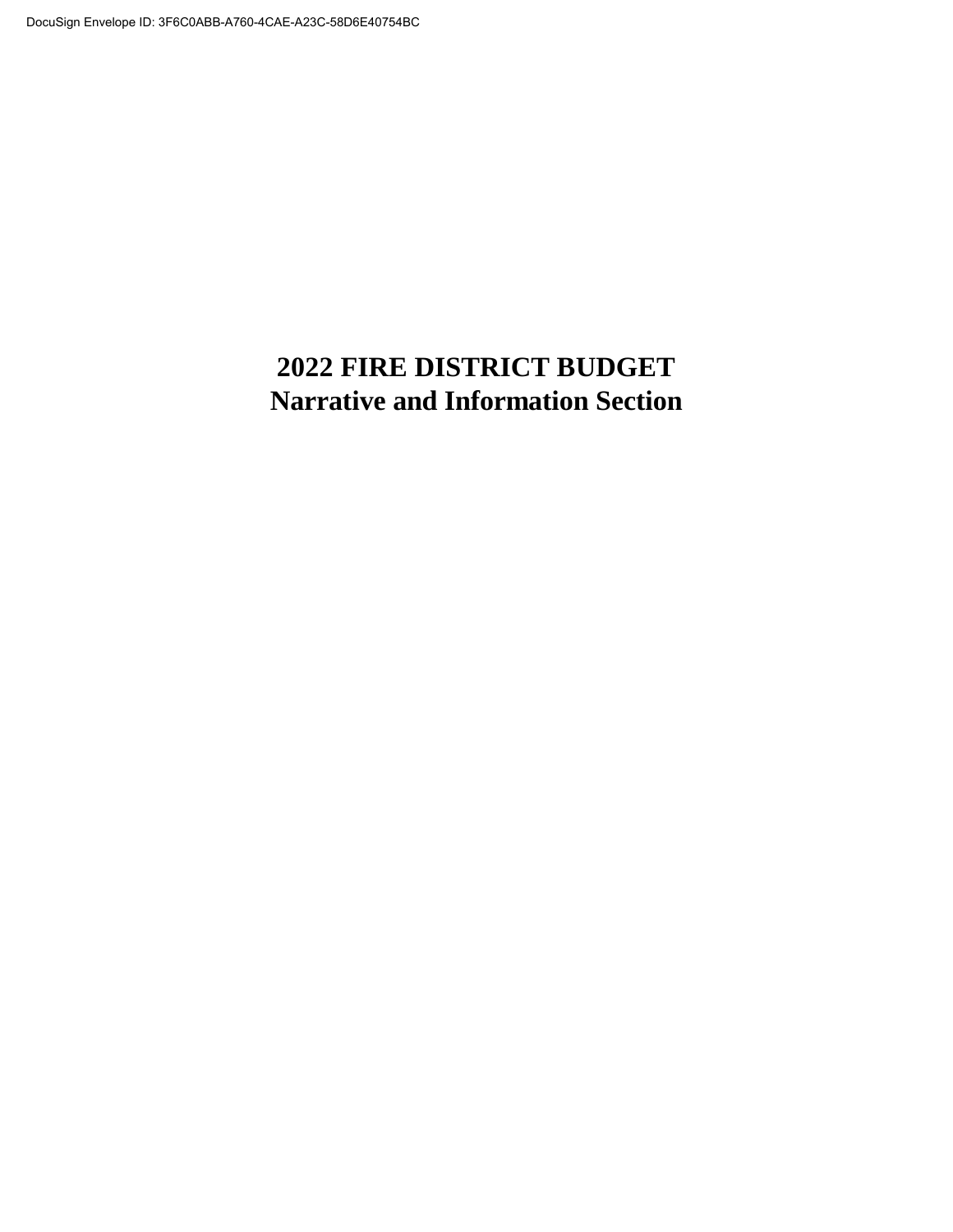### **2022 FIRE DISTRICT BUDGET MESSAGE & ANALYSIS**

#### Burlington Township FD No. 1

#### **FISCAL YEAR: January 1, 2022 to December 31, 2022**

#### *Answer all questions below using the space provided. Do not attach answers as a separate document.*

**1.** When is the Fire District's annual election? (February and/or November) February If November, was the resolution submitted to the Division?

2. Complete a brief statement on the 2022 proposed Annual Budget and make comparison to the 2021 adopted budget.

Total budgeted appropriations will increase \$46,183. This increase is primarily in cost of operations and maintenance.

**3. Explain any variances over +/-10% for each line item**. Attach in FAST any supporting documentation that will help to explain reason for the increase/decrease in the budgeted line item.

1. Administration fringe benefits decrease of \$7,147 or 10.4% due mainly to change in health insurance from parent/child coverage to single coverage for Fire District Administrator.

2. Interest payments on debt decrease of \$9,668 or 13.3% per pre-approved debt service schedules.

3. Maintenance and repairs increase of \$15,000 or 14.6% due to increased maintenance and repair costs of aging vehicles such as 23 year old Ladder Truck and 27 year old Engine.

**4.** Complete a brief statement on the impact the proposed Annual Budget will have on the Amount to be Raised by Taxation, the use of the Restricted and Unrestricted Fund Balance(s) and how they are complying with the Property Tax Levy Cap. If Unrestricted Fund Balance is reduced by more than 10%, explain the projected impact on the following year's budget.

The amount to be raised by taxation will increase \$61,000 in 2022. Unrestricted fund balance of \$367,000 will be utilized in 2022 as compared to \$357,000 in 2021. No restricted fund balance will be utilized in 2022 as compared to \$29,094 utilized in 2021. Burlington Township Fire District No. 1 is in compliance with the property tax levy cap. The utilization of unrestricted fund blanace will have no impact on the 2023 budget.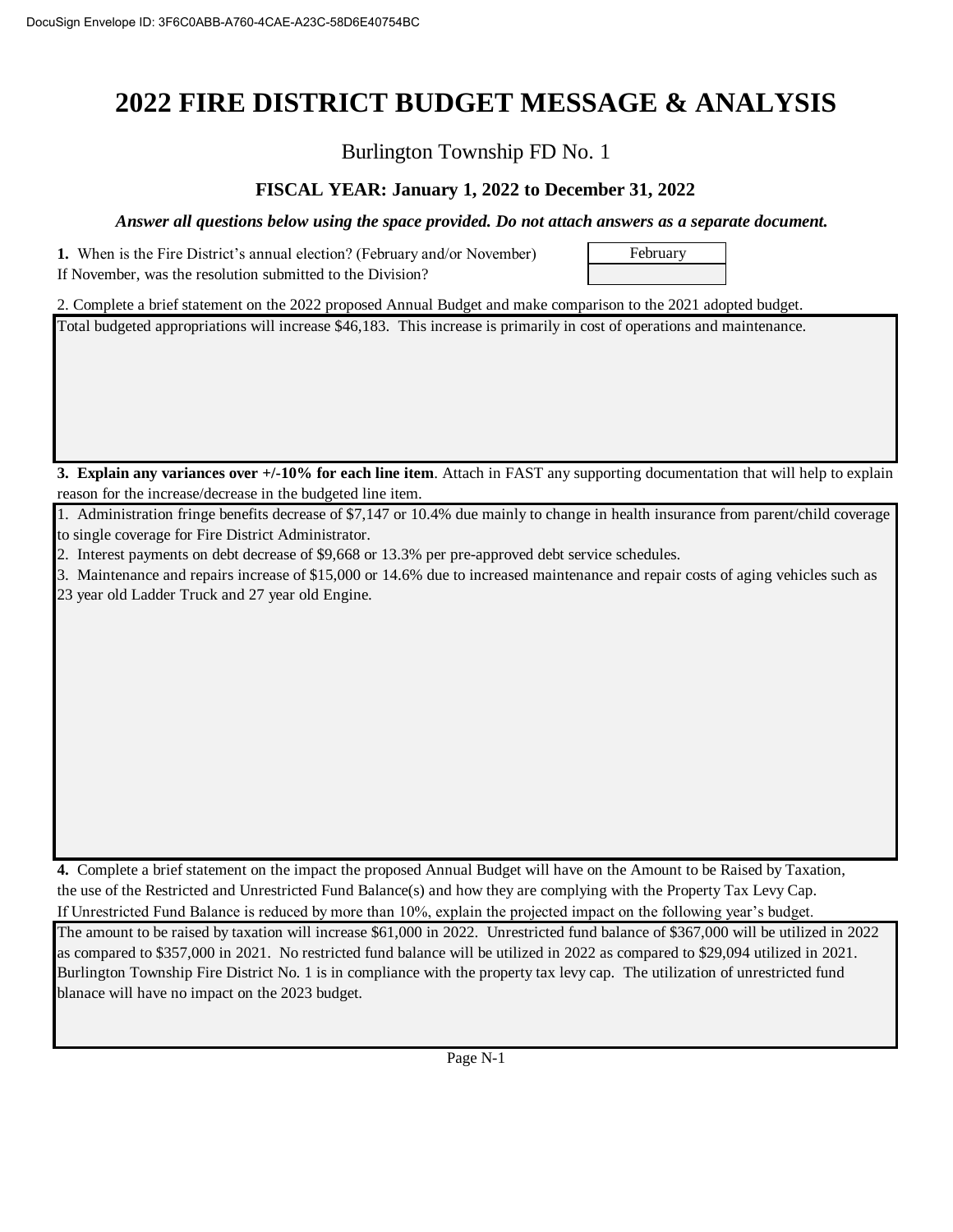### **2022 FIRE DISTRICT BUDGET MESSAGE & ANALYSIS**

#### Burlington Township FD No. 1

#### **FISCAL YEAR: January 1, 2022 to December 31, 2022**

#### *Answer all questions below using the space provided. Do not attach answers as a separate document.*

**5.** Does the Fire District plan on exceeding the Levy Cap? If so, please provide a statement with the reasons for exceeding the Levy Cap and identify the appropriations that caused the Fire District to exceed the Levy Cap, and how they are being addressed by a referendum.

No

6. If the Fire District plans to pass a Resolution for the Release of Restricted Fund Balance to be used in the 2022 proposed operating budget, explain the reason and purposes of the appropriation.

 $N/A$ 

**7.** Complete a brief statement on the Annual Budget's proposed capital appropriations including debt service for the proposed budget year and for future years.

The only capital project for 2022 is concrete repair - Station 2 in the amount of \$190,000. Debt service for 2022 is reflected on pages (F-6) and (F-7)

**8.** If the proposed Annual Budget contains an amount for a Cash Deficit of the Preceding Year pursuant to N.J.S.A. 40A:14- 78.6, then explain the reasons for the occurrence of the deficit.

N/A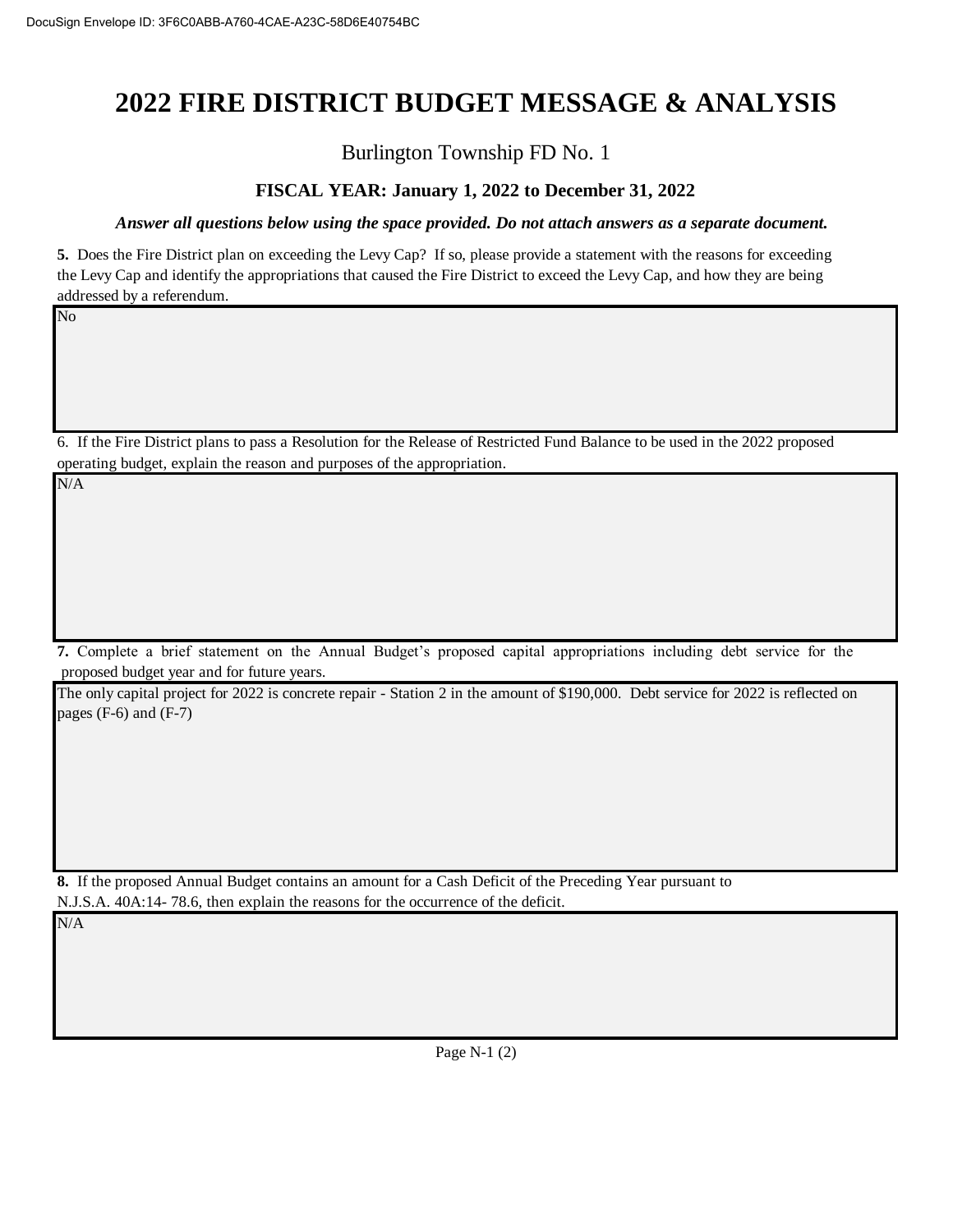### **2022 FIRE DISTRICT BUDGET MESSAGE & ANALYSIS**

#### Burlington Township FD No. 1

#### **FISCAL YEAR: January 1, 2022 to December 31, 2022**

#### *Answer all questions below using the space provided. Do not attach answers as a separate document.*

**9.** Does the Annual Budget appropriate such sums as it may deem necessary for the purchase of first aid, ambulance, rescue, or other emergency vehicles, equipment, supplies and materials for use by a duly incorporated association, pursuant N.J.S.A. 40A:14-85.1? If so, provide the organization's incorporated name and amounts. No

N/A

**10.** Complete the following based on the municipal assessor's latest information pursuant to N.J.S.A. 54:4-35:

| <b>Total Assessed Valuation of District</b>       | 2,410,690,181.00 |
|---------------------------------------------------|------------------|
| Proposed Tax Rate per \$100 of Assessed Valuation | 0.0940           |

**11.** Is the Fire District providing for a first-year funding appropriation to establish a length of service award program (LOSAP) in this year's budget subject to public referendum thereof?

| NO. | . .<br>-- | - -<br>$\alpha$<br>$-00$ | VAC<br>-----<br>intac<br>----<br>าทr<br>now<br>шк<br>21 D D L<br>w<br>10<br>. .<br>.<br>. . |  |
|-----|-----------|--------------------------|---------------------------------------------------------------------------------------------|--|
|     |           |                          |                                                                                             |  |

If the public question is defeated, is the Board of Commissioners aware that the budget must be amended to delete the LOSAP appropriation amount and that the Amount to be Raised by Taxation to Support the Budget must be reduced by a like amount?

| wppique printed the water was written where the t |  |  |  |  |
|---------------------------------------------------|--|--|--|--|
|                                                   |  |  |  |  |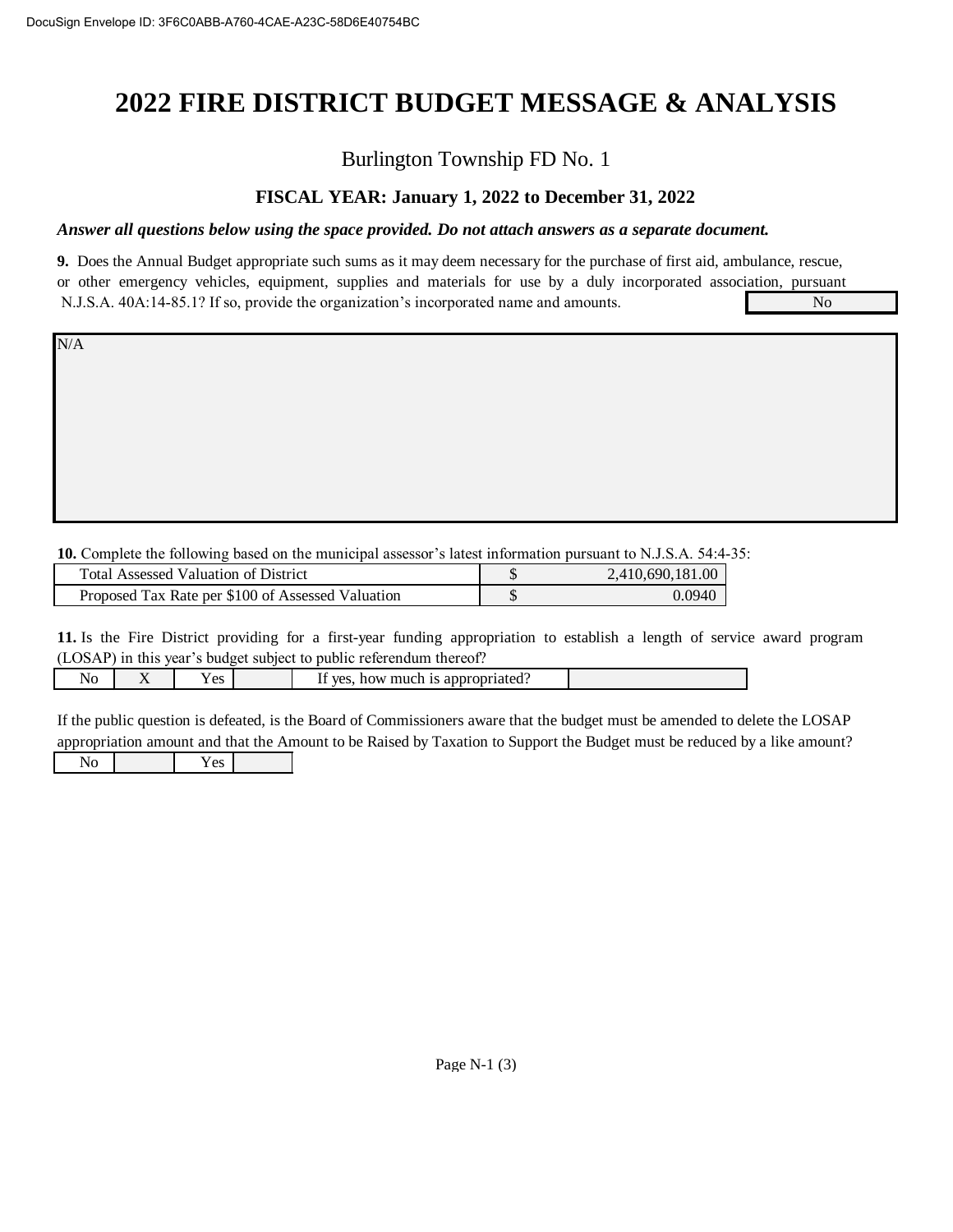### **FIRE DISTRICT CONTACT INFORMATION 2022**

Please complete the following information regarding this Fire District. **All** information requested below must be completed.

| <b>Name of Fire District:</b> |                                   | <b>Burlington Township FD No. 1</b> |              |  |  |  |  |  |
|-------------------------------|-----------------------------------|-------------------------------------|--------------|--|--|--|--|--|
| Address:                      | <b>1601 BURLINGTON BYPASS</b>     |                                     |              |  |  |  |  |  |
| City, State, Zip:             | <b>BURLINGTON</b>                 |                                     |              |  |  |  |  |  |
| Phone: (ext.)                 | 609-239-5849                      | Fax:                                | 609-386-0008 |  |  |  |  |  |
| Fire District E-mail:         | <b>JSTEWART@BTFD.ORG</b>          |                                     |              |  |  |  |  |  |
|                               |                                   |                                     |              |  |  |  |  |  |
| <b>Preparer's Name:</b>       | ROBERT D. ELLIOTT                 |                                     |              |  |  |  |  |  |
| Preparer's Address:           | <b>8 EXECUTIVE DRIVE, SUITE 1</b> |                                     |              |  |  |  |  |  |
| City, State, Zip:             | TOMS RIVER, NJ 08755              |                                     |              |  |  |  |  |  |
| Phone: (ext.)                 | 732-363-6500                      | Fax:                                | 732-363-0675 |  |  |  |  |  |
| E-mail:                       | RDELLIOTT@MEBGCPA.COM             |                                     |              |  |  |  |  |  |
|                               |                                   |                                     |              |  |  |  |  |  |
| <b>Chairperson:</b>           | <b>ANTHONY CIASCA</b>             |                                     |              |  |  |  |  |  |
| Phone: (ext.)                 | 609-239-5849                      | Fax:                                | 609-386-0008 |  |  |  |  |  |
| E-mail:                       | TCIASCA@BTFD.ORG                  |                                     |              |  |  |  |  |  |
|                               |                                   |                                     |              |  |  |  |  |  |
| <b>Secretary:</b>             | <b>DARREN THOMPSON</b>            |                                     |              |  |  |  |  |  |
| Phone: (ext.)                 | 609-239-5849                      | Fax:                                | 609-386-0008 |  |  |  |  |  |
| E-mail:                       | DTHOMPSON@BTFD.ORG                |                                     |              |  |  |  |  |  |
|                               |                                   |                                     |              |  |  |  |  |  |
| Treasurer:                    | TERRY. M. FIELD                   |                                     |              |  |  |  |  |  |
| Phone: (ext.)                 | 609-239-5849                      | Fax:                                | 609-386-0008 |  |  |  |  |  |
| E-mail:                       | TFIELD@BTFD.ORG                   |                                     |              |  |  |  |  |  |
|                               |                                   |                                     |              |  |  |  |  |  |
| <b>Name of Auditor:</b>       | ROBERT D. ELLIOTT                 |                                     |              |  |  |  |  |  |
| Name of Firm:                 | MOHEL ELLIOTT BAUER & GASS        |                                     |              |  |  |  |  |  |
| Address:                      | 8 EXECUTIVE DRIVE, SUITE 1        |                                     |              |  |  |  |  |  |
| City, State, Zip:             | TOMS RIVER, NJ 08755              |                                     |              |  |  |  |  |  |
| Phone: (ext.)                 | 732-363-6500                      | $Fax$ :                             | 732-363-0675 |  |  |  |  |  |
| E-mail:                       |                                   | RDELLIOTT@MEBGCPA.COM               |              |  |  |  |  |  |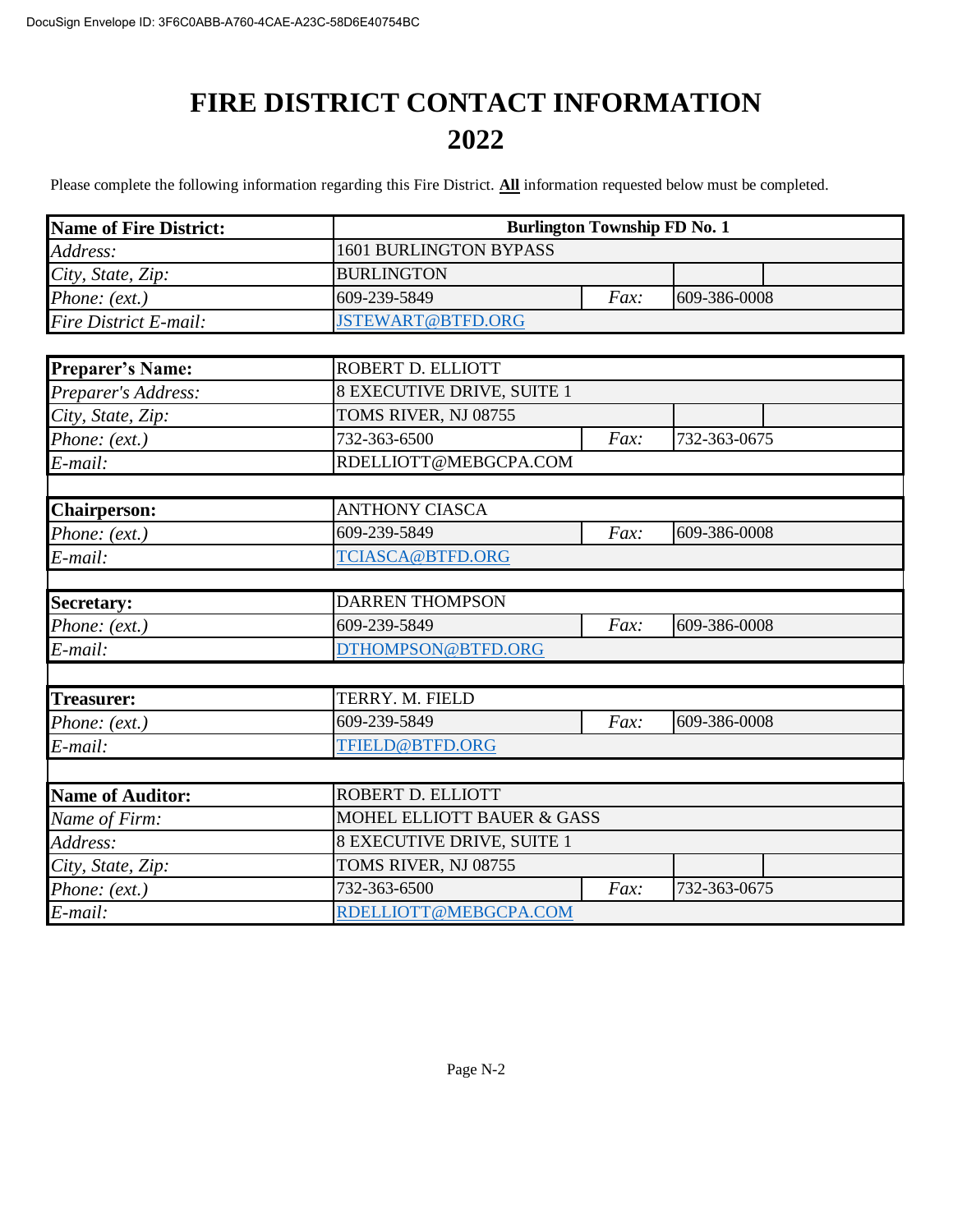### **FIRE DISTRICT INFORMATIONAL QUESTIONNAIRE**

Burlington Township FD No. 1

#### **FISCAL YEAR: January 1, 2022 to December 31, 2022**

#### **Answer all questions below completely.**

|                                    |  |  |  |  | 1) Provide the number of regular voting members of the governing body: |  |  |  |
|------------------------------------|--|--|--|--|------------------------------------------------------------------------|--|--|--|
| $\sim$ $\sim$ $\sim$ $\sim$ $\sim$ |  |  |  |  |                                                                        |  |  |  |

2) Provide the number of alternate voting members of the governing body:

3) Does the fire district have any amounts recievable from current or former commissioners, officers, or employees? No *If "yes," provide a list of those individuals, their position, the amount receivable, and a description of the amount due to the fire district.*

- 4) Was the fire district a party to a business transaction with one of the following parties:
	- **a.** A current or former commissioner, officer, or employee? No
	- **b.** A family member of a current or former commissioner, officer, or employee? No
	- c. An entity of which a current or former commissioner, officer, or employee (or family member thereof) was an officer or

direct or indirect owner? No  *If the answer to any of the above is "yes," provide a description of the transaction, including the name of the commissioner, officer, or employee (or family member thereof) of the fire district; the name of the entitiy and relationship to the individual or family member; the amount paid, and whether the transaction was subject to a competitive bid process.* 

5) Did the fire district provide any of the following to or for a commissioner, officer, or any other employee of the Fire District:

| a.             | First class or charter travel                      | N <sub>o</sub> |
|----------------|----------------------------------------------------|----------------|
| $\mathbf{b}$ . | Travel for companions                              | N <sub>o</sub> |
|                | c. Tax indemnification and gross-up payments       | N <sub>0</sub> |
| d.             | Discretionary spending account                     | N <sub>o</sub> |
| e.             | Housing allowance or residence for personal use    | N <sub>o</sub> |
| f.             | Payments for business use of personal residence    | N <sub>0</sub> |
| g.             | Vehicle/auto allowance or vehicle for personal use | N <sub>0</sub> |
| h.             | Health or social club dues or initiation fees      | N <sub>o</sub> |
|                | Personal services (i.e.: maid, chauffeur, chef)    | N <sub>0</sub> |

*If the answer to any of the above is "yes," provide a description of the transaction including the name and position of the individual and the amount expended.* 

6) Use the "**Vehicle List**" tabs to list of the fire district's vehicles including make, model, and year, and indicate to whom the vehicles are assigned and their positions. If a vehicle is not assigned to a specific individual and is available to all authorized district personnel, indicate "motor pool." Do not attach the list as a separate document.

7) Did the fire district make any payments to current of former commissioners or employees for severance or termination? No *If "yes", provide an explanation including amount paid.* 

8) Did the Fire District make any payments to current or former commissioners or employees that were contingent upon the performance of the Fire District or that were considered discretionary bonuses? *If "yes," provide an explanation including amount paid.* 

Page N-3

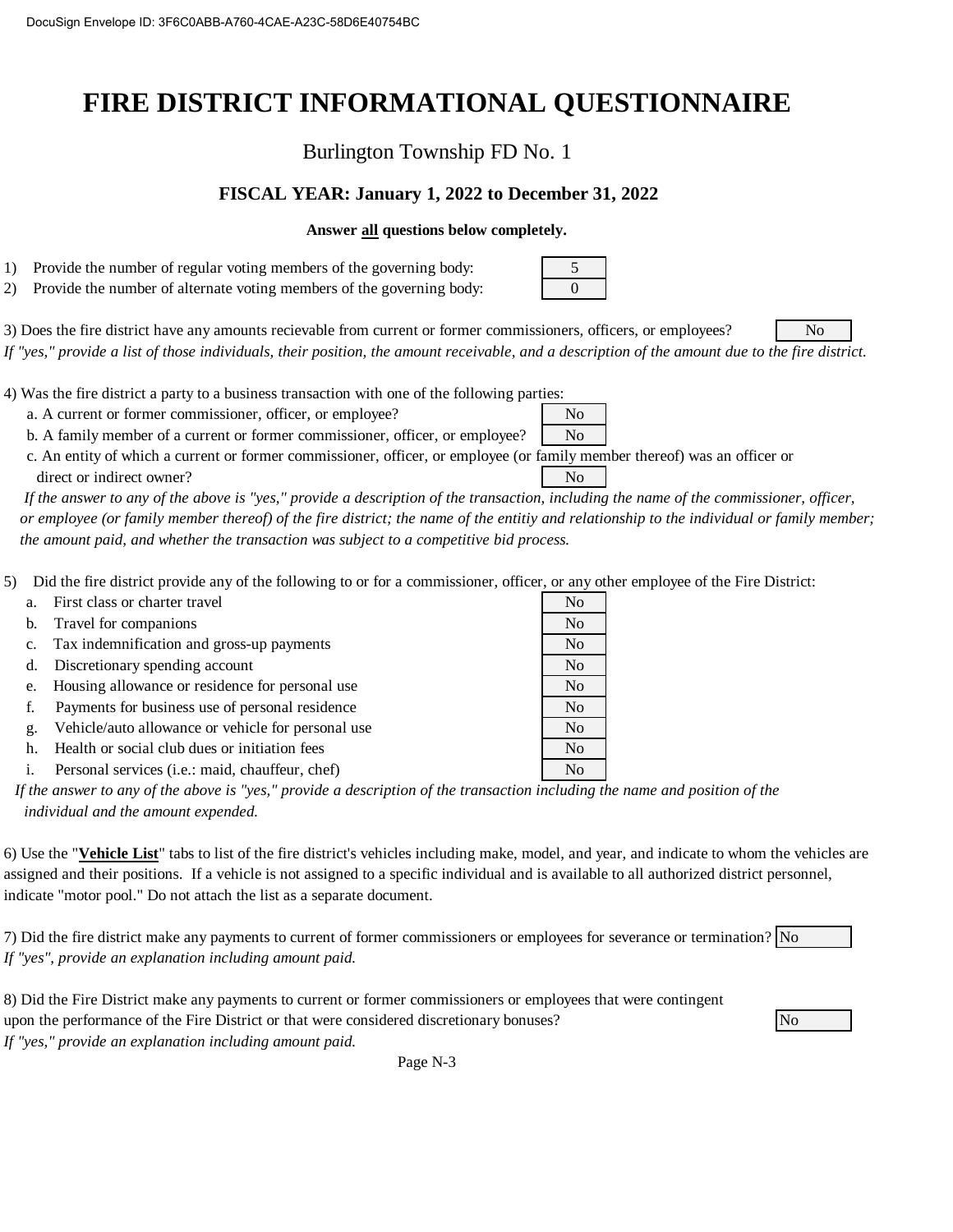### **FIRE DISTRICT INFORMATIONAL QUESTIONNAIRE (CONTINUED)**

Burlington Township FD No. 1

#### **FISCAL YEAR: January 1, 2022 to December 31, 2022**

9) Does the Fire District contract with another entity (i.e.: volunteer fire company, neighboring municipality, etc.) to provide fire protection or EMS services within the Fire District? Yes

10) If the answer to #9 above is "yes," did the Fire District execute a written agreement with the entity that details the services that the entity will provide and the amount to be paid by the Fire District to the entity for the services provide Yes  *If "yes," attach in FAST a copy of the agreement. If "no," provide a description of the arrangement for services with the entity including the services provided and the basis for the amount paid by the Fire District to the entity. Also explain why the Fire District does not have a formal written agreement with the entity.* 

11) Does the fire District have a Length of Services Award Program (LOSAP) plan? No

*If "yes," indicate:*

*a) the year it was implemented*

*b) the total number of volunteer members presently eligible to participate*

*c) the total number of volunteer members presently vested*

*d) whether the annual contribution for each vested member is fixed or based on an automatic increase*

*e) the total LOSAP budgeted for the current year*

*f) whether the Fire District has required the Plan Contractor to submit its annual financial statement to the Director of the Division of Local Government Services pursuant to N.J.A.C. 5:30-14.49.* 

12) If the district's Board of Fire Commissioners authorizes its elected commissioners to receive any type of compensation for serving on the Board, did the district submit a copy of the compensation resolution to the municipal governing body for review and approval as required under N.J.S.A. 40A:14-88? Yes

*If "yes", provide a certified copy of the resolution, whenever adopted, fixing the level of compensation each commissioner is authorized to receive, and proof that the district submitted the resolution to the municipal clerk for governing body consideration. Only answer "N/A" if elected commissioners are not authorized to receive any compensation for their service on the Board.* 

- 13) Did the district make one or more supplemental emergency appropriations after adopting its current budget? No
- *If "yes", for each supplemental emergency appropriation:*
- a) Was a resolution adopted by at least two-thirds (2/3) of the Board of Commissioners' full membership declaring that an emergency exists requiring a supplemental emergency appropriation and setting out the nature of the emergency in full?

b) Did the district submit the above-referenced resolution to the municipal clerk for municipal governing body consideration?

c) Did at least two-thirds (2/3) of the municipal governing body's full membership approve the district's emergency appropriation?

*Provide (with the introduced budget) a certified copy of the Board's resolution authorizing the supplemental emergency appropriation with a certified copy of the municipal governing body's resolution approving the district's emergency appropriation.* 





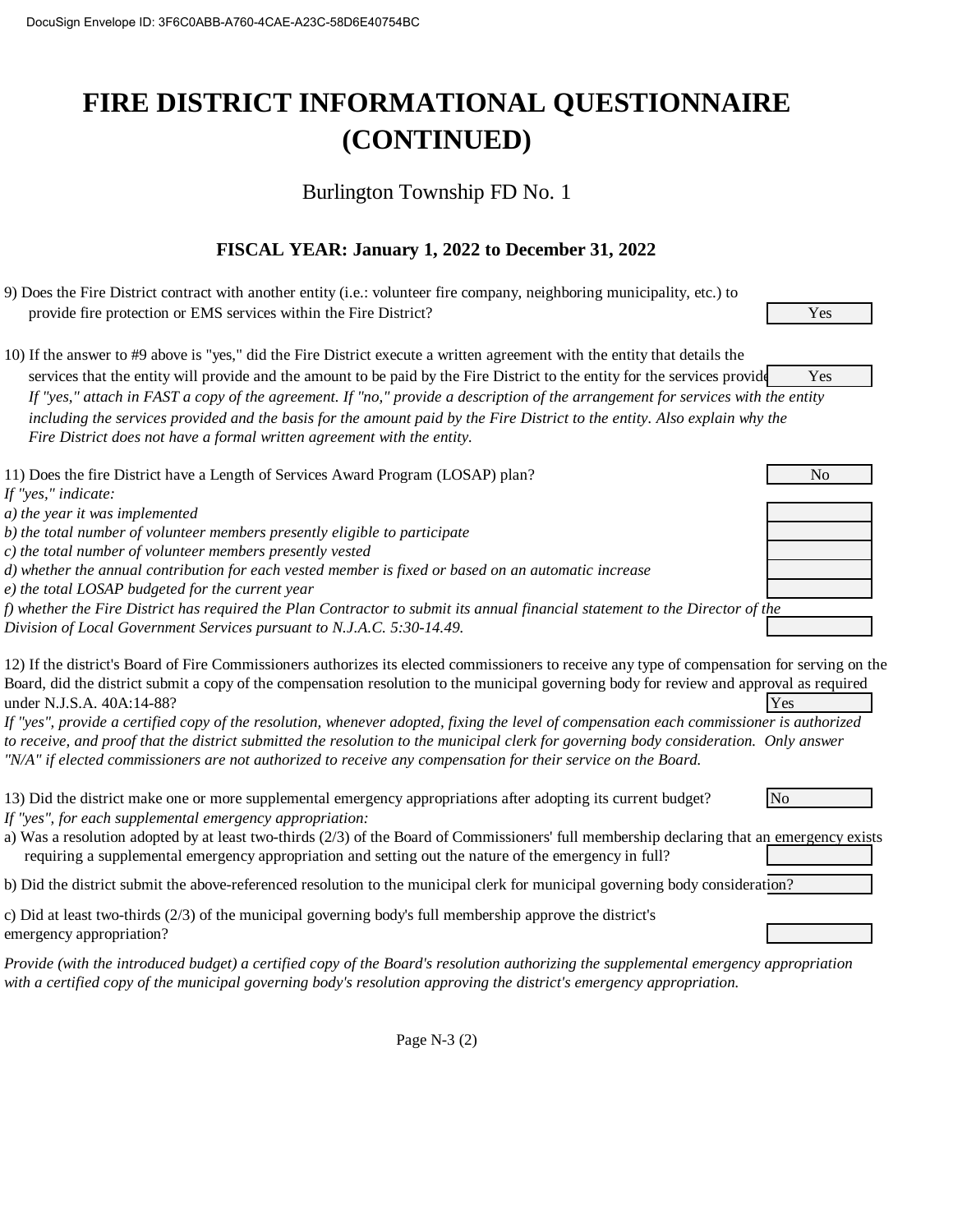### **FIRE DISTRICT INFORMATIONAL QUESTIONNAIRE FIRE DISTRICT VEHICLES**

Burlington Township FD No. 1

#### **FISCAL YEAR: January 1, 2022 to December 31, 2022**

*Use the space below to list the fire district's motor vehicles. Do not attach list as a separate document.* 

| Year | <b>Make</b>         | <b>Model</b>     | <b>Assigned Staff</b>             | <b>Staff Position</b> |
|------|---------------------|------------------|-----------------------------------|-----------------------|
| 2017 | <b>PIERCE</b>       | <b>IMPEL</b>     | MOTOR POOL, STA. 301              | 3012                  |
| 2010 | <b>PIERCE</b>       | <b>VELOCITY</b>  | MOTOR POOL, STA. 301              | 3014                  |
| 2016 | <b>PIERCE</b>       |                  | VELOITY/RESC MOTOR POOL, STA. 301 | 3018                  |
| 2017 | <b>FORD</b>         | F350             | MOTOR POOL, STA. 301              | 3059                  |
| 2012 | <b>PIERCE</b>       | <b>IMPEL</b>     | MOTOR POOL, STA. 302              | 3022                  |
| 1996 | <b>PIERCE</b>       | <b>DASH</b>      | MOTOR POOL, STA. 302              | 3023                  |
| 2015 | <b>FORD</b>         | F450             | MOTOR POOL, STA. 302              | 3028                  |
| 2014 | <b>PIERCE</b>       | <b>IMPEL</b>     | MOTOR POOL, STA. 303              | 3032                  |
| 1999 | <b>PIERCE</b>       | <b>LANCE</b>     | MOTOR POOL STA. 303               | 3035                  |
| 2018 | <b>FREIGHTLINER</b> | M2106            | MOTOR POOL, STA. 303              | 3038                  |
| 2013 | <b>CHEVROLET</b>    | <b>TAHOE</b>     | DEPARTMENT CHIEF                  | 3000                  |
| 2009 | <b>CHEVROLET</b>    | <b>SUBURBAN</b>  | <b>DEPUTY CHIEF</b>               | 3001                  |
| 2012 | <b>CHEVROLET</b>    | <b>TAHOE</b>     | <b>FIRE OFFICIAL</b>              | 3058                  |
| 2019 | <b>FORD</b>         | F350             | FIRE POLICE PERSONNEL             | 3068                  |
| 2006 | <b>FORD</b>         | F <sub>250</sub> | MOTOR POOL, STA. 301              | 3068A                 |
| 2004 | <b>DODGE</b>        | <b>DURANGO</b>   | FIRE DISTRICT ADMINISTRATOR       |                       |
|      |                     |                  |                                   |                       |
|      |                     |                  |                                   |                       |
|      |                     |                  |                                   |                       |
|      |                     |                  |                                   |                       |
|      |                     |                  |                                   |                       |
|      |                     |                  |                                   |                       |
|      |                     |                  |                                   |                       |
|      |                     |                  |                                   |                       |
|      |                     |                  |                                   |                       |
|      |                     |                  |                                   |                       |
|      |                     |                  |                                   |                       |
|      |                     |                  |                                   |                       |
|      |                     |                  |                                   |                       |
|      |                     |                  |                                   |                       |
|      |                     |                  |                                   |                       |
|      |                     |                  |                                   |                       |
|      |                     |                  |                                   |                       |
|      |                     |                  |                                   |                       |
|      |                     |                  |                                   |                       |
|      |                     |                  |                                   |                       |

Page N-3 (Vehicle List)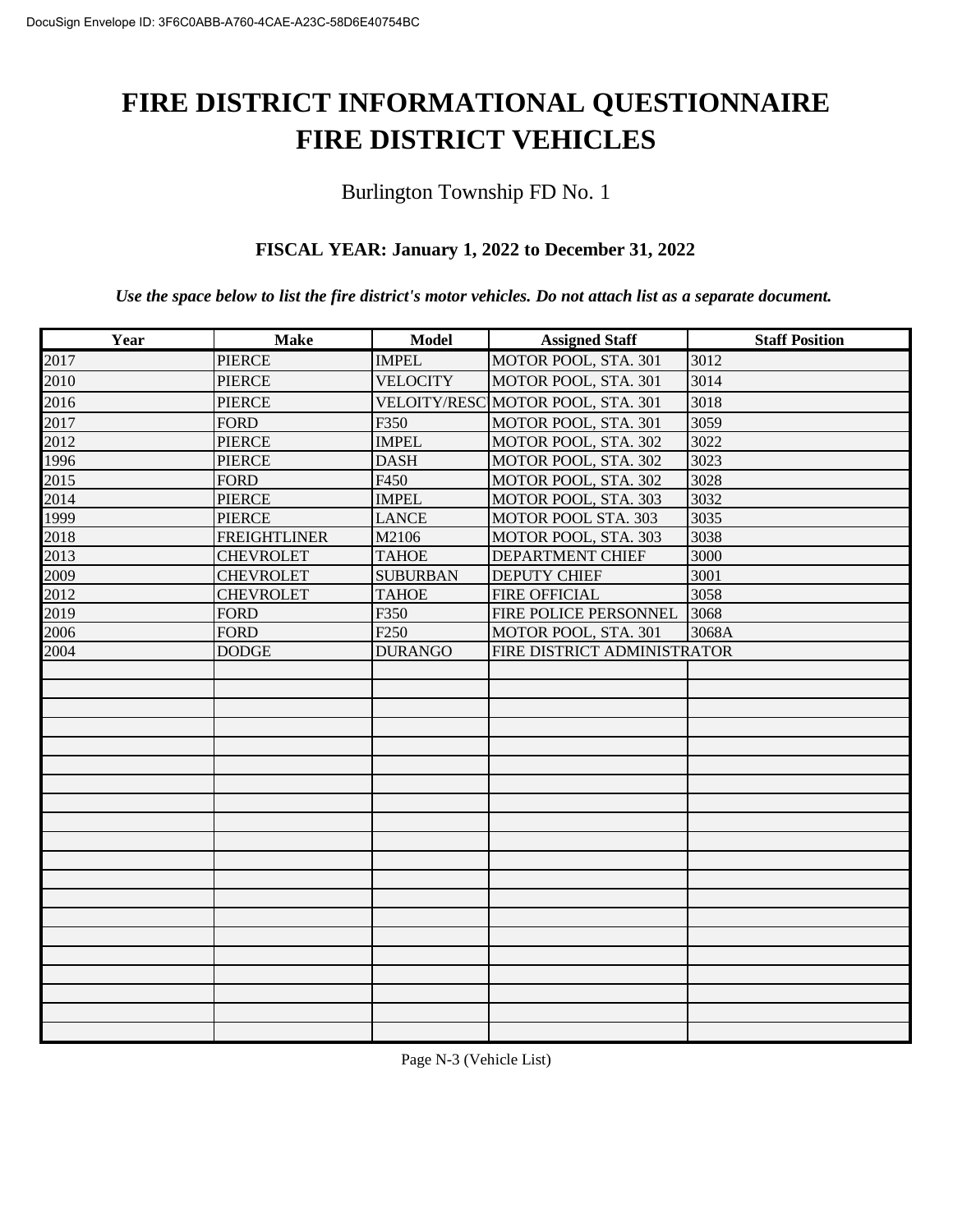#### **FIRE DISTRICT SCHEDULE OF COMMISSIONERS AND OFFICERS**

#### Burlington Township FD No. 1

#### **FISCAL YEAR: January 1, 2022 to December 31, 2022**

*Complete the attached table for all persons required to be listed per #1-2 below.*

- 1) List all of the Fire District's current commissioners and officers and amount of compensation from the Fire District. Enter zero if no compensation was paid.
- 2) List all of the Fire District's former commissioners and officers who received more than \$10,000 in reportable compensation from the Fire District during the most recent fiscal year completed.
- **Commissioner**: A member of the governing body of the Fire District with voting rights. Include alternates for the purposes of this schedule.
- **Officer**: A person elected or appointed to manage the Fire District's daily operations at any time during the year, such as the chairperson, vice-chairperson, secretary, or treasurer. For the purposes of this schedule, treat the Fire District's top management official and top financial officer as officers, if applicable. A member of the governing body may be both a commissioner and an officer for the purposes of this schedule.
- **Compensation**: All forms of cash and non-cash payments or benefits provided in exchange for services, including salaries and wages, bonuses, severance payments, deferred payments, retirement benefits, fringe benefits, and other financial arrangements or transaction such as personal vehicles, meals, housing, personal and family education benefits, below-market loans, payment of personal or family travel, entertainment, and personal use of the Fire District's propert. Compensation includes payments and other benefits provided to both employees and indpenedent contractors in exchange for services.

**Reportable Compensation:** The aggregate compensation that is reported (or is required to be reported) on Form W-2, box 1 or 5, whichever amount is greater, and/or Form 1099-MISC, box 7, for the calendar year.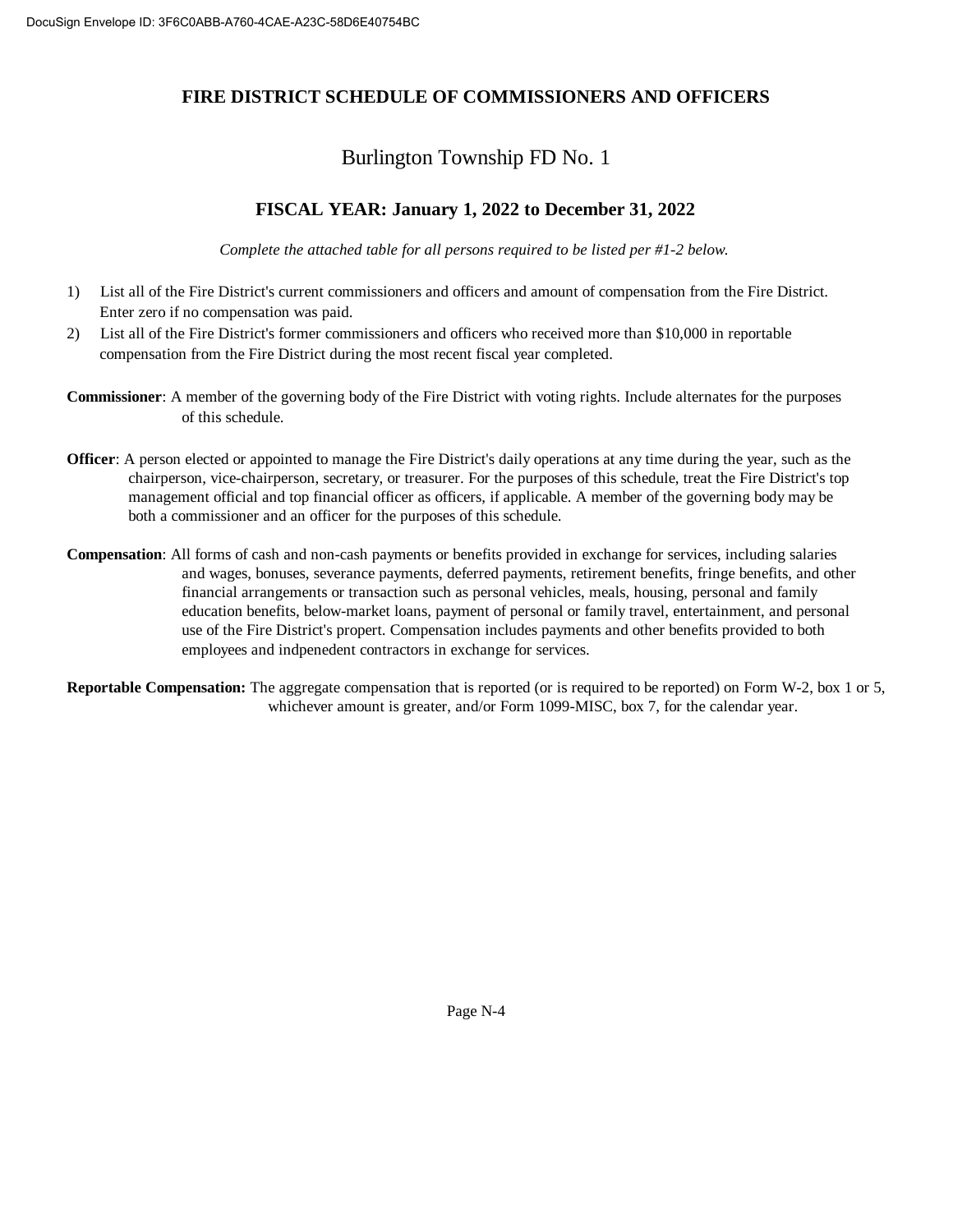|        |                          |                      |             | <b>Burlington Township FD No. 1</b><br><b>Burlington</b><br><b>Reportable Compensation from Fire District</b> |        |                      |              |                                |                         |                           |
|--------|--------------------------|----------------------|-------------|---------------------------------------------------------------------------------------------------------------|--------|----------------------|--------------|--------------------------------|-------------------------|---------------------------|
|        |                          |                      |             | <b>Position</b>                                                                                               |        |                      | $(W-2/1099)$ |                                |                         |                           |
|        |                          |                      |             |                                                                                                               |        |                      |              | Other (auto                    |                         |                           |
|        |                          |                      |             |                                                                                                               |        |                      |              | allowance,                     | <b>Estimated amount</b> |                           |
|        |                          |                      | Average     |                                                                                                               |        |                      |              | expense                        | of other                |                           |
|        |                          |                      | Hours per   |                                                                                                               |        |                      |              | account,                       | compensation from       |                           |
|        |                          |                      | Week        | Commissioner                                                                                                  |        |                      |              | payment in lieu                | the Fire District       |                           |
|        |                          |                      | Dedicated   | Officer                                                                                                       | Former |                      |              | of health                      | (health benefits,       | <b>Total Compensation</b> |
|        | Name                     | Title                | to Position |                                                                                                               |        | Base Salary/ Stipend | Bonus        | benefits, etc.)                | pension, etc.)          | from Fire District        |
|        | <b>1 ANTHONY CIASCA</b>  | <b>CHAIRMAN</b>      |             |                                                                                                               |        | 2,500.00             |              |                                |                         | 2,500.00                  |
|        | 2 BRIAN MASSIMI          | <b>VICE CHAIRMAN</b> |             |                                                                                                               |        | 2,500.00             |              |                                |                         | 2,500.00                  |
|        | 3 TERRY M. FIELD         | <b>TREASURER</b>     |             | X                                                                                                             |        | 2,500.00             |              |                                |                         | 2,500.00                  |
|        | <b>4 DARREN THOMPSON</b> | <b>SECRETARY</b>     |             | X                                                                                                             |        | 2,500.00             |              |                                |                         | 2,500.00                  |
|        | <b>5 DEBORAH PAINTER</b> | <b>COMMISSIONER</b>  |             | X                                                                                                             |        | \$<br>2,500.00       |              |                                |                         | 2,500.00                  |
| 6      |                          |                      |             |                                                                                                               |        |                      |              |                                |                         |                           |
|        |                          |                      |             |                                                                                                               |        |                      |              |                                |                         |                           |
|        |                          |                      |             |                                                                                                               |        |                      |              |                                |                         |                           |
| 9      |                          |                      |             |                                                                                                               |        |                      |              |                                |                         |                           |
| 10     |                          |                      |             |                                                                                                               |        |                      |              |                                |                         |                           |
| 11     |                          |                      |             |                                                                                                               |        |                      |              |                                |                         |                           |
| 12     |                          |                      |             |                                                                                                               |        |                      |              |                                |                         |                           |
| 13     |                          |                      |             |                                                                                                               |        |                      |              |                                |                         |                           |
| 14     |                          |                      |             |                                                                                                               |        |                      |              |                                |                         |                           |
| 15     |                          |                      |             |                                                                                                               |        |                      |              |                                |                         |                           |
| Total: |                          |                      |             |                                                                                                               |        | 12,500.00            | \$<br>$\sim$ | \$<br>$\overline{\phantom{0}}$ | \$                      | 12,500.00                 |

1

Enter the total number of employees/ independent contractors who received more than \$100,000 in total reportable compensation for the most recent fiscal year completed: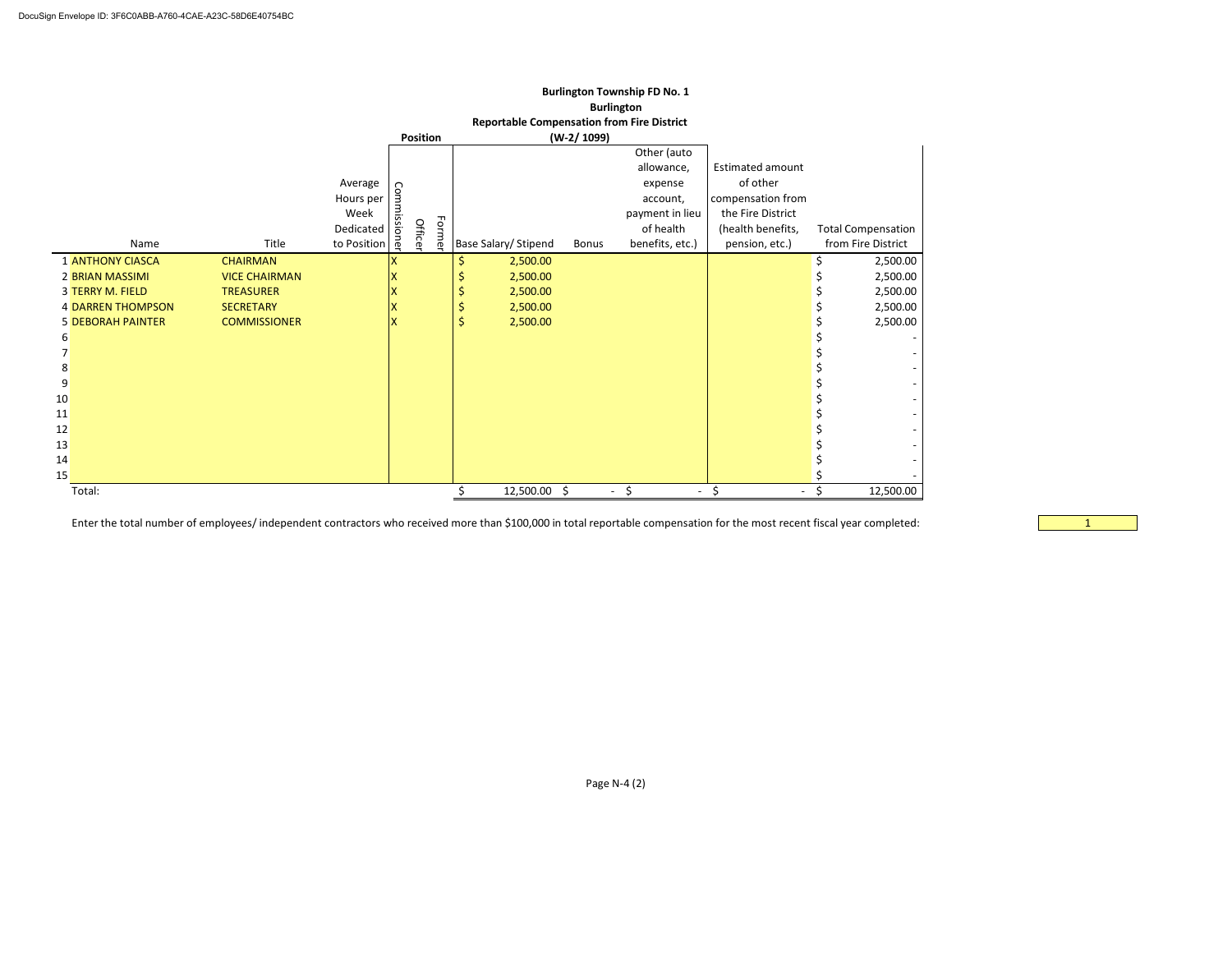|                                                           | # of Covered<br><b>Members (Medical</b><br>& Rx) Proposed<br><b>Budget</b> | <b>Annual Cost</b><br><b>Estimate per</b><br><b>Employee</b><br>Proposed<br><b>Budget</b> | <b>Total Cost</b><br><b>Estimate</b><br>Proposed<br><b>Budget</b> | # of Covered<br><b>Members</b><br>(Medical & Rx)<br><b>Current Year</b> | <b>Annual Cost</b><br>per Employee<br><b>Current Year</b> | <b>Total Current</b><br><b>Year Cost</b> | \$ Increase<br>(Decrease) | % Increase<br>(Decrease) |
|-----------------------------------------------------------|----------------------------------------------------------------------------|-------------------------------------------------------------------------------------------|-------------------------------------------------------------------|-------------------------------------------------------------------------|-----------------------------------------------------------|------------------------------------------|---------------------------|--------------------------|
| <b>Active Employees - Health Benefits - Annual Cost</b>   |                                                                            |                                                                                           |                                                                   |                                                                         |                                                           |                                          |                           |                          |
| Single Coverage                                           | 7 <sup>1</sup>                                                             | 10,978.00                                                                                 | 76,846.00                                                         | 7 <sup>2</sup>                                                          | 10,751.00                                                 | 75,257.00                                | 1,589.00                  | 2.1%                     |
| Parent & Child                                            |                                                                            |                                                                                           |                                                                   | $\mathbf{1}$                                                            | 18,978.00                                                 | 18,978.00                                | (18,978.00)               | $-100.0%$                |
| Employee & Spouse (or Partner)                            |                                                                            |                                                                                           |                                                                   |                                                                         |                                                           |                                          |                           | 0.0%                     |
| Family                                                    | $\mathbf{2}$                                                               | 35,124.00                                                                                 | 70,248.00                                                         |                                                                         | 33,737.00                                                 | 33,737.00                                | 36,511.00                 | 108.2%                   |
| Employee Cost Sharing Contribution (enter as negative - ) |                                                                            |                                                                                           | (32, 185.00)                                                      |                                                                         |                                                           | (30, 382.00)                             | (1,803.00)                | 5.9%                     |
| Subtotal                                                  |                                                                            |                                                                                           | 114,909.00                                                        | 9                                                                       |                                                           | 97,590.00                                | 17,319.00                 | 17.7%                    |
|                                                           |                                                                            |                                                                                           |                                                                   |                                                                         |                                                           |                                          |                           |                          |
| <b>Commissioners - Health Benefits - Annual Cost</b>      |                                                                            |                                                                                           |                                                                   |                                                                         |                                                           |                                          |                           |                          |
| Single Coverage                                           |                                                                            |                                                                                           |                                                                   |                                                                         |                                                           |                                          |                           | 0.0%                     |
| Parent & Child                                            |                                                                            |                                                                                           |                                                                   |                                                                         |                                                           |                                          |                           | 0.0%                     |
| Employee & Spouse (or Partner)                            |                                                                            |                                                                                           |                                                                   |                                                                         |                                                           |                                          |                           | 0.0%                     |
| Family                                                    |                                                                            |                                                                                           |                                                                   |                                                                         |                                                           |                                          |                           | 0.0%                     |
| Employee Cost Sharing Contribution (enter as negative - ) |                                                                            |                                                                                           |                                                                   |                                                                         |                                                           |                                          |                           | 0.0%                     |
| Subtotal                                                  | $\overline{0}$                                                             |                                                                                           |                                                                   | 0                                                                       |                                                           | $\overline{\phantom{a}}$                 |                           | 0.0%                     |
|                                                           |                                                                            |                                                                                           |                                                                   |                                                                         |                                                           |                                          |                           |                          |
| Retirees - Health Benefits - Annual Cost                  |                                                                            |                                                                                           |                                                                   |                                                                         |                                                           |                                          |                           |                          |
| Single Coverage                                           |                                                                            |                                                                                           |                                                                   |                                                                         |                                                           |                                          |                           | 0.0%                     |
| Parent & Child                                            |                                                                            |                                                                                           |                                                                   |                                                                         |                                                           |                                          |                           | 0.0%                     |
| Employee & Spouse (or Partner)                            |                                                                            |                                                                                           |                                                                   |                                                                         |                                                           |                                          |                           | 0.0%                     |
| Family                                                    |                                                                            |                                                                                           |                                                                   |                                                                         |                                                           |                                          |                           | 0.0%                     |
| Employee Cost Sharing Contribution (enter as negative - ) |                                                                            |                                                                                           |                                                                   |                                                                         |                                                           |                                          |                           | 0.0%                     |
| Subtotal                                                  | $\Omega$                                                                   |                                                                                           |                                                                   | $\overline{0}$                                                          |                                                           | $\overline{\phantom{a}}$                 |                           | 0.0%                     |
|                                                           |                                                                            |                                                                                           |                                                                   |                                                                         |                                                           |                                          |                           |                          |
| <b>GRAND TOTAL</b>                                        | 9                                                                          |                                                                                           | 114,909.00                                                        | 9.00                                                                    |                                                           | 97,590.00                                | 17,319.00                 | 17.7%                    |
| Is medical coverage provided by the SHBP (Yes or No)?     |                                                                            |                                                                                           | <b>No</b>                                                         |                                                                         |                                                           |                                          |                           |                          |

**Is prescription drug coverage provided by the SHBP (Yes or No)?**

| <b>No</b> |
|-----------|
| No        |

Page N-5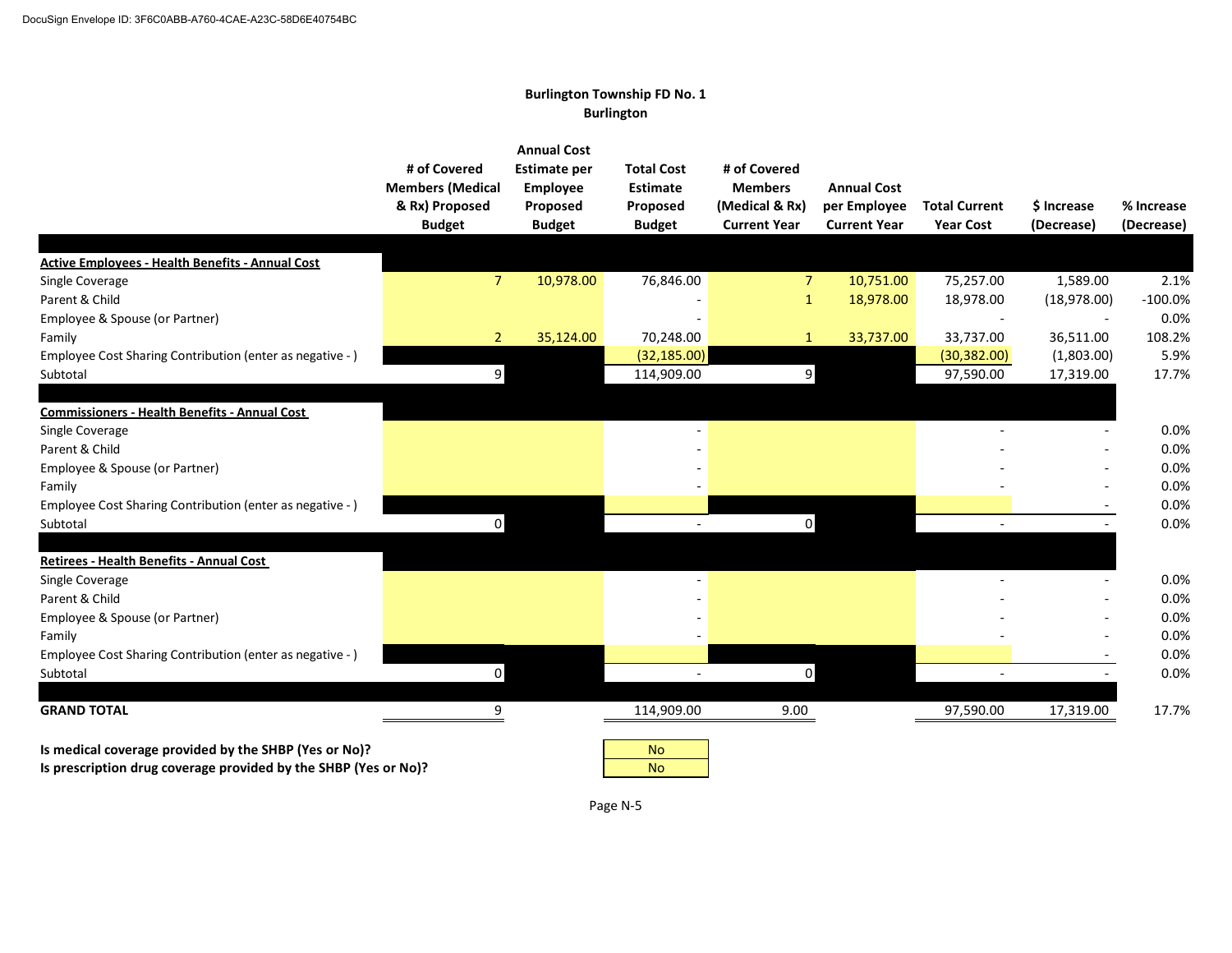*Complete the below table for the Fire District's accrued liability for compensated absences.* 

|                                         |                                                                                              |                                                                          | Legal Basis for Benefit            |            |                                       |
|-----------------------------------------|----------------------------------------------------------------------------------------------|--------------------------------------------------------------------------|------------------------------------|------------|---------------------------------------|
| <b>Individuals Eligible for Benefit</b> | <b>Gross Days of Accumulated</b><br><b>Compensated Absences at</b><br><b>January 1, 2021</b> | Dollar Value of<br><b>Accrued</b><br>Compensated<br>Absence<br>Liability | <b>Approved Labor</b><br>Agreement | Resolution | Employment<br>Agreement<br>Individual |
| <b>CHRISTINE WARREN</b>                 | $299$ \$                                                                                     | 70,387.00                                                                |                                    |            | $\mathsf{X}$                          |
| JOHN STEWART                            | 133                                                                                          | $\frac{1}{2}$<br>25,234.00                                               |                                    |            | $\boldsymbol{\mathsf{X}}$             |
| <b>MATTHEW TOMASZEWSKI</b>              | 184                                                                                          | $\zeta$<br>65,372.00                                                     |                                    |            | $\mathsf{X}$                          |
|                                         |                                                                                              |                                                                          |                                    |            |                                       |
|                                         |                                                                                              |                                                                          |                                    |            |                                       |
|                                         |                                                                                              |                                                                          |                                    |            |                                       |
|                                         |                                                                                              |                                                                          |                                    |            |                                       |
|                                         |                                                                                              |                                                                          |                                    |            |                                       |
|                                         |                                                                                              |                                                                          |                                    |            |                                       |
|                                         |                                                                                              |                                                                          |                                    |            |                                       |

\$ 160,993.00 **Total liability for accumulated compensated absences at January 1, 2021 (this page only)**

Page N-6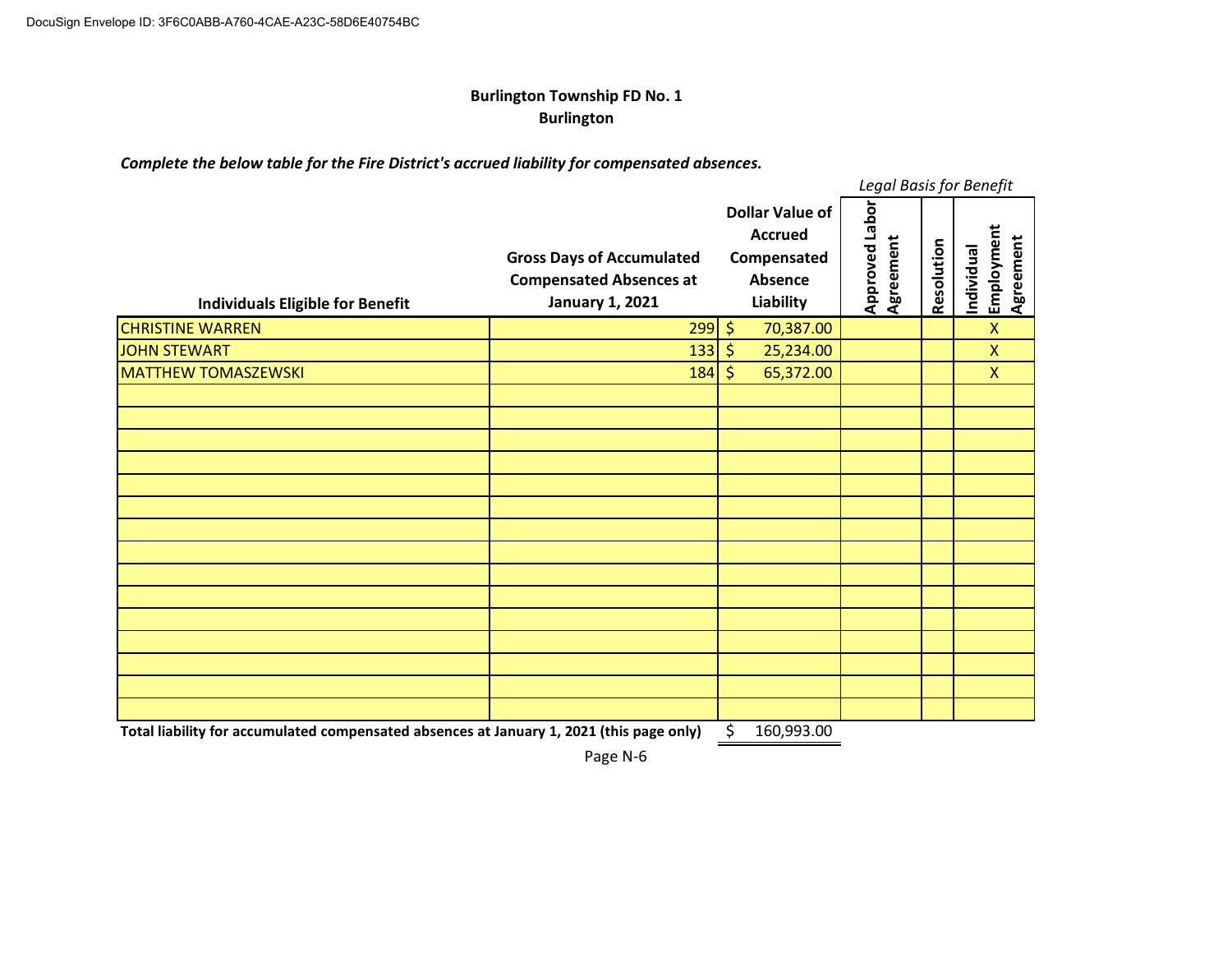*Complete the below table for the Fire District's accrued liability for compensated absences.* 

|                                         | $ -$                                                                                         |                                                                                 | Legal Basis for Benefit            |            |                                       |
|-----------------------------------------|----------------------------------------------------------------------------------------------|---------------------------------------------------------------------------------|------------------------------------|------------|---------------------------------------|
| <b>Individuals Eligible for Benefit</b> | <b>Gross Days of Accumulated</b><br><b>Compensated Absences at</b><br><b>January 1, 2021</b> | <b>Dollar Value of</b><br><b>Accrued</b><br>Compensated<br>Absence<br>Liability | <b>Approved Labor</b><br>Agreement | Resolution | Individual<br>Employment<br>Agreement |
|                                         |                                                                                              |                                                                                 |                                    |            |                                       |
|                                         |                                                                                              |                                                                                 |                                    |            |                                       |
|                                         |                                                                                              |                                                                                 |                                    |            |                                       |
|                                         |                                                                                              |                                                                                 |                                    |            |                                       |
|                                         |                                                                                              |                                                                                 |                                    |            |                                       |
|                                         |                                                                                              |                                                                                 |                                    |            |                                       |
|                                         |                                                                                              |                                                                                 |                                    |            |                                       |
|                                         |                                                                                              |                                                                                 |                                    |            |                                       |
|                                         |                                                                                              |                                                                                 |                                    |            |                                       |
|                                         |                                                                                              |                                                                                 |                                    |            |                                       |
|                                         |                                                                                              |                                                                                 |                                    |            |                                       |
|                                         |                                                                                              |                                                                                 |                                    |            |                                       |
|                                         |                                                                                              |                                                                                 |                                    |            |                                       |
|                                         |                                                                                              |                                                                                 |                                    |            |                                       |
|                                         |                                                                                              |                                                                                 |                                    |            |                                       |
|                                         |                                                                                              |                                                                                 |                                    |            |                                       |
|                                         | $\sim$ $\sim$                                                                                | $\lambda$ $\lambda$ $\lambda$ $\lambda$ $\lambda$ $\lambda$ $\lambda$ $\lambda$ |                                    |            |                                       |

**Total liability for accumulated compensated absences at January 1, 2021 (all pages)**

\$ 160,993.00

Page N-6 (Totals)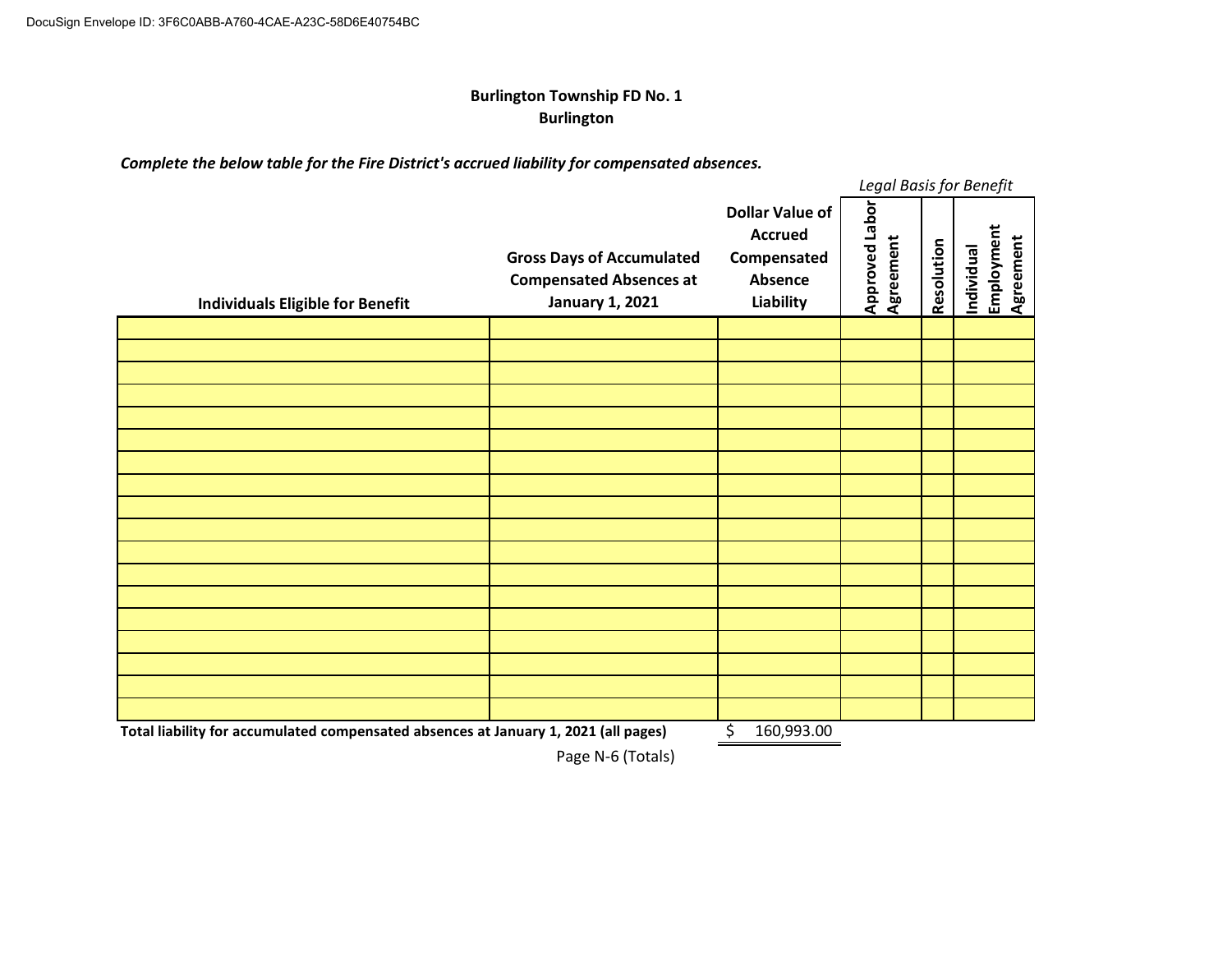### **2022 FIRE DISTRICT BUDGET FINANCIAL SCHEDULES SECTION**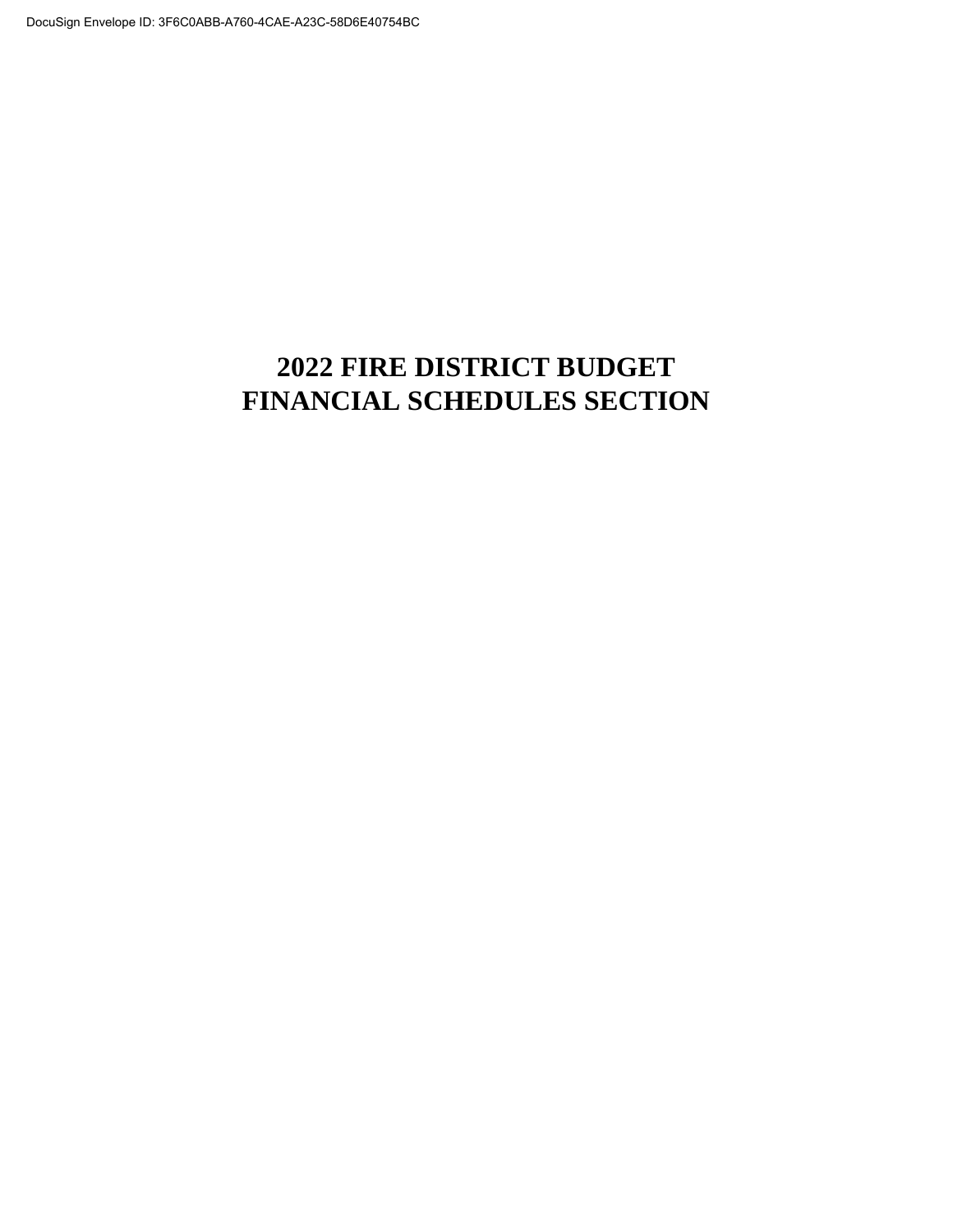#### **Instructions:**

Input requested information in highlighted boxes only. Information input into yellow boxes will automatically fill throughout the rest of the workbook. Please round to the nearest whole dollar. No pennies.

The Levy Cap worksheets simplify data entry by having the user enter most data on support pages and some from this sheet. By filling in the highlighted cells on this page, each worksheet will reflect the information and automatically calculate the formulas on each individiual worksheet.

| Name of Fire District: | <b>Burlington Township FD No. 1</b> |  |  |
|------------------------|-------------------------------------|--|--|
| County:                | Burlington                          |  |  |
| Year:                  | 2022                                |  |  |

| <b>Levy Cap Calculation Summary</b>                         |                    |  |  |  |  |
|-------------------------------------------------------------|--------------------|--|--|--|--|
| 2021 Adopted Budget - Amount to be Raised by Taxation       | 2,205,000.00       |  |  |  |  |
| Cap Bank Available from 2019 (See Levy Cap Certification)   |                    |  |  |  |  |
| Cap Bank Available from 2020 (See Levy Cap Certification)   |                    |  |  |  |  |
| Cap Bank Available from 2021 (See Levy Cap Certification)   | Ś<br>2,676.00      |  |  |  |  |
| Cap Bank Used from 2019                                     |                    |  |  |  |  |
| Cap Bank Used from 2020                                     |                    |  |  |  |  |
| Cap Bank Used from 2021                                     |                    |  |  |  |  |
| Changes in Service Provider (+/-)                           |                    |  |  |  |  |
| <b>DLGS Approved Adjustments</b>                            |                    |  |  |  |  |
| Cancelled or Unexpended Referendum Amount                   |                    |  |  |  |  |
| (Enter as a positive number)                                |                    |  |  |  |  |
| Assessed Valuation of District for adopted budget           | 2,388,380,581.00   |  |  |  |  |
| New Ratables - Increase in Valuations (New Construction and |                    |  |  |  |  |
| Additions)                                                  | Ş<br>22,309,600.00 |  |  |  |  |
| Adopted Fire District Tax Rate (three decimals) per \$100   | \$0.093            |  |  |  |  |
| Projected Tax Rate based upon Proposed Levy                 | 0.093997977        |  |  |  |  |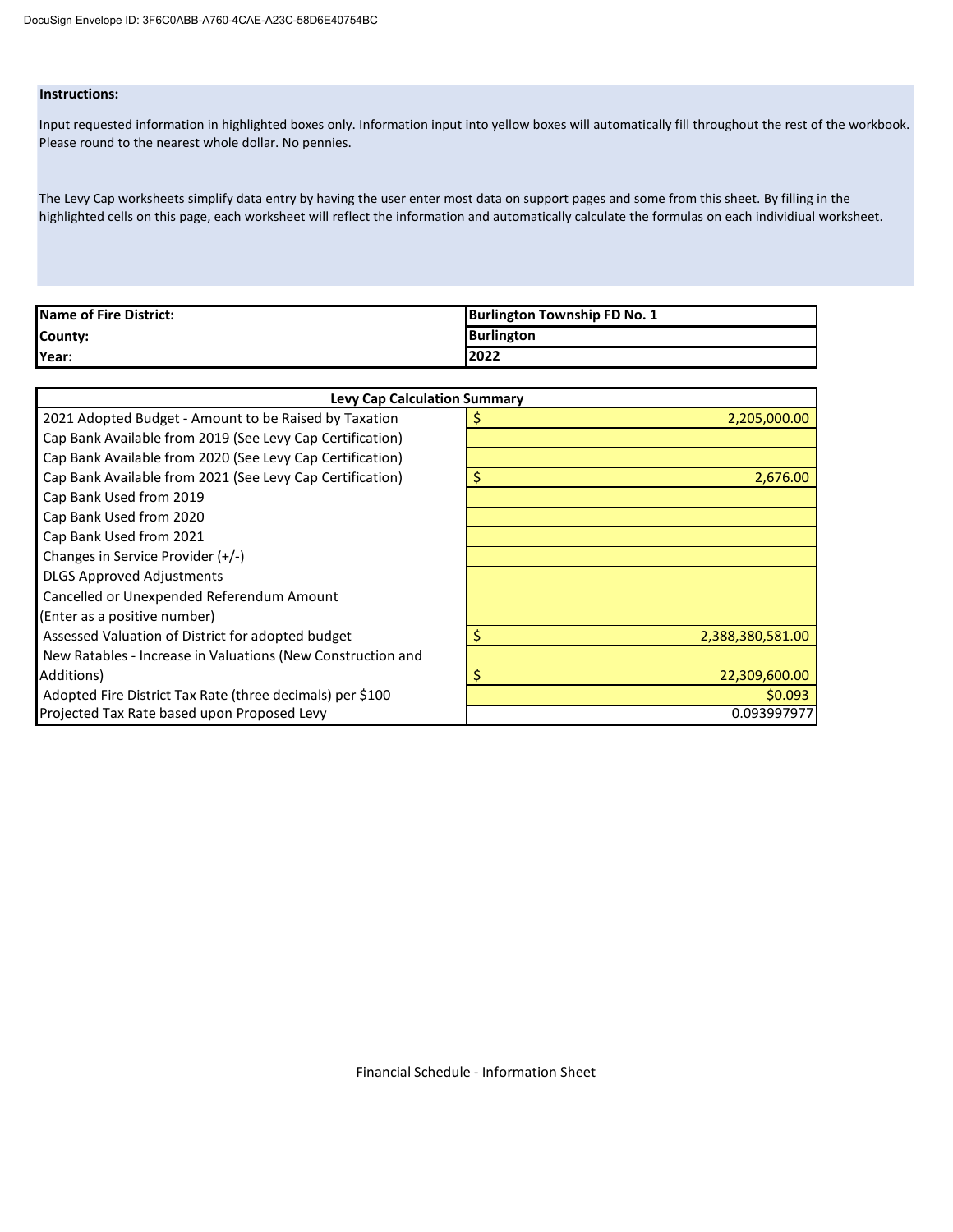### **Budget Summary**

### **Burlington Township FD No. 1**

**Burlington**

|                                                                                                     | 2022 Proposed<br><b>Budget</b> | 2021 Adopted<br><b>Budget</b> | $$$ Increase<br>(Decrease)<br>Proposed vs.<br>Adopted | % Increase<br>(Decrease)<br>Proposed vs.<br>Adopted |
|-----------------------------------------------------------------------------------------------------|--------------------------------|-------------------------------|-------------------------------------------------------|-----------------------------------------------------|
| REVENUES AND FUND BALANCE UTILIZED                                                                  |                                |                               |                                                       |                                                     |
| <b>Total Fund Balance Utilized</b>                                                                  | 367,000.00                     | 386,094.00                    | (19,094.00)                                           | $-4.9%$                                             |
| <b>Total Miscellaneous Anticipated Revenues</b>                                                     |                                |                               |                                                       | 0.0%                                                |
| <b>Total Sale of Assets</b>                                                                         |                                |                               |                                                       | 0.0%                                                |
| Total Interest on Investments & Deposits                                                            | 24,838.00                      | 25,237.00                     | (399.00)                                              | $-1.6%$                                             |
| <b>Total Other Revenue</b>                                                                          |                                |                               |                                                       | 0.0%                                                |
| <b>Total Operating Grant Revenue</b>                                                                |                                |                               |                                                       | 0.0%                                                |
| Total Revenues Offset with Appropriations                                                           | 270,261.00                     | 265,585.00                    | 4,676.00                                              | 1.8%                                                |
| <b>Total Revenues and Fund Balance Utilized</b>                                                     | 662,099.00                     | 676,916.00                    | (14, 817.00)                                          | $-2.2%$                                             |
| Amount to be Raised by Taxation to Support Budget                                                   | 2,266,000.00                   | 2,205,000.00                  | 61,000.00                                             | 2.8%                                                |
| <b>Total Anticipated Revenues</b>                                                                   | 2,928,099.00                   | 2,881,916.00                  | 46,183.00                                             | 1.6%                                                |
| <b>APPROPRIATIONS</b>                                                                               |                                |                               |                                                       |                                                     |
| <b>Total Administration</b>                                                                         | 341,339.00                     | 343,306.00                    | (1,967.00)                                            | $-0.6%$                                             |
| Total Cost of Operations & Maintenance                                                              | 1,715,285.00                   | 1,668,861.00                  | 46,424.00                                             | 2.8%                                                |
| <b>Total Appropriations Offset with Revenue</b><br>(must equal Revenues Offset with Appropriations) | 270,261.00                     | 265,585.00                    | 4,676.00                                              | 1.8%                                                |
| Total Appropriated Duly Incorporated First Aid/Rescue Squad                                         |                                |                               |                                                       | 0.0%                                                |
| <b>Total Deferred Charges</b>                                                                       |                                |                               |                                                       | 0.0%                                                |
| Cash Deficit, Preceeding Year (N.J.S.A. 40A:14-78.6)                                                |                                |                               |                                                       | 0.0%                                                |
| Length of Service Award Program (LOSAP) Contribution                                                |                                |                               |                                                       | 0.0%                                                |
| <b>Total Capital Appropriations</b>                                                                 | 190,000.00                     | 190,000.00                    |                                                       | 0.0%                                                |
| <b>Total Principal Payments on Debt Service</b>                                                     | 348,049.00                     | 341,331.00                    | 6,718.00                                              | 2.0%                                                |
| Total Interest Payments on Debt                                                                     | 63,165.00                      | 72,833.00                     | (9,668.00)                                            | $-13.3%$                                            |
| <b>Total Appropriations</b>                                                                         | 2,928,099.00                   | 2,881,916.00                  | 46,183.00                                             | 1.6%                                                |
| <b>ANTICIPATED SURPLUS (DEFICIT)</b>                                                                |                                |                               |                                                       | 0.0%                                                |

Page F-1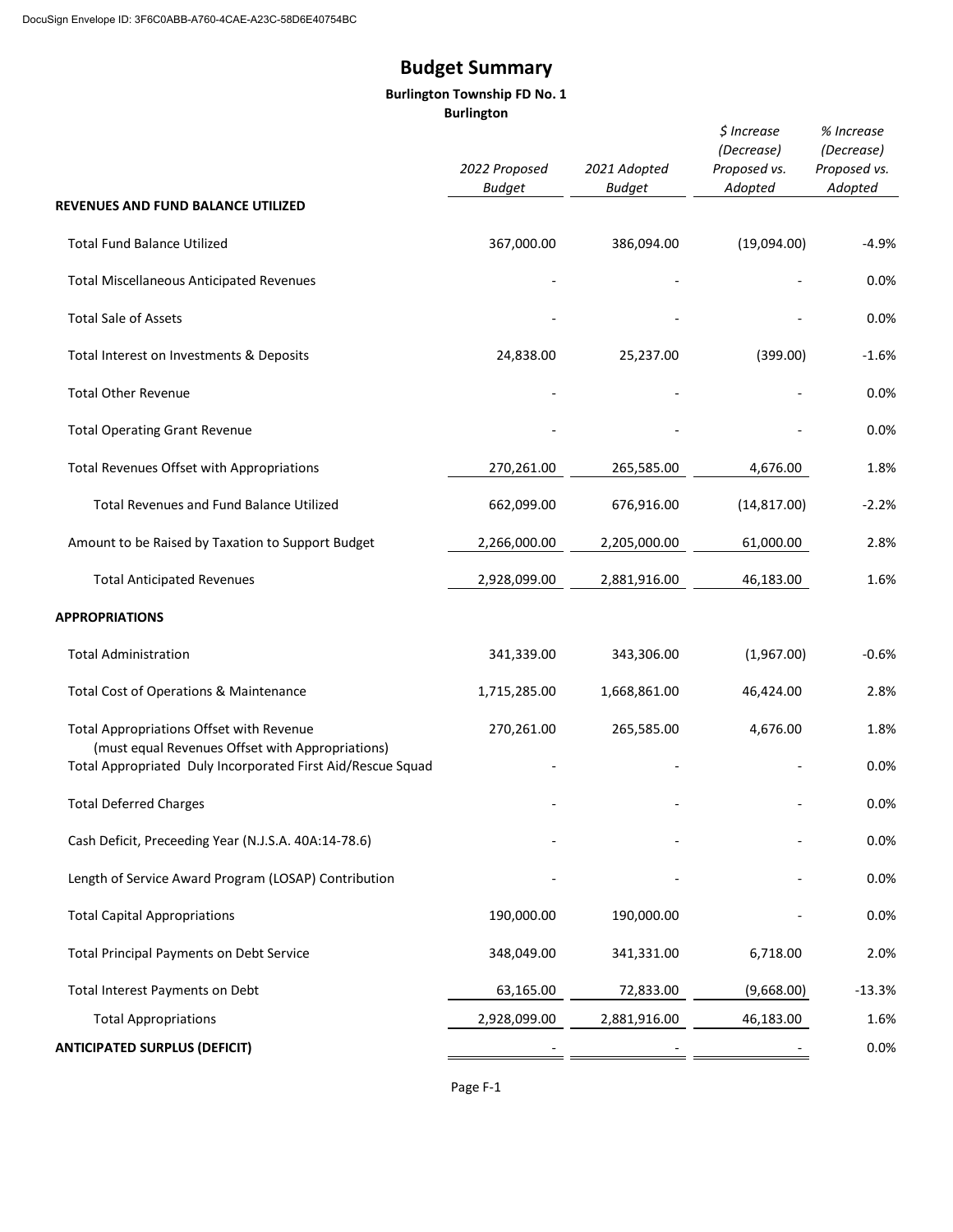| <b>Fund Balance Utilized</b><br><b>Unrestricted Fund Balance</b><br>367,000.00<br>357,000.00<br>10,000.00<br>2.8%<br>29,094.00<br>$-100.0%$<br><b>Restricted Fund Balance</b><br>(29,094.00)<br><b>Total Fund Balance Utilized</b><br>367,000.00<br>$-4.9%$<br>386,094.00<br>(19,094.00)<br><b>Miscellaneous Anticipated Revenues</b><br>Shared Services (N.J.S.A. 40A:65-1 et seq.)<br>0.0%<br>Joint Purchasing Agreements (N.J.S.A. 40A:10 & 11)<br>0.0%<br>Emergency Assistance (N.J.S.A. 40A:14-26)<br>0.0%<br>0.0%<br>Municipal Assistance (N.J.S.A. 40A:14-34)<br>0.0%<br>Municipal Assistance - Adjoin (N.J.S.A. 40A:14-35)<br>Contracts - Volunteer Fire Co (N.J.S.A. 40A:14-68)<br>0.0%<br>0.0%<br>Leases - Local Municipality (N.J.S.A. 40A:14-83)<br>Rental Income<br>0.0%<br>0.0%<br><b>Total Miscellaneous Anticipated Revenues</b><br>Sale of Assets (List Individually)<br>Asset #1<br>0.0%<br>Asset #2<br>0.0%<br>Asset #3<br>0.0%<br>0.0%<br>Asset #4<br><b>Total Sale of Assets</b><br>0.0%<br>Interest on Investments & Deposits (List Accounts Separately)<br><b>NJARM</b><br>24,538.00<br>24,937.00<br>(399.00)<br>$-1.6%$<br><b>WSFS BANK</b><br>300.00<br>300.00<br>0.0%<br>0.0%<br><b>Investment Account #3</b><br>0.0%<br><b>Investment Account #4</b><br>24,838.00<br>25,237.00<br>Total Interest on Investments & Deposits<br>(399.00)<br>$-1.6%$<br>Other Revenue (List in Detail)<br><b>Other Revenue #1</b><br>0.0%<br>0.0%<br><b>Other Revenue #2</b><br>0.0%<br><b>Other Revenue #3</b><br><b>Other Revenue #4</b><br>0.0%<br><b>Total Other Revenue</b><br>0.0%<br><b>Operating Grant Revenue (List in Detail)</b><br>Supplemental Fire Service Act (P.L.1985,c.295)<br>0.0%<br>Other Grant #1<br>0.0%<br>Other Grant #2<br>0.0%<br>Other Grant #3<br>0.0%<br>Other Grant #4<br>0.0%<br>0.0%<br><b>Other Grant #5</b><br>0.0%<br><b>Total Operating Grant Revenue</b><br>Revenues Offset with Appropriations<br>Uniform Fire Safety Act (P.L.1983,c.383)<br><b>Reserves Utilized</b><br>0.0%<br>0.0%<br><b>Annual Registration Fees</b><br>160,000.00<br>160,000.00<br>Penalties and Fines<br>0.0%<br><b>Other Revenues</b><br>0.0%<br><b>Total Uniform Fire Safety Act</b><br>160,000.00<br>160,000.00<br>0.0%<br>Other Revenues Offset with Appropriations (List)<br><b>FIRE PREVENTION PROGRAMS</b><br>110,261.00<br>105,585.00<br>4.4%<br>4,676.00<br>0.0%<br>Other Offset Revenues #2<br>Other Offset Revenues #3<br>0.0%<br>Other Offset Revenues #4<br>0.0%<br>110,261.00<br>105,585.00<br>4,676.00<br>Total Other Revenues Offset with Appropriations<br>4.4%<br>Total Revenues Offset with Appropriations<br>4,676.00<br>1.8%<br>270,261.00<br>265,585.00<br>TOTAL REVENUES AND FUND BALANCE UTILIZED<br>662,099.00<br>676,916.00<br>(14, 817.00)<br>$-2.2%$ | 2022 Proposed<br><b>Budget</b> | 2021 Adopted<br><b>Budget</b> | $$$ Increase<br>(Decrease)<br>Proposed<br>vs.Adopted | % Increase<br>(Decrease)<br>Proposed vs.<br>Adopted |
|--------------------------------------------------------------------------------------------------------------------------------------------------------------------------------------------------------------------------------------------------------------------------------------------------------------------------------------------------------------------------------------------------------------------------------------------------------------------------------------------------------------------------------------------------------------------------------------------------------------------------------------------------------------------------------------------------------------------------------------------------------------------------------------------------------------------------------------------------------------------------------------------------------------------------------------------------------------------------------------------------------------------------------------------------------------------------------------------------------------------------------------------------------------------------------------------------------------------------------------------------------------------------------------------------------------------------------------------------------------------------------------------------------------------------------------------------------------------------------------------------------------------------------------------------------------------------------------------------------------------------------------------------------------------------------------------------------------------------------------------------------------------------------------------------------------------------------------------------------------------------------------------------------------------------------------------------------------------------------------------------------------------------------------------------------------------------------------------------------------------------------------------------------------------------------------------------------------------------------------------------------------------------------------------------------------------------------------------------------------------------------------------------------------------------------------------------------------------------------------------------------------------------------------------------------------------------------------------------------------------------------------------------------------------------------------------------------------------------------------------------------------------------------------------------------|--------------------------------|-------------------------------|------------------------------------------------------|-----------------------------------------------------|
|                                                                                                                                                                                                                                                                                                                                                                                                                                                                                                                                                                                                                                                                                                                                                                                                                                                                                                                                                                                                                                                                                                                                                                                                                                                                                                                                                                                                                                                                                                                                                                                                                                                                                                                                                                                                                                                                                                                                                                                                                                                                                                                                                                                                                                                                                                                                                                                                                                                                                                                                                                                                                                                                                                                                                                                                        |                                |                               |                                                      |                                                     |
|                                                                                                                                                                                                                                                                                                                                                                                                                                                                                                                                                                                                                                                                                                                                                                                                                                                                                                                                                                                                                                                                                                                                                                                                                                                                                                                                                                                                                                                                                                                                                                                                                                                                                                                                                                                                                                                                                                                                                                                                                                                                                                                                                                                                                                                                                                                                                                                                                                                                                                                                                                                                                                                                                                                                                                                                        |                                |                               |                                                      |                                                     |
|                                                                                                                                                                                                                                                                                                                                                                                                                                                                                                                                                                                                                                                                                                                                                                                                                                                                                                                                                                                                                                                                                                                                                                                                                                                                                                                                                                                                                                                                                                                                                                                                                                                                                                                                                                                                                                                                                                                                                                                                                                                                                                                                                                                                                                                                                                                                                                                                                                                                                                                                                                                                                                                                                                                                                                                                        |                                |                               |                                                      |                                                     |
|                                                                                                                                                                                                                                                                                                                                                                                                                                                                                                                                                                                                                                                                                                                                                                                                                                                                                                                                                                                                                                                                                                                                                                                                                                                                                                                                                                                                                                                                                                                                                                                                                                                                                                                                                                                                                                                                                                                                                                                                                                                                                                                                                                                                                                                                                                                                                                                                                                                                                                                                                                                                                                                                                                                                                                                                        |                                |                               |                                                      |                                                     |
|                                                                                                                                                                                                                                                                                                                                                                                                                                                                                                                                                                                                                                                                                                                                                                                                                                                                                                                                                                                                                                                                                                                                                                                                                                                                                                                                                                                                                                                                                                                                                                                                                                                                                                                                                                                                                                                                                                                                                                                                                                                                                                                                                                                                                                                                                                                                                                                                                                                                                                                                                                                                                                                                                                                                                                                                        |                                |                               |                                                      |                                                     |
|                                                                                                                                                                                                                                                                                                                                                                                                                                                                                                                                                                                                                                                                                                                                                                                                                                                                                                                                                                                                                                                                                                                                                                                                                                                                                                                                                                                                                                                                                                                                                                                                                                                                                                                                                                                                                                                                                                                                                                                                                                                                                                                                                                                                                                                                                                                                                                                                                                                                                                                                                                                                                                                                                                                                                                                                        |                                |                               |                                                      |                                                     |
|                                                                                                                                                                                                                                                                                                                                                                                                                                                                                                                                                                                                                                                                                                                                                                                                                                                                                                                                                                                                                                                                                                                                                                                                                                                                                                                                                                                                                                                                                                                                                                                                                                                                                                                                                                                                                                                                                                                                                                                                                                                                                                                                                                                                                                                                                                                                                                                                                                                                                                                                                                                                                                                                                                                                                                                                        |                                |                               |                                                      |                                                     |
|                                                                                                                                                                                                                                                                                                                                                                                                                                                                                                                                                                                                                                                                                                                                                                                                                                                                                                                                                                                                                                                                                                                                                                                                                                                                                                                                                                                                                                                                                                                                                                                                                                                                                                                                                                                                                                                                                                                                                                                                                                                                                                                                                                                                                                                                                                                                                                                                                                                                                                                                                                                                                                                                                                                                                                                                        |                                |                               |                                                      |                                                     |
|                                                                                                                                                                                                                                                                                                                                                                                                                                                                                                                                                                                                                                                                                                                                                                                                                                                                                                                                                                                                                                                                                                                                                                                                                                                                                                                                                                                                                                                                                                                                                                                                                                                                                                                                                                                                                                                                                                                                                                                                                                                                                                                                                                                                                                                                                                                                                                                                                                                                                                                                                                                                                                                                                                                                                                                                        |                                |                               |                                                      |                                                     |
|                                                                                                                                                                                                                                                                                                                                                                                                                                                                                                                                                                                                                                                                                                                                                                                                                                                                                                                                                                                                                                                                                                                                                                                                                                                                                                                                                                                                                                                                                                                                                                                                                                                                                                                                                                                                                                                                                                                                                                                                                                                                                                                                                                                                                                                                                                                                                                                                                                                                                                                                                                                                                                                                                                                                                                                                        |                                |                               |                                                      |                                                     |
|                                                                                                                                                                                                                                                                                                                                                                                                                                                                                                                                                                                                                                                                                                                                                                                                                                                                                                                                                                                                                                                                                                                                                                                                                                                                                                                                                                                                                                                                                                                                                                                                                                                                                                                                                                                                                                                                                                                                                                                                                                                                                                                                                                                                                                                                                                                                                                                                                                                                                                                                                                                                                                                                                                                                                                                                        |                                |                               |                                                      |                                                     |
|                                                                                                                                                                                                                                                                                                                                                                                                                                                                                                                                                                                                                                                                                                                                                                                                                                                                                                                                                                                                                                                                                                                                                                                                                                                                                                                                                                                                                                                                                                                                                                                                                                                                                                                                                                                                                                                                                                                                                                                                                                                                                                                                                                                                                                                                                                                                                                                                                                                                                                                                                                                                                                                                                                                                                                                                        |                                |                               |                                                      |                                                     |
|                                                                                                                                                                                                                                                                                                                                                                                                                                                                                                                                                                                                                                                                                                                                                                                                                                                                                                                                                                                                                                                                                                                                                                                                                                                                                                                                                                                                                                                                                                                                                                                                                                                                                                                                                                                                                                                                                                                                                                                                                                                                                                                                                                                                                                                                                                                                                                                                                                                                                                                                                                                                                                                                                                                                                                                                        |                                |                               |                                                      |                                                     |
|                                                                                                                                                                                                                                                                                                                                                                                                                                                                                                                                                                                                                                                                                                                                                                                                                                                                                                                                                                                                                                                                                                                                                                                                                                                                                                                                                                                                                                                                                                                                                                                                                                                                                                                                                                                                                                                                                                                                                                                                                                                                                                                                                                                                                                                                                                                                                                                                                                                                                                                                                                                                                                                                                                                                                                                                        |                                |                               |                                                      |                                                     |
|                                                                                                                                                                                                                                                                                                                                                                                                                                                                                                                                                                                                                                                                                                                                                                                                                                                                                                                                                                                                                                                                                                                                                                                                                                                                                                                                                                                                                                                                                                                                                                                                                                                                                                                                                                                                                                                                                                                                                                                                                                                                                                                                                                                                                                                                                                                                                                                                                                                                                                                                                                                                                                                                                                                                                                                                        |                                |                               |                                                      |                                                     |
|                                                                                                                                                                                                                                                                                                                                                                                                                                                                                                                                                                                                                                                                                                                                                                                                                                                                                                                                                                                                                                                                                                                                                                                                                                                                                                                                                                                                                                                                                                                                                                                                                                                                                                                                                                                                                                                                                                                                                                                                                                                                                                                                                                                                                                                                                                                                                                                                                                                                                                                                                                                                                                                                                                                                                                                                        |                                |                               |                                                      |                                                     |
|                                                                                                                                                                                                                                                                                                                                                                                                                                                                                                                                                                                                                                                                                                                                                                                                                                                                                                                                                                                                                                                                                                                                                                                                                                                                                                                                                                                                                                                                                                                                                                                                                                                                                                                                                                                                                                                                                                                                                                                                                                                                                                                                                                                                                                                                                                                                                                                                                                                                                                                                                                                                                                                                                                                                                                                                        |                                |                               |                                                      |                                                     |
|                                                                                                                                                                                                                                                                                                                                                                                                                                                                                                                                                                                                                                                                                                                                                                                                                                                                                                                                                                                                                                                                                                                                                                                                                                                                                                                                                                                                                                                                                                                                                                                                                                                                                                                                                                                                                                                                                                                                                                                                                                                                                                                                                                                                                                                                                                                                                                                                                                                                                                                                                                                                                                                                                                                                                                                                        |                                |                               |                                                      |                                                     |
|                                                                                                                                                                                                                                                                                                                                                                                                                                                                                                                                                                                                                                                                                                                                                                                                                                                                                                                                                                                                                                                                                                                                                                                                                                                                                                                                                                                                                                                                                                                                                                                                                                                                                                                                                                                                                                                                                                                                                                                                                                                                                                                                                                                                                                                                                                                                                                                                                                                                                                                                                                                                                                                                                                                                                                                                        |                                |                               |                                                      |                                                     |
|                                                                                                                                                                                                                                                                                                                                                                                                                                                                                                                                                                                                                                                                                                                                                                                                                                                                                                                                                                                                                                                                                                                                                                                                                                                                                                                                                                                                                                                                                                                                                                                                                                                                                                                                                                                                                                                                                                                                                                                                                                                                                                                                                                                                                                                                                                                                                                                                                                                                                                                                                                                                                                                                                                                                                                                                        |                                |                               |                                                      |                                                     |
|                                                                                                                                                                                                                                                                                                                                                                                                                                                                                                                                                                                                                                                                                                                                                                                                                                                                                                                                                                                                                                                                                                                                                                                                                                                                                                                                                                                                                                                                                                                                                                                                                                                                                                                                                                                                                                                                                                                                                                                                                                                                                                                                                                                                                                                                                                                                                                                                                                                                                                                                                                                                                                                                                                                                                                                                        |                                |                               |                                                      |                                                     |
|                                                                                                                                                                                                                                                                                                                                                                                                                                                                                                                                                                                                                                                                                                                                                                                                                                                                                                                                                                                                                                                                                                                                                                                                                                                                                                                                                                                                                                                                                                                                                                                                                                                                                                                                                                                                                                                                                                                                                                                                                                                                                                                                                                                                                                                                                                                                                                                                                                                                                                                                                                                                                                                                                                                                                                                                        |                                |                               |                                                      |                                                     |
|                                                                                                                                                                                                                                                                                                                                                                                                                                                                                                                                                                                                                                                                                                                                                                                                                                                                                                                                                                                                                                                                                                                                                                                                                                                                                                                                                                                                                                                                                                                                                                                                                                                                                                                                                                                                                                                                                                                                                                                                                                                                                                                                                                                                                                                                                                                                                                                                                                                                                                                                                                                                                                                                                                                                                                                                        |                                |                               |                                                      |                                                     |
|                                                                                                                                                                                                                                                                                                                                                                                                                                                                                                                                                                                                                                                                                                                                                                                                                                                                                                                                                                                                                                                                                                                                                                                                                                                                                                                                                                                                                                                                                                                                                                                                                                                                                                                                                                                                                                                                                                                                                                                                                                                                                                                                                                                                                                                                                                                                                                                                                                                                                                                                                                                                                                                                                                                                                                                                        |                                |                               |                                                      |                                                     |
|                                                                                                                                                                                                                                                                                                                                                                                                                                                                                                                                                                                                                                                                                                                                                                                                                                                                                                                                                                                                                                                                                                                                                                                                                                                                                                                                                                                                                                                                                                                                                                                                                                                                                                                                                                                                                                                                                                                                                                                                                                                                                                                                                                                                                                                                                                                                                                                                                                                                                                                                                                                                                                                                                                                                                                                                        |                                |                               |                                                      |                                                     |
|                                                                                                                                                                                                                                                                                                                                                                                                                                                                                                                                                                                                                                                                                                                                                                                                                                                                                                                                                                                                                                                                                                                                                                                                                                                                                                                                                                                                                                                                                                                                                                                                                                                                                                                                                                                                                                                                                                                                                                                                                                                                                                                                                                                                                                                                                                                                                                                                                                                                                                                                                                                                                                                                                                                                                                                                        |                                |                               |                                                      |                                                     |
|                                                                                                                                                                                                                                                                                                                                                                                                                                                                                                                                                                                                                                                                                                                                                                                                                                                                                                                                                                                                                                                                                                                                                                                                                                                                                                                                                                                                                                                                                                                                                                                                                                                                                                                                                                                                                                                                                                                                                                                                                                                                                                                                                                                                                                                                                                                                                                                                                                                                                                                                                                                                                                                                                                                                                                                                        |                                |                               |                                                      |                                                     |
|                                                                                                                                                                                                                                                                                                                                                                                                                                                                                                                                                                                                                                                                                                                                                                                                                                                                                                                                                                                                                                                                                                                                                                                                                                                                                                                                                                                                                                                                                                                                                                                                                                                                                                                                                                                                                                                                                                                                                                                                                                                                                                                                                                                                                                                                                                                                                                                                                                                                                                                                                                                                                                                                                                                                                                                                        |                                |                               |                                                      |                                                     |
|                                                                                                                                                                                                                                                                                                                                                                                                                                                                                                                                                                                                                                                                                                                                                                                                                                                                                                                                                                                                                                                                                                                                                                                                                                                                                                                                                                                                                                                                                                                                                                                                                                                                                                                                                                                                                                                                                                                                                                                                                                                                                                                                                                                                                                                                                                                                                                                                                                                                                                                                                                                                                                                                                                                                                                                                        |                                |                               |                                                      |                                                     |
|                                                                                                                                                                                                                                                                                                                                                                                                                                                                                                                                                                                                                                                                                                                                                                                                                                                                                                                                                                                                                                                                                                                                                                                                                                                                                                                                                                                                                                                                                                                                                                                                                                                                                                                                                                                                                                                                                                                                                                                                                                                                                                                                                                                                                                                                                                                                                                                                                                                                                                                                                                                                                                                                                                                                                                                                        |                                |                               |                                                      |                                                     |
|                                                                                                                                                                                                                                                                                                                                                                                                                                                                                                                                                                                                                                                                                                                                                                                                                                                                                                                                                                                                                                                                                                                                                                                                                                                                                                                                                                                                                                                                                                                                                                                                                                                                                                                                                                                                                                                                                                                                                                                                                                                                                                                                                                                                                                                                                                                                                                                                                                                                                                                                                                                                                                                                                                                                                                                                        |                                |                               |                                                      |                                                     |
|                                                                                                                                                                                                                                                                                                                                                                                                                                                                                                                                                                                                                                                                                                                                                                                                                                                                                                                                                                                                                                                                                                                                                                                                                                                                                                                                                                                                                                                                                                                                                                                                                                                                                                                                                                                                                                                                                                                                                                                                                                                                                                                                                                                                                                                                                                                                                                                                                                                                                                                                                                                                                                                                                                                                                                                                        |                                |                               |                                                      |                                                     |
|                                                                                                                                                                                                                                                                                                                                                                                                                                                                                                                                                                                                                                                                                                                                                                                                                                                                                                                                                                                                                                                                                                                                                                                                                                                                                                                                                                                                                                                                                                                                                                                                                                                                                                                                                                                                                                                                                                                                                                                                                                                                                                                                                                                                                                                                                                                                                                                                                                                                                                                                                                                                                                                                                                                                                                                                        |                                |                               |                                                      |                                                     |
|                                                                                                                                                                                                                                                                                                                                                                                                                                                                                                                                                                                                                                                                                                                                                                                                                                                                                                                                                                                                                                                                                                                                                                                                                                                                                                                                                                                                                                                                                                                                                                                                                                                                                                                                                                                                                                                                                                                                                                                                                                                                                                                                                                                                                                                                                                                                                                                                                                                                                                                                                                                                                                                                                                                                                                                                        |                                |                               |                                                      |                                                     |
|                                                                                                                                                                                                                                                                                                                                                                                                                                                                                                                                                                                                                                                                                                                                                                                                                                                                                                                                                                                                                                                                                                                                                                                                                                                                                                                                                                                                                                                                                                                                                                                                                                                                                                                                                                                                                                                                                                                                                                                                                                                                                                                                                                                                                                                                                                                                                                                                                                                                                                                                                                                                                                                                                                                                                                                                        |                                |                               |                                                      |                                                     |
|                                                                                                                                                                                                                                                                                                                                                                                                                                                                                                                                                                                                                                                                                                                                                                                                                                                                                                                                                                                                                                                                                                                                                                                                                                                                                                                                                                                                                                                                                                                                                                                                                                                                                                                                                                                                                                                                                                                                                                                                                                                                                                                                                                                                                                                                                                                                                                                                                                                                                                                                                                                                                                                                                                                                                                                                        |                                |                               |                                                      |                                                     |
|                                                                                                                                                                                                                                                                                                                                                                                                                                                                                                                                                                                                                                                                                                                                                                                                                                                                                                                                                                                                                                                                                                                                                                                                                                                                                                                                                                                                                                                                                                                                                                                                                                                                                                                                                                                                                                                                                                                                                                                                                                                                                                                                                                                                                                                                                                                                                                                                                                                                                                                                                                                                                                                                                                                                                                                                        |                                |                               |                                                      |                                                     |
|                                                                                                                                                                                                                                                                                                                                                                                                                                                                                                                                                                                                                                                                                                                                                                                                                                                                                                                                                                                                                                                                                                                                                                                                                                                                                                                                                                                                                                                                                                                                                                                                                                                                                                                                                                                                                                                                                                                                                                                                                                                                                                                                                                                                                                                                                                                                                                                                                                                                                                                                                                                                                                                                                                                                                                                                        |                                |                               |                                                      |                                                     |
|                                                                                                                                                                                                                                                                                                                                                                                                                                                                                                                                                                                                                                                                                                                                                                                                                                                                                                                                                                                                                                                                                                                                                                                                                                                                                                                                                                                                                                                                                                                                                                                                                                                                                                                                                                                                                                                                                                                                                                                                                                                                                                                                                                                                                                                                                                                                                                                                                                                                                                                                                                                                                                                                                                                                                                                                        |                                |                               |                                                      |                                                     |
|                                                                                                                                                                                                                                                                                                                                                                                                                                                                                                                                                                                                                                                                                                                                                                                                                                                                                                                                                                                                                                                                                                                                                                                                                                                                                                                                                                                                                                                                                                                                                                                                                                                                                                                                                                                                                                                                                                                                                                                                                                                                                                                                                                                                                                                                                                                                                                                                                                                                                                                                                                                                                                                                                                                                                                                                        |                                |                               |                                                      |                                                     |
|                                                                                                                                                                                                                                                                                                                                                                                                                                                                                                                                                                                                                                                                                                                                                                                                                                                                                                                                                                                                                                                                                                                                                                                                                                                                                                                                                                                                                                                                                                                                                                                                                                                                                                                                                                                                                                                                                                                                                                                                                                                                                                                                                                                                                                                                                                                                                                                                                                                                                                                                                                                                                                                                                                                                                                                                        |                                |                               |                                                      |                                                     |
|                                                                                                                                                                                                                                                                                                                                                                                                                                                                                                                                                                                                                                                                                                                                                                                                                                                                                                                                                                                                                                                                                                                                                                                                                                                                                                                                                                                                                                                                                                                                                                                                                                                                                                                                                                                                                                                                                                                                                                                                                                                                                                                                                                                                                                                                                                                                                                                                                                                                                                                                                                                                                                                                                                                                                                                                        |                                |                               |                                                      |                                                     |
|                                                                                                                                                                                                                                                                                                                                                                                                                                                                                                                                                                                                                                                                                                                                                                                                                                                                                                                                                                                                                                                                                                                                                                                                                                                                                                                                                                                                                                                                                                                                                                                                                                                                                                                                                                                                                                                                                                                                                                                                                                                                                                                                                                                                                                                                                                                                                                                                                                                                                                                                                                                                                                                                                                                                                                                                        |                                |                               |                                                      |                                                     |
|                                                                                                                                                                                                                                                                                                                                                                                                                                                                                                                                                                                                                                                                                                                                                                                                                                                                                                                                                                                                                                                                                                                                                                                                                                                                                                                                                                                                                                                                                                                                                                                                                                                                                                                                                                                                                                                                                                                                                                                                                                                                                                                                                                                                                                                                                                                                                                                                                                                                                                                                                                                                                                                                                                                                                                                                        |                                |                               |                                                      |                                                     |
|                                                                                                                                                                                                                                                                                                                                                                                                                                                                                                                                                                                                                                                                                                                                                                                                                                                                                                                                                                                                                                                                                                                                                                                                                                                                                                                                                                                                                                                                                                                                                                                                                                                                                                                                                                                                                                                                                                                                                                                                                                                                                                                                                                                                                                                                                                                                                                                                                                                                                                                                                                                                                                                                                                                                                                                                        |                                |                               |                                                      |                                                     |
|                                                                                                                                                                                                                                                                                                                                                                                                                                                                                                                                                                                                                                                                                                                                                                                                                                                                                                                                                                                                                                                                                                                                                                                                                                                                                                                                                                                                                                                                                                                                                                                                                                                                                                                                                                                                                                                                                                                                                                                                                                                                                                                                                                                                                                                                                                                                                                                                                                                                                                                                                                                                                                                                                                                                                                                                        |                                |                               |                                                      |                                                     |
|                                                                                                                                                                                                                                                                                                                                                                                                                                                                                                                                                                                                                                                                                                                                                                                                                                                                                                                                                                                                                                                                                                                                                                                                                                                                                                                                                                                                                                                                                                                                                                                                                                                                                                                                                                                                                                                                                                                                                                                                                                                                                                                                                                                                                                                                                                                                                                                                                                                                                                                                                                                                                                                                                                                                                                                                        |                                |                               |                                                      |                                                     |
|                                                                                                                                                                                                                                                                                                                                                                                                                                                                                                                                                                                                                                                                                                                                                                                                                                                                                                                                                                                                                                                                                                                                                                                                                                                                                                                                                                                                                                                                                                                                                                                                                                                                                                                                                                                                                                                                                                                                                                                                                                                                                                                                                                                                                                                                                                                                                                                                                                                                                                                                                                                                                                                                                                                                                                                                        |                                |                               |                                                      |                                                     |
|                                                                                                                                                                                                                                                                                                                                                                                                                                                                                                                                                                                                                                                                                                                                                                                                                                                                                                                                                                                                                                                                                                                                                                                                                                                                                                                                                                                                                                                                                                                                                                                                                                                                                                                                                                                                                                                                                                                                                                                                                                                                                                                                                                                                                                                                                                                                                                                                                                                                                                                                                                                                                                                                                                                                                                                                        |                                |                               |                                                      |                                                     |
|                                                                                                                                                                                                                                                                                                                                                                                                                                                                                                                                                                                                                                                                                                                                                                                                                                                                                                                                                                                                                                                                                                                                                                                                                                                                                                                                                                                                                                                                                                                                                                                                                                                                                                                                                                                                                                                                                                                                                                                                                                                                                                                                                                                                                                                                                                                                                                                                                                                                                                                                                                                                                                                                                                                                                                                                        |                                |                               |                                                      |                                                     |
|                                                                                                                                                                                                                                                                                                                                                                                                                                                                                                                                                                                                                                                                                                                                                                                                                                                                                                                                                                                                                                                                                                                                                                                                                                                                                                                                                                                                                                                                                                                                                                                                                                                                                                                                                                                                                                                                                                                                                                                                                                                                                                                                                                                                                                                                                                                                                                                                                                                                                                                                                                                                                                                                                                                                                                                                        |                                |                               |                                                      |                                                     |
|                                                                                                                                                                                                                                                                                                                                                                                                                                                                                                                                                                                                                                                                                                                                                                                                                                                                                                                                                                                                                                                                                                                                                                                                                                                                                                                                                                                                                                                                                                                                                                                                                                                                                                                                                                                                                                                                                                                                                                                                                                                                                                                                                                                                                                                                                                                                                                                                                                                                                                                                                                                                                                                                                                                                                                                                        |                                |                               |                                                      |                                                     |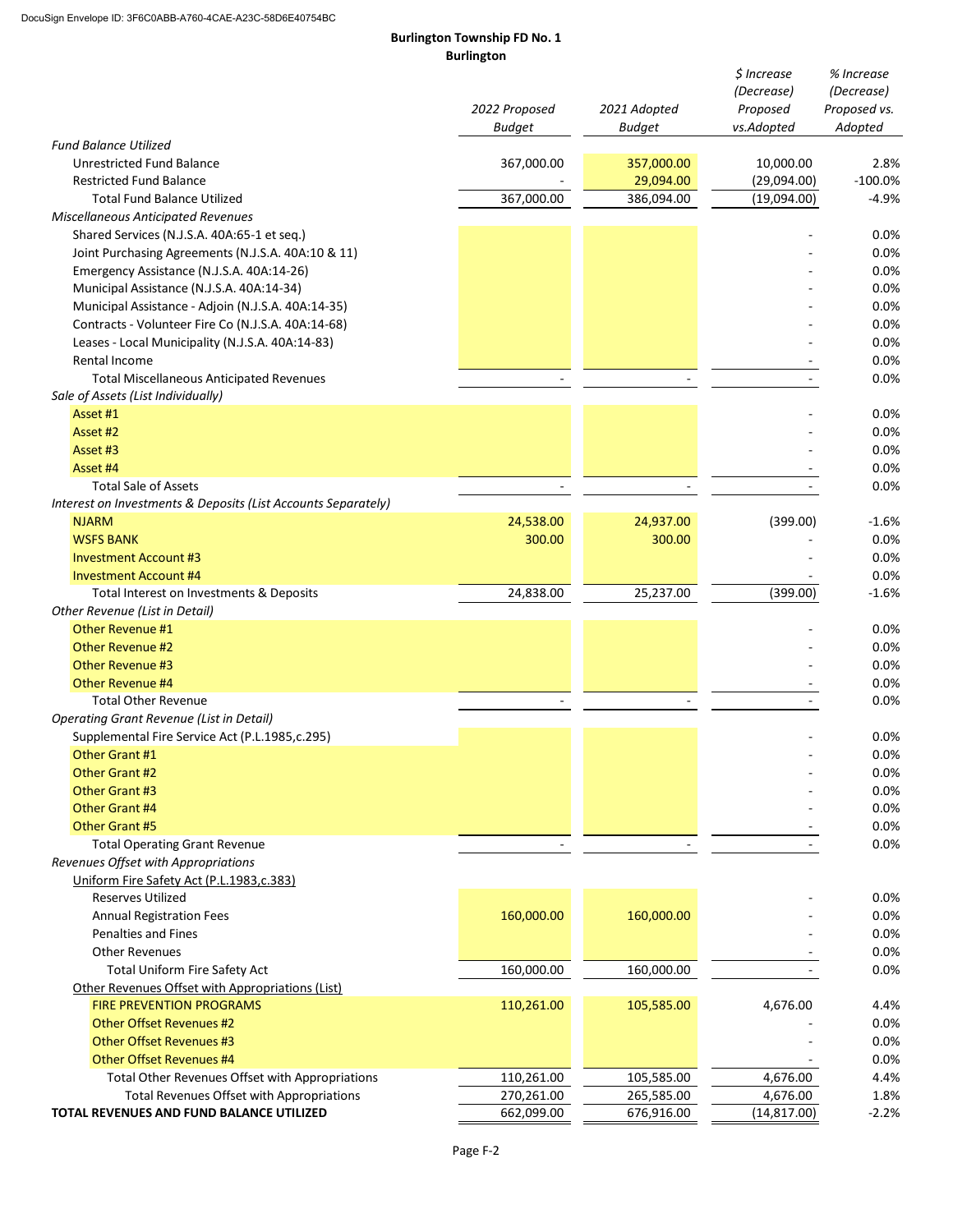|                                                                                             |               |               | $$$ Increase | % Increase   |
|---------------------------------------------------------------------------------------------|---------------|---------------|--------------|--------------|
|                                                                                             |               |               | (Decrease)   | (Decrease)   |
|                                                                                             | 2022 Proposed | 2021 Adopted  | Proposed vs. | Proposed vs. |
| Administration - Personnel                                                                  | <b>Budget</b> | <b>Budget</b> | Adopted      | Adopted      |
| Salary & Wages (excluding Commissioners)                                                    | 177,850.00    | 172,670.00    | 5,180.00     | 3.0%         |
| Commissioners                                                                               | 12,500.00     | 12,500.00     |              | 0.0%         |
| <b>Fringe Benefits</b>                                                                      | 61,489.00     | 68,636.00     | (7, 147.00)  | $-10.4%$     |
| <b>Total Administration - Personnel</b>                                                     | 251,839.00    | 253,806.00    | (1,967.00)   | $-0.8%$      |
| Administration - Other (List)                                                               |               |               |              |              |
| <b>SEE APPROPRIATION DETAIL</b>                                                             | 89,500.00     | 89,500.00     |              | 0.0%         |
| Other Administration Expense #2                                                             |               |               |              | 0.0%         |
| Other Administration Expense #3                                                             |               |               |              | 0.0%         |
| <b>Contingent Expenses</b>                                                                  |               |               |              | 0.0%         |
| Other Assets, Non-Bondable #1                                                               |               |               |              | 0.0%         |
| Other Assets, Non-Bondable #2                                                               |               |               |              | 0.0%         |
| Other Assets, Non-Bondable #3                                                               |               |               |              | 0.0%         |
| <b>Total Administration - Other</b>                                                         | 89,500.00     | 89,500.00     |              | 0.0%         |
| <b>Total Administration</b>                                                                 | 341,339.00    | 343,306.00    | (1,967.00)   | $-0.6%$      |
| Cost of Operations & Maintenance - Personnel                                                |               |               |              |              |
| Salary & Wages                                                                              | 330,000.00    | 330,000.00    |              | 0.0%         |
| <b>Fringe Benefits</b>                                                                      | 300,120.00    | 277,776.00    | 22,344.00    | 8.0%         |
| Total Operations & Maintenance - Personnel                                                  | 630,120.00    | 607,776.00    | 22,344.00    | 3.7%         |
| Cost of Operations & Maintenance - Other (List)                                             |               |               |              |              |
| <b>SEE APPROPRIATION DETAIL</b>                                                             | 969,665.00    | 945,585.00    | 24,080.00    | 2.5%         |
| Other Operations & Maintenance Expense #2                                                   |               |               |              | 0.0%         |
| Other Operations & Maintenance Expense #3                                                   |               |               |              | 0.0%         |
| <b>Contingent Expenses</b>                                                                  |               |               |              | 0.0%         |
| MISCELLANEOUS EQUIPMENT                                                                     | 115,500.00    | 115,500.00    |              | 0.0%         |
| Other Assets, Non-Bondable #2                                                               |               |               |              | 0.0%         |
| Other Assets, Non-Bondable #3                                                               |               |               |              | 0.0%         |
| Total Operations & Maintenance - Other                                                      | 1,085,165.00  | 1,061,085.00  | 24,080.00    | 2.3%         |
| <b>Total Operations &amp; Maintenance</b>                                                   | 1,715,285.00  | 1,668,861.00  | 46,424.00    | 2.8%         |
| Appropriations Offset with Revenue - Personnel                                              |               |               |              |              |
| Salary & Wages                                                                              | 157,674.00    | 154,820.00    | 2,854.00     | 1.8%         |
| <b>Fringe Benefits</b>                                                                      | 57,037.00     | 55,215.00     | 1,822.00     | 3.3%         |
| Total Appropriations Offset with Revenue - Personnel                                        | 214,711.00    | 210,035.00    | 4,676.00     | 2.2%         |
| Appropriations Offset with Revenue - Other (List)                                           |               |               |              |              |
| <b>PUBLIC EDUCATION</b>                                                                     | 21,500.00     | 21,500.00     |              | 0.0%         |
| Other Expense #2                                                                            | 34,050.00     | 34,050.00     |              | 0.0%         |
| Other Expense #3                                                                            |               |               |              | 0.0%         |
| <b>Contingent Expenses</b>                                                                  |               |               |              | 0.0%         |
| Other Assets, Non-Bondable #1                                                               |               |               |              | 0.0%         |
| Other Assets, Non-Bondable #2                                                               |               |               |              | 0.0%         |
| Other Assets, Non-Bondable #3                                                               |               |               |              | 0.0%         |
| Total Appropriations Offset with Revenue - Other                                            | 55,550.00     | 55,550.00     |              | 0.0%         |
| Total Appropriations Offset with Revenue                                                    | 270,261.00    | 265,585.00    | 4,676.00     | 1.8%         |
| Duly Incorporated First Aid/Rescue Squad Associations                                       |               |               |              |              |
| Vehicles                                                                                    |               |               |              | 0.0%         |
| Equipment                                                                                   |               |               |              | 0.0%         |
| <b>Materials &amp; Supplies</b>                                                             |               |               |              | 0.0%         |
| Total Duly Incorporated First Aid/Rescue Squad Associations                                 |               |               |              | 0.0%         |
| <b>Emergency Appropriations &amp; Deferred Charges (List)</b>                               |               |               |              |              |
| <b>Emergency Appropriation #1</b>                                                           |               |               |              | 0.0%         |
| <b>Emergency Appropriation #2</b>                                                           |               |               |              | 0.0%         |
| <b>Emergency Appropriation #3</b>                                                           |               |               |              | 0.0%         |
| Deferred Charge #1 (cite statute)                                                           |               |               |              | 0.0%         |
| Deferred Charge #2 (cite statute)<br>Declared State of Emergency (N.J.S.A. 40A:4-45.45 10b) |               |               |              | 0.0%<br>0.0% |
| <b>Total Deferred Charges</b>                                                               |               |               |              | 0.0%         |
|                                                                                             |               |               |              |              |

| Cash Deficit, Preceding Year (N.J.S.A. 40A:14-78.6)                         |              |              |                          | 0.0%     |
|-----------------------------------------------------------------------------|--------------|--------------|--------------------------|----------|
| Length of Service Award Program (LOSAP) Contribution (N.J.S.A. 40A:14-78.6) |              |              | $\overline{\phantom{0}}$ | 0.0%     |
| <b>Total Capital Appropriations</b>                                         | 190,000.00   | 190,000.00   |                          | 0.0%     |
| <b>Total Principal Payments on Debt Service</b>                             | 348,049.00   | 341,331.00   | 6.718.00                 | 2.0%     |
| Total Interest Payments on Debt                                             | 63.165.00    | 72.833.00    | (9,668.00)               | $-13.3%$ |
| <b>TOTAL APPROPRIATIONS</b>                                                 | 2,928,099.00 | 2,881,916.00 | 46,183.00                | 1.6%     |
| Page F-3                                                                    |              |              |                          |          |
|                                                                             |              |              |                          |          |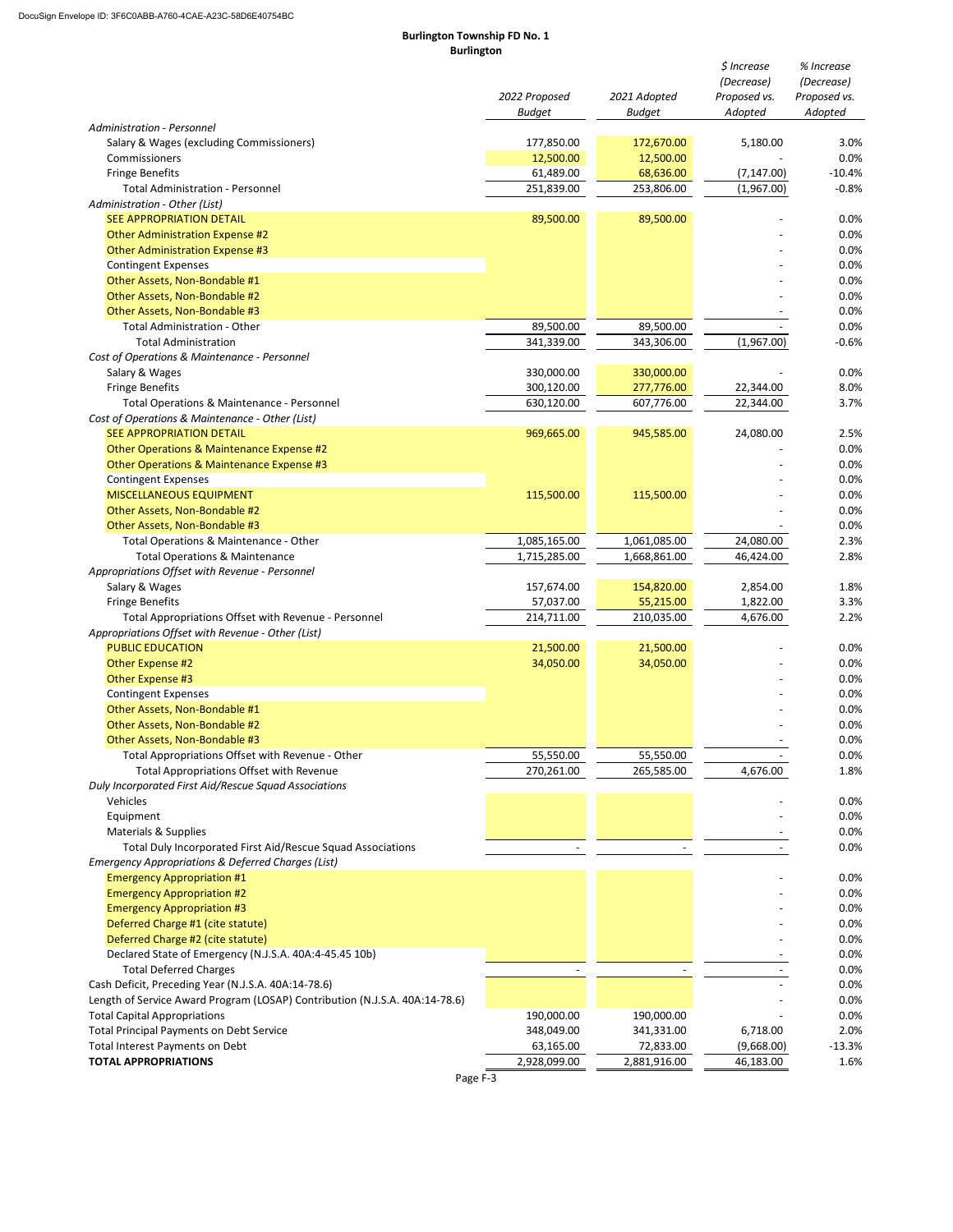### **FIRE DISTRICT PROPOSED APPROPRIATIONS APPROPRIATION DETAIL PAGE**

Burlington Township FD No. 1

#### **FISCAL YEAR: January 1, 2022 to December 31, 2022**

*Use the space below to provide further detail of any Appropriations listed on "F-3 Appropriations (Proposed)"*

|                                  |                      |                            | \$ Change Proposed | % Change       |
|----------------------------------|----------------------|----------------------------|--------------------|----------------|
| Line Item:                       | Proposed 2022 Amount | <b>Adopted 2021 Amount</b> | vs. Adopted        | Proposed vs.   |
|                                  |                      |                            |                    | <b>Adopted</b> |
| <b>ADMINISTRATION OTHER</b>      |                      |                            |                    | 0.0%           |
| <b>ELECTION</b>                  | 2,500.00             | 2,500.00                   |                    | 0.0%           |
| OFFICE SUPPLIES/POSTAGE          | 7,000.00             | 7,000.00                   |                    | 0.0%           |
| PROFESSIONAL SERVICES            | 80,000.00            | 80,000.00                  |                    | 0.0%           |
| TOTAL ADMINISTRATION OTHER       | 89,500.00            | 89,500.00                  |                    | 0.0%           |
|                                  |                      |                            |                    | 0.0%           |
| COST OF OPERATIONS & MAINTENANCE |                      |                            |                    | 0.0%           |
| <b>INSURANCE</b>                 | 78,000.00            | 77,500.00                  | 500.00             | 0.6%           |
| <b>MAINTENANCE AND REPAIRS</b>   | 117,500.00           | 102,500.00                 | 15,000.00          | 14.6%          |
| <b>RENTAL CHARGES</b>            | 92,000.00            | 90,000.00                  | 2,000.00           | 2.2%           |
| <b>TRAINING AND EDUCATION</b>    | 54,500.00            | 54,500.00                  |                    | 0.0%           |
| FEES/CONTRACTED SERVICES         | 25,000.00            | 25,000.00                  |                    | 0.0%           |
| <b>MEDICAL SERVICES</b>          | 20,000.00            | 20,000.00                  |                    | 0.0%           |
| OFFICE SERVICES                  | 6,000.00             | 6,000.00                   |                    | 0.0%           |
| <b>CONSULTING</b>                | 7,500.00             | 7,500.00                   |                    | 0.0%           |
| <b>ADVERTISING</b>               | 4,000.00             | 4,000.00                   |                    | 0.0%           |
| <b>MEMBERSHIP</b>                | 30,000.00            | 30,000.00                  |                    | 0.0%           |
| <b>TICKETS</b>                   | 2,000.00             | 2,000.00                   |                    | 0.0%           |
| <b>INCENTIVE PROGRAM</b>         | 120,000.00           | 120,000.00                 |                    | 0.0%           |
| <b>MEMBERSHIP DUES</b>           | 3,000.00             | 3,000.00                   |                    | 0.0%           |
| REIMBURSEMENT FOR LOSSES         | 24,000.00            | 24,000.00                  |                    | 0.0%           |
| UNIFORMS/PERSONAL EQUIPMENT      | 40,000.00            | 40,000.00                  |                    | 0.0%           |
| OTHER OPERATING MATERIALS/SU     | 22,000.00            | 22,000.00                  |                    | 0.0%           |
| <b>UTILITIES</b>                 | 20,000.00            | 20,000.00                  |                    | 0.0%           |
| <b>FUEL</b>                      | 25,000.00            | 25,000.00                  |                    | 0.0%           |
| UTILITIES/BUILDING MAINTENANCE   | 168,904.00           | 167,000.00                 | 1,904.00           | 1.1%           |
| <b>FIRE PREVENTION PROGRAMS</b>  | 110,261.00           | 105,585.00                 | 4,676.00           | 4.4%           |
| <b>TOTAL</b>                     | 969,665.00           | 945,585.00                 | 24,080.00          | 2.5%           |
|                                  |                      |                            |                    | 0.0%           |
|                                  |                      |                            |                    | 0.0%           |
|                                  |                      |                            |                    | 0.0%           |
|                                  |                      |                            |                    | 0.0%           |
|                                  |                      |                            |                    | 0.0%           |
|                                  |                      |                            |                    | 0.0%           |
|                                  |                      |                            |                    | 0.0%           |
|                                  |                      |                            |                    | 0.0%           |

Page F-3 (Detail)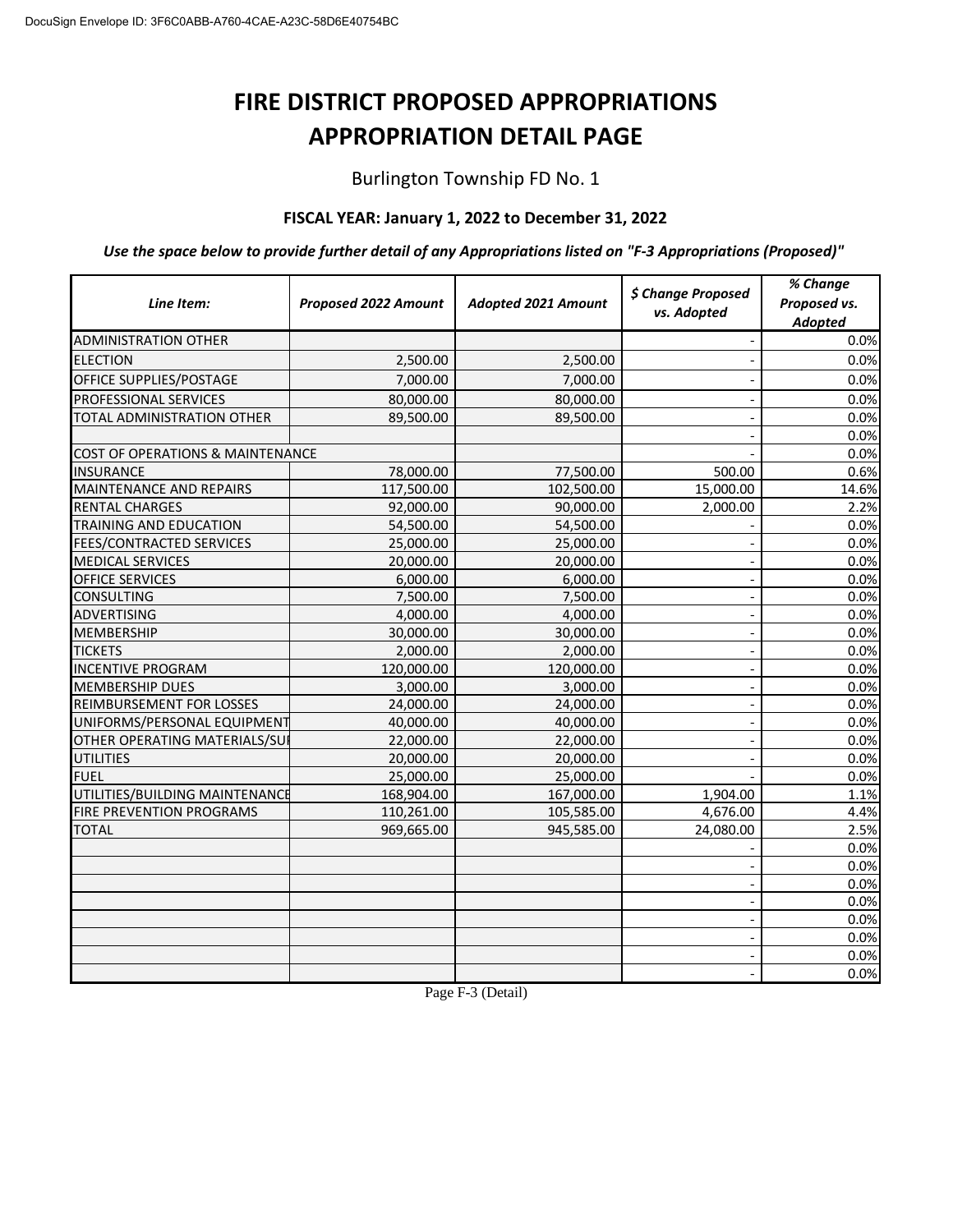### **FIRE DISTRICT PROPOSED APPROPRIATIONS APPROPRIATION DETAIL PAGE**

Burlington Township FD No. 1

#### **FISCAL YEAR: January 1, 2022 to December 31, 2022**

*Use the space below to provide further detail of any Appropriations listed on "F-3 Appropriations (Proposed)"*

| Line Item:                               |                      | <b>Adopted 2021 Amount</b> | \$ Change Proposed | % Change<br>Proposed vs. |
|------------------------------------------|----------------------|----------------------------|--------------------|--------------------------|
|                                          | Proposed 2022 Amount |                            | vs. Adopted        | <b>Adopted</b>           |
| MISCELLANEOUS EQUIPMENT                  |                      |                            |                    | 0.0%                     |
|                                          |                      |                            |                    | 0.0%                     |
| EQUIPMENT (hose, nozzles,                | 35,000.00            | 35,000.00                  |                    | 0.0%                     |
| appliances, lights for fire suppression, |                      |                            |                    | 0.0%                     |
| and rescue                               |                      |                            |                    | 0.0%                     |
| RADIOS (radio equipment, batteries       | 2,500.00             | 2,500.00                   |                    | 0.0%                     |
| antenna, etc.)                           |                      |                            |                    | 0.0%                     |
| PAGERS (replacement of old pagers        | 10,000.00            | 10,000.00                  |                    | 0.0%                     |
| repair parts, chargers)                  |                      |                            |                    | 0.0%                     |
| COMPUTER (computer hardware,             | 16,000.00            | 16,000.00                  |                    | 0.0%                     |
| software, repair parts)                  |                      |                            |                    | 0.0%                     |
| TURNOUT GEAR (replacement of             | 52,000.00            | 52,000.00                  |                    | 0.0%                     |
| obsolete personal protective             |                      |                            |                    | 0.0%                     |
| equipment, coats, pants, helmets,        |                      |                            |                    | 0.0%                     |
| gloves, hoods, eye protection, etc.)     |                      |                            |                    | 0.0%                     |
| TOTAL MISCELLANEOUS EQUIPMEN             | 115,500.00           | 115,500.00                 |                    | 0.0%                     |
|                                          |                      |                            |                    | 0.0%                     |
|                                          |                      |                            |                    | 0.0%                     |
|                                          |                      |                            |                    | 0.0%                     |
|                                          |                      |                            |                    | 0.0%                     |
|                                          |                      |                            |                    | 0.0%                     |
|                                          |                      |                            |                    | 0.0%                     |
|                                          |                      |                            |                    | 0.0%                     |
|                                          |                      |                            |                    | 0.0%                     |
|                                          |                      |                            |                    | 0.0%                     |
|                                          |                      |                            |                    | 0.0%                     |
|                                          |                      |                            |                    | 0.0%                     |
|                                          |                      |                            |                    | 0.0%                     |
|                                          |                      |                            |                    | 0.0%                     |
|                                          |                      |                            |                    | 0.0%                     |
|                                          |                      |                            |                    | 0.0%                     |
|                                          |                      |                            |                    | 0.0%<br>0.0%             |
|                                          |                      |                            |                    | 0.0%                     |
|                                          |                      |                            |                    | 0.0%                     |
|                                          |                      |                            |                    | 0.0%                     |
|                                          |                      |                            |                    |                          |

Page F-3 (Detail 2)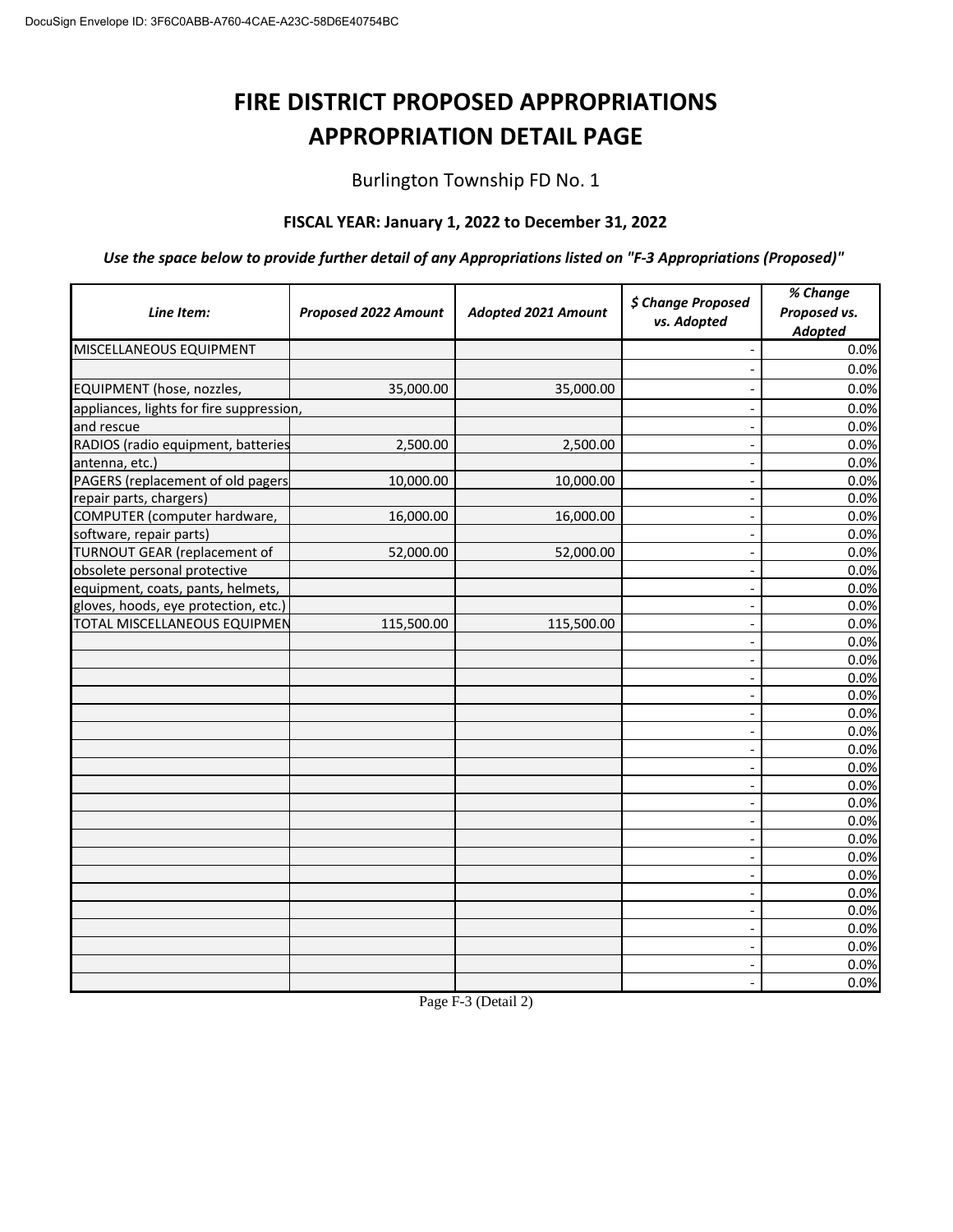| <b>Burlington Township FD No. 1</b>                           |               |    |                     |  |                                                                  |           |                          |                          |  |                         |                     |  |                                       |
|---------------------------------------------------------------|---------------|----|---------------------|--|------------------------------------------------------------------|-----------|--------------------------|--------------------------|--|-------------------------|---------------------|--|---------------------------------------|
| <b>Administrative Positions Excluding Commissioners (List</b> | <b>Number</b> |    |                     |  | <b>Burlington</b><br>2022 Proposed<br><b>Budget Salary &amp;</b> |           |                          | <b>PFRS</b>              |  | <b>Employee Group</b>   | <b>Other Fringe</b> |  | 2022 Proposed<br><b>Budget Fringe</b> |
| Individually)                                                 | of Staff      |    | <b>Annual Wages</b> |  | <b>Wages</b>                                                     |           | <b>PERS Contribution</b> | <b>Contribution</b>      |  | <b>Health Insurance</b> | <b>Benefits</b>     |  | <b>Benefits</b>                       |
| <b>FIRE DISTRICT ADMINISTRATOR</b>                            | 1.00          |    | $112,921.00$ \$     |  | 112,921.00                                                       | <b>S</b>  | 17,001.00                |                          |  | $7,136.00$ \$           | $12,421.00$ \$      |  | 36,558.00                             |
| SECRETARY/BOOKKEEPER                                          | 1.00          | -S | $64,929.00$ \$      |  | 64,929.00                                                        | <b>IS</b> | 9,775.00                 |                          |  | $8,014.00$ \$           | $7,142.00$ \$       |  | 24,931.00                             |
| Position #3                                                   |               |    |                     |  |                                                                  |           |                          |                          |  |                         |                     |  |                                       |
| Position #4                                                   |               |    |                     |  |                                                                  |           |                          |                          |  |                         |                     |  |                                       |
| Position #5                                                   |               |    |                     |  |                                                                  |           |                          |                          |  |                         |                     |  |                                       |
| Position #6                                                   |               |    |                     |  |                                                                  |           |                          |                          |  |                         |                     |  |                                       |
| Position #7                                                   |               |    |                     |  |                                                                  |           |                          |                          |  |                         |                     |  |                                       |
| Position #8                                                   |               |    |                     |  |                                                                  |           |                          |                          |  |                         |                     |  |                                       |
| <b>Total Administration</b>                                   | 2.00          |    |                     |  | 177,850.00                                                       |           | 26,776.00                | $\overline{\phantom{0}}$ |  | 15,150.00               | 19,563.00           |  | 61,489.00                             |

|                                                      |       |               |              |                     | 2022 Proposed              |                          |                     |                         |    |                     | 2022 Proposed        |
|------------------------------------------------------|-------|---------------|--------------|---------------------|----------------------------|--------------------------|---------------------|-------------------------|----|---------------------|----------------------|
| <b>Operation &amp; Maintenance Positions</b>         | (List | <b>Number</b> |              |                     | <b>Budget Salary &amp;</b> |                          | <b>PFRS</b>         | <b>Employee Group</b>   |    | <b>Other Fringe</b> | <b>Budget Fringe</b> |
| Individually)                                        |       | of Staff      |              | <b>Annual Wages</b> | Wages                      | <b>PERS Contribution</b> | <b>Contribution</b> | <b>Health Insurance</b> |    | <b>Benefits</b>     | <b>Benefits</b>      |
| <b>FIREFIGHTERS</b>                                  |       | 6.00          | <sup>S</sup> | $50,000.00$ \$      | 300,000.00                 |                          |                     | 74,820.00               | -S | $108,000.00$ \$     | 182,820.00           |
| <b>VOLUNTEER FIREFIGHTER (WORKERS COMP)</b>          |       |               |              |                     |                            |                          |                     |                         |    | $104,000.00$ \$     | 104,000.00           |
| <b>VOLUNTEER FIREFIGHTER (ACCIDENT &amp; HEALTH)</b> |       |               |              |                     |                            |                          |                     |                         |    | $10,000.00$ \$      | 10,000.00            |
| <b>OVERTIME</b>                                      |       | 6.00          | -S           | $5,000.00$ \$       | 30,000.00                  |                          |                     |                         |    | $3,300.00$ \$       | 3,300.00             |
| Position #5                                          |       |               |              |                     |                            |                          |                     |                         |    |                     |                      |
| Position #6                                          |       |               |              |                     |                            |                          |                     |                         |    |                     |                      |
| Position #7                                          |       |               |              |                     |                            |                          |                     |                         |    |                     |                      |
| Position #8                                          |       |               |              |                     |                            |                          |                     |                         |    |                     |                      |
| Position #9                                          |       |               |              |                     |                            |                          |                     |                         |    |                     |                      |
| Position #10                                         |       |               |              |                     |                            |                          |                     |                         |    |                     |                      |
| Position #11                                         |       |               |              |                     |                            |                          |                     |                         |    |                     |                      |
| Position #12                                         |       |               |              |                     |                            |                          |                     |                         |    |                     |                      |
| Position #13                                         |       |               |              |                     |                            |                          |                     |                         |    |                     |                      |
| Position #14                                         |       |               |              |                     |                            |                          |                     |                         |    |                     |                      |
| <b>Total Operation &amp; Maintenance</b>             |       | 12.00         |              |                     | 330,000.00                 |                          |                     | 74,820.00               |    | 225,300.00          | 300,120.00           |

|                                                      |               |     |                     | 2022 Proposed              |                          |                     |                         |                     | 2022 Proposed        |
|------------------------------------------------------|---------------|-----|---------------------|----------------------------|--------------------------|---------------------|-------------------------|---------------------|----------------------|
| <b>Salary Offset by Revenue Positions</b>            | <b>Number</b> |     |                     | <b>Budget Salary &amp;</b> |                          | <b>PFRS</b>         | <b>Employee Group</b>   | <b>Other Fringe</b> | <b>Budget Fringe</b> |
| (List Individually)                                  | of Staff      |     | <b>Annual Wages</b> | <b>Wages</b>               | <b>PERS Contribution</b> | <b>Contribution</b> | <b>Health Insurance</b> | <b>Benefits</b>     | <b>Benefits</b>      |
| <b>FIRE OFFICIAL</b>                                 | 1.00          |     | $97,992.00$ \$      | $97,992.00$ \$             | 14,754.00                |                     | $24,939.00$ \$          | $10,779.00$ \$      | 50,472.00            |
| <b>ACCOUNT CLERK</b>                                 | 1.00          | - S | $25,000.00$ \$      | 25,000.00                  |                          |                     |                         | $2,750.00$ \$       | 2,750.00             |
| <b>FIRE PREVENTION SPECIALIST</b>                    | 1.00          | - S | $26,682.00$ \$      | 26,682.00                  |                          |                     |                         | $2,935.00$ \$       | 2,935.00             |
| <b>INSPECTORS</b>                                    | 1.00          | - S | $8,000.00$ \$       | 8,000.00                   |                          |                     |                         | 880.00 \$           | 880.00               |
| Position #5                                          |               |     |                     |                            |                          |                     |                         |                     |                      |
| Position #6                                          |               |     |                     |                            |                          |                     |                         |                     |                      |
| Position #7                                          |               |     |                     |                            |                          |                     |                         |                     |                      |
| Position #8                                          |               |     |                     |                            |                          |                     |                         |                     |                      |
| Total Offset by Revenue                              | 4.00          |     |                     | 157,674.00                 | 14,754.00                |                     | 24,939.00               | 17,344.00           | 57,037.00            |
| Total Administration, Operations & Offset by Revenue | 18.00         |     |                     | 665,524.00 \$              | 41,530.00                |                     | 114,909.00              | 262,207.00          | 418,646.00           |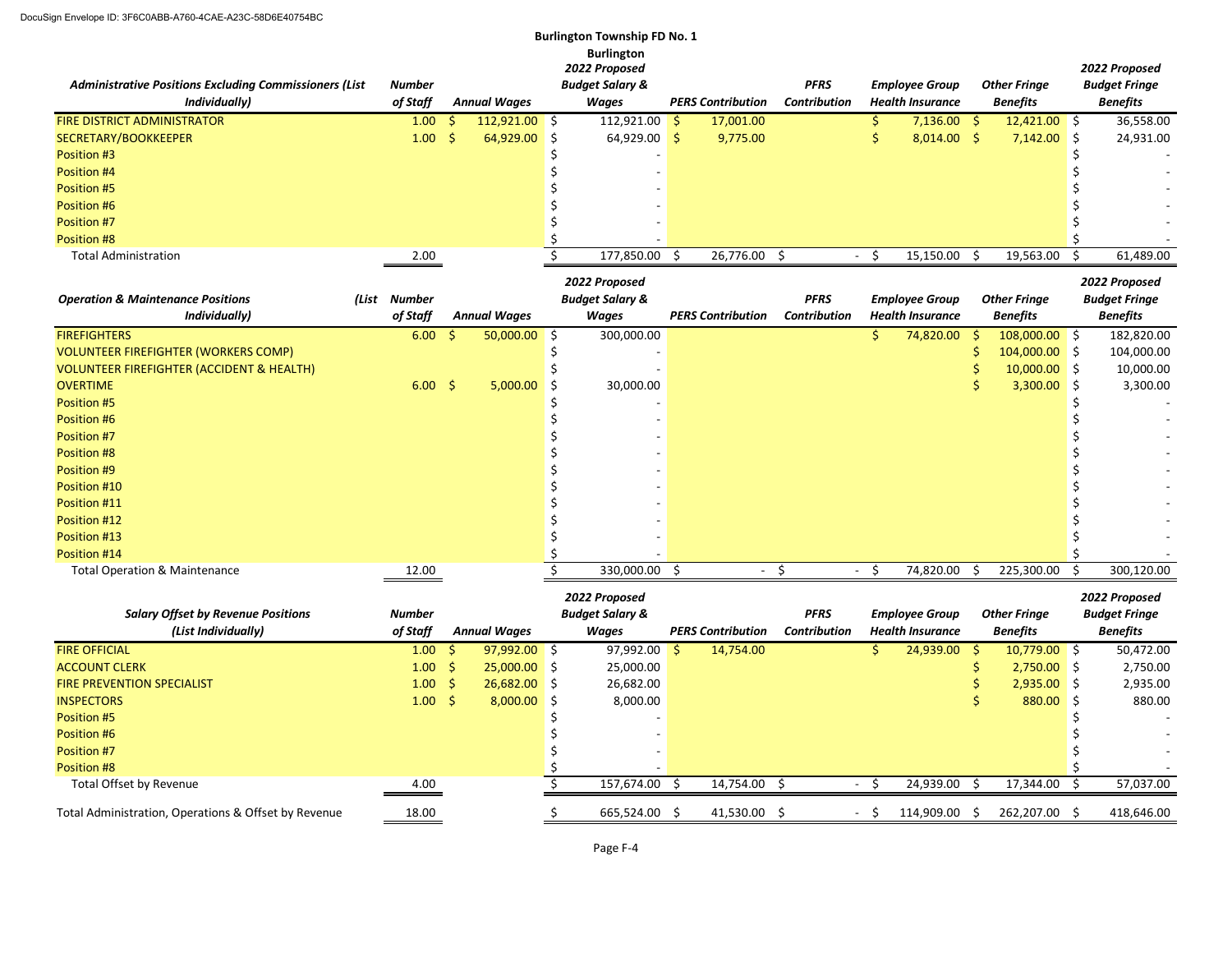#### **CAPITAL IMPROVEMENTS (N.J.S.A. 40A:14-84)**

|                                     |                    | <b>Time of General</b><br>Election |          | Affirmative |               |               |
|-------------------------------------|--------------------|------------------------------------|----------|-------------|---------------|---------------|
|                                     |                    | February or                        | Date of  | Vote        | 2022 Proposed | 2021 Adopted  |
| List Project Separately             | Asset Type         | November                           | Approval | Percentage  | <b>Budget</b> | <b>Budget</b> |
| ROOF REPAIR & MASONRY WALL CAULKING | <b>IMPROVEMENT</b> | February                           | 12/07/20 | 100%        |               | 125,000.00    |
| <b>COMMAND VEHICLE</b>              | <b>VEHICLE</b>     | February                           | 12/07/20 | 100%        |               | 65,000.00     |
| <b>CONCRETE REPAIR STATION 2</b>    | <b>IMPROVEMENT</b> | February                           |          |             | 190,000.00    |               |
| Capital Improvement #4              |                    |                                    |          |             |               |               |
| Capital Improvement #5              |                    |                                    |          |             |               |               |
| Capital Improvement #6              |                    |                                    |          |             |               |               |
| Capital Improvement #7              |                    |                                    |          |             |               |               |
| <b>Total Capital Improvements</b>   |                    |                                    |          |             | 190,000.00    | 190,000.00    |
|                                     |                    |                                    |          |             |               |               |

#### **DOWN PAYMENTS/CAPITAL FINANCED IMPROVEMENTS (N.J.S.A. 40A:14-85)**

| Date of Local<br>Affirmative<br><b>Finance Board</b><br>Date of Voter<br>2022 Proposed<br>2021 Adopted<br>Vote<br><b>Budget</b><br><b>Budget</b><br>Approval<br>Approval<br>Percentage<br>List Project Separately<br>Asset Type<br>Capital Improvement #1<br>Capital Improvement #2<br>Capital Improvement #3<br>Capital Improvement #4<br>Capital Improvement #5<br>Capital Improvement #6<br>Capital Improvement #7<br><b>Total Down Payments</b><br><sub>S</sub><br>$\sim$<br>190,000.00 \$<br>Total Capital Improvements & Down Payments<br><b>RESERVE FOR FUTURE CAPITAL OUTLAYS</b><br>190,000.00<br><b>TOTAL CAPITAL APPROPRIATIONS</b><br><sub>S</sub> | , כסידו. הטה אוניומים כמו המודע טובים של האמרות האורחיה ולא סטיביות המודע של ה |  |  |  |                 |
|----------------------------------------------------------------------------------------------------------------------------------------------------------------------------------------------------------------------------------------------------------------------------------------------------------------------------------------------------------------------------------------------------------------------------------------------------------------------------------------------------------------------------------------------------------------------------------------------------------------------------------------------------------------|--------------------------------------------------------------------------------|--|--|--|-----------------|
|                                                                                                                                                                                                                                                                                                                                                                                                                                                                                                                                                                                                                                                                |                                                                                |  |  |  |                 |
|                                                                                                                                                                                                                                                                                                                                                                                                                                                                                                                                                                                                                                                                |                                                                                |  |  |  |                 |
|                                                                                                                                                                                                                                                                                                                                                                                                                                                                                                                                                                                                                                                                |                                                                                |  |  |  |                 |
|                                                                                                                                                                                                                                                                                                                                                                                                                                                                                                                                                                                                                                                                |                                                                                |  |  |  |                 |
|                                                                                                                                                                                                                                                                                                                                                                                                                                                                                                                                                                                                                                                                |                                                                                |  |  |  |                 |
|                                                                                                                                                                                                                                                                                                                                                                                                                                                                                                                                                                                                                                                                |                                                                                |  |  |  |                 |
|                                                                                                                                                                                                                                                                                                                                                                                                                                                                                                                                                                                                                                                                |                                                                                |  |  |  |                 |
|                                                                                                                                                                                                                                                                                                                                                                                                                                                                                                                                                                                                                                                                |                                                                                |  |  |  |                 |
|                                                                                                                                                                                                                                                                                                                                                                                                                                                                                                                                                                                                                                                                |                                                                                |  |  |  |                 |
|                                                                                                                                                                                                                                                                                                                                                                                                                                                                                                                                                                                                                                                                |                                                                                |  |  |  |                 |
|                                                                                                                                                                                                                                                                                                                                                                                                                                                                                                                                                                                                                                                                |                                                                                |  |  |  |                 |
|                                                                                                                                                                                                                                                                                                                                                                                                                                                                                                                                                                                                                                                                |                                                                                |  |  |  | 190,000.00      |
|                                                                                                                                                                                                                                                                                                                                                                                                                                                                                                                                                                                                                                                                |                                                                                |  |  |  |                 |
|                                                                                                                                                                                                                                                                                                                                                                                                                                                                                                                                                                                                                                                                |                                                                                |  |  |  | 190,000.00      |
|                                                                                                                                                                                                                                                                                                                                                                                                                                                                                                                                                                                                                                                                |                                                                                |  |  |  |                 |
|                                                                                                                                                                                                                                                                                                                                                                                                                                                                                                                                                                                                                                                                | Capital Appropriations Offset with Restricted Fund                             |  |  |  | \$<br>29,094.00 |
| Capital Appropriations Offset with Grants                                                                                                                                                                                                                                                                                                                                                                                                                                                                                                                                                                                                                      |                                                                                |  |  |  |                 |
| 190,000.00<br>Capital Appropriations Offset with Unrestricted Fund<br>-S                                                                                                                                                                                                                                                                                                                                                                                                                                                                                                                                                                                       |                                                                                |  |  |  | 160,906.00      |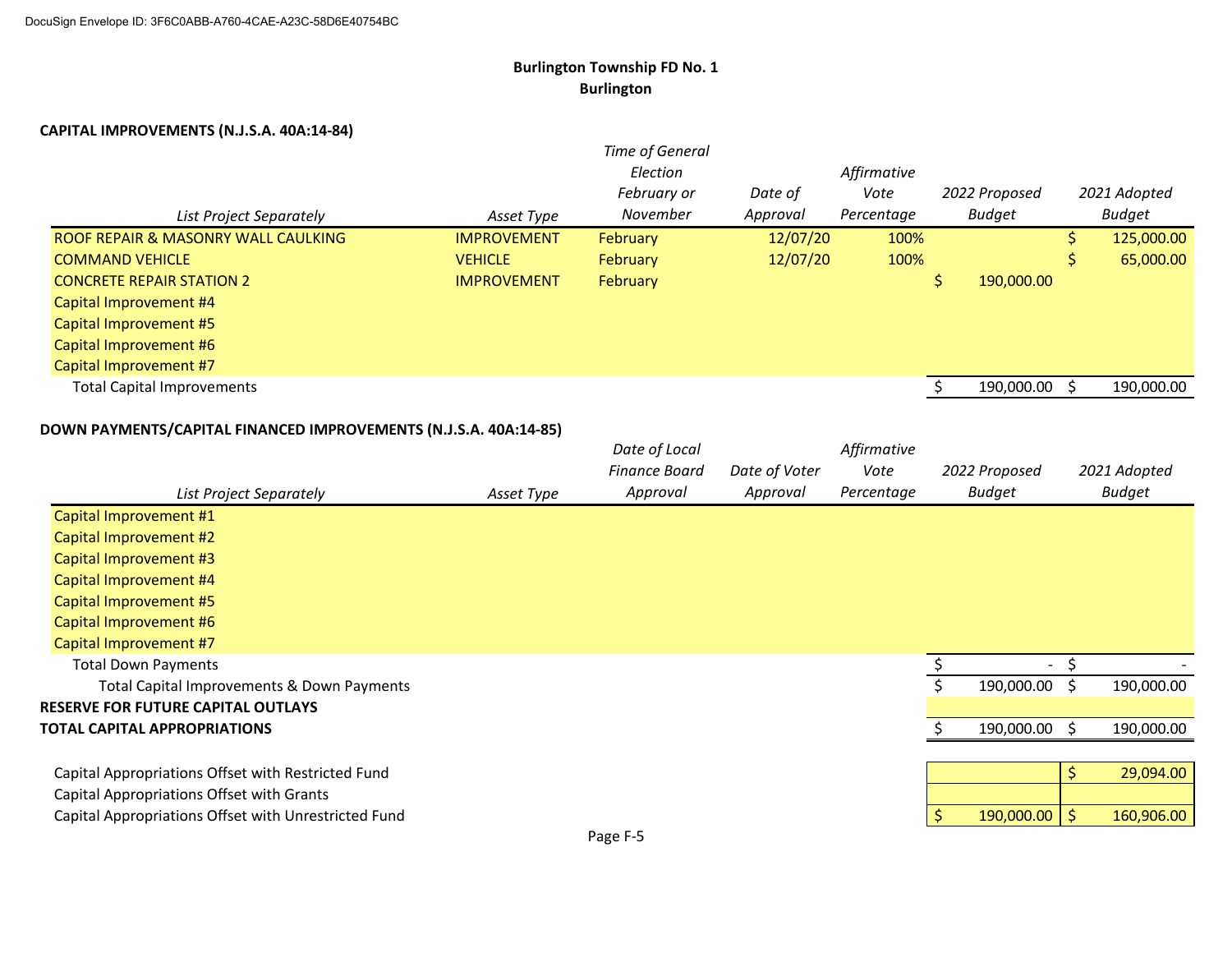|                                                             | Date of  | % of                     | <b>Date of Local</b><br><b>Finance</b> |                            |              |                          |              |                  |                   |                |                  |               |                          |                        |
|-------------------------------------------------------------|----------|--------------------------|----------------------------------------|----------------------------|--------------|--------------------------|--------------|------------------|-------------------|----------------|------------------|---------------|--------------------------|------------------------|
|                                                             | Voter    | <b>Voter</b>             | <b>Board</b>                           | <b>Current Year</b>        |              |                          |              |                  |                   |                |                  |               |                          | <b>Total Principal</b> |
|                                                             |          | <b>Approval Approval</b> | Approval                               | 2021                       |              | 2022                     |              | 2023             | 2024              | 2025           | 2026             | 2027          | <b>Thereafter</b>        | Outstanding            |
| <b>General Obligation Bonds</b>                             |          |                          |                                        |                            |              |                          |              |                  |                   |                |                  |               |                          |                        |
| REFUNDING BOND SERIES 2015 12/09/06                         |          | 66%                      | 08/08/07                               | 265,000.00<br>$\mathsf{S}$ | \$.          | 270,000.00               | \$           | 280,000.00 \$    | 290,000.00<br>-\$ | 300,000.00 \$  | 305,000.00 \$    | 315,000.00 \$ | $\equiv$                 | \$1,760,000.00         |
| <b>General Obligation Bond #2</b>                           |          |                          |                                        |                            |              |                          |              |                  |                   |                |                  |               |                          |                        |
| <b>General Obligation Bond #3</b>                           |          |                          |                                        |                            |              |                          |              |                  |                   |                |                  |               |                          |                        |
| <b>General Obligation Bond #4</b>                           |          |                          |                                        |                            |              |                          |              |                  |                   |                |                  |               |                          |                        |
| <b>Total Principal - General Obligation Bonds</b>           |          |                          |                                        | 265,000.00                 | $\mathsf{S}$ | 270,000.00               | $\mathsf{S}$ | 280,000.00<br>\$ | 290,000.00<br>\$  | 300,000.00 \$  | 305,000.00<br>Ŝ. | 315,000.00 \$ | $\blacksquare$           | \$1,760,000.00         |
| <b>Bond Anticipation Notes</b>                              |          |                          |                                        |                            |              |                          |              |                  |                   |                |                  |               |                          |                        |
| <b>BAN#1</b>                                                |          |                          |                                        |                            |              |                          |              |                  |                   |                |                  |               |                          |                        |
| <b>BAN#2</b>                                                |          |                          |                                        |                            |              |                          |              |                  |                   |                |                  |               |                          |                        |
| <b>BAN#3</b>                                                |          |                          |                                        |                            |              |                          |              |                  |                   |                |                  |               |                          |                        |
| <b>BAN #4</b>                                               |          |                          |                                        |                            |              |                          |              |                  |                   |                |                  |               |                          |                        |
| <b>Total Principal - BANs</b>                               |          |                          |                                        | $\overline{\phantom{a}}$   |              | $\overline{\phantom{a}}$ |              | $\sim$           | $\sim$            | $\overline{a}$ | $\sim$           | $\sim$        | $\overline{\phantom{a}}$ |                        |
| Capital Leases                                              |          |                          |                                        |                            |              |                          |              |                  |                   |                |                  |               |                          |                        |
| <b>HEAVY DUTY RESCUE TRUCK</b>                              | 02/15/14 | 80%                      | 02/11/15                               | 76,331.00                  |              | 78,049.00                |              | 79,805.00        | 81,600.00         | 83,436.00      |                  |               |                          | 322,890.00             |
| <b>Capital Lease #2</b>                                     |          |                          |                                        |                            |              |                          |              |                  |                   |                |                  |               |                          |                        |
| <b>Capital Lease #3</b>                                     |          |                          |                                        |                            |              |                          |              |                  |                   |                |                  |               |                          |                        |
| Capital Lease #4<br><b>Total Principal - Capital Leases</b> |          |                          |                                        | 76,331.00                  |              | 78,049.00                |              | 79,805.00        | 81,600.00         | 83,436.00      |                  |               |                          | 322,890.00             |
| Intergovernmental Loans                                     |          |                          |                                        |                            |              |                          |              |                  |                   |                |                  |               |                          |                        |
| Intergovernmental #1                                        |          |                          |                                        |                            |              |                          |              |                  |                   |                |                  |               |                          |                        |
| Intergovernmental #2                                        |          |                          |                                        |                            |              |                          |              |                  |                   |                |                  |               |                          |                        |
| Intergovernmental #3                                        |          |                          |                                        |                            |              |                          |              |                  |                   |                |                  |               |                          |                        |
| Intergovernmental #4                                        |          |                          |                                        |                            |              |                          |              |                  |                   |                |                  |               |                          |                        |
| Total Principal - Intergovernmental Loans                   |          |                          |                                        |                            |              |                          |              |                  |                   |                |                  |               |                          |                        |
| <b>Other Bonds or Notes Payable</b>                         |          |                          |                                        |                            |              |                          |              |                  |                   |                |                  |               |                          |                        |
| Other Bonds or Notes #1                                     |          |                          |                                        |                            |              |                          |              |                  |                   |                |                  |               |                          |                        |
| Other Bonds or Notes #2                                     |          |                          |                                        |                            |              |                          |              |                  |                   |                |                  |               |                          |                        |
| Other Bonds or Notes #3                                     |          |                          |                                        |                            |              |                          |              |                  |                   |                |                  |               |                          |                        |
| Other Bonds or Notes #4                                     |          |                          |                                        |                            |              |                          |              |                  |                   |                |                  |               |                          |                        |
| <b>Total Principal - Other Bonds or Notes</b>               |          |                          |                                        |                            |              |                          |              |                  |                   |                |                  |               |                          |                        |
| <b>TOTAL PRINCIPAL ALL OBLIGATIONS</b>                      |          |                          |                                        | 341,331.00                 |              | 348,049.00               |              | 359,805.00       | 371,600.00        | 383,436.00     | 305,000.00       | 315,000.00    |                          | 2,082,890.00           |

Capital Appropriations Offset with Restricted Fund Capital Appropriations Offset with Grants Capital Appropriations Offset with Unrestricted Fund

*Enter each debt issuance separately according to type of debt obligation above. Enter the principal due for each year indicated and thereafter until maturity.* 

#### **Burlington Township FD No. 1 Burlington**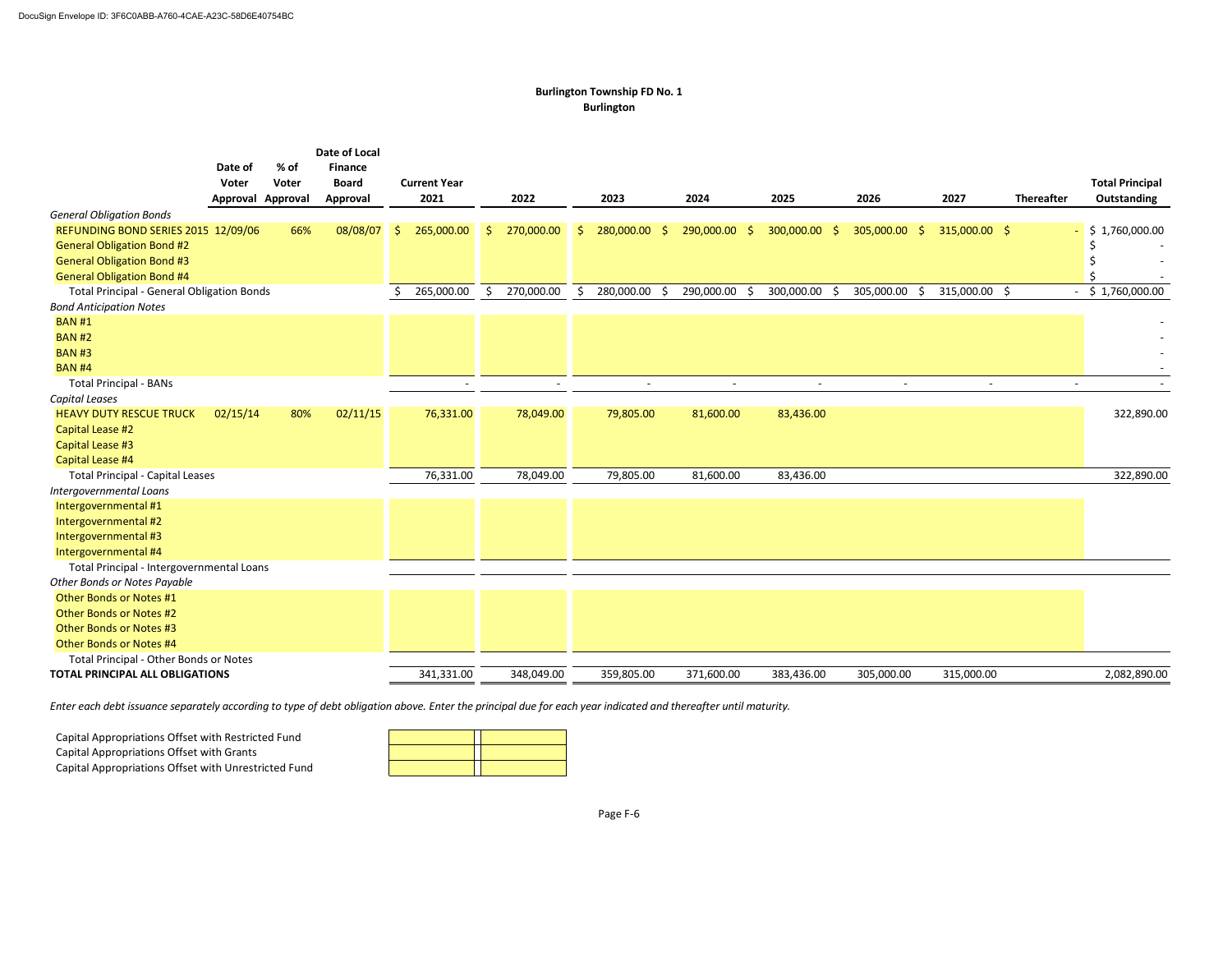|                                                | <b>Current Year 2021</b> | 2022      | 2023      | 2024      | 2025      | 2026      | 2027      | <b>Thereafter</b> | <b>Total Interest</b><br>Payments<br><b>Outstanding</b> |
|------------------------------------------------|--------------------------|-----------|-----------|-----------|-----------|-----------|-----------|-------------------|---------------------------------------------------------|
| <b>General Obligation Bonds</b>                |                          |           |           |           |           |           |           |                   |                                                         |
| REFUNDING BOND SERIES 2015                     | 63,850.00                | 55,900.00 | 47,800.00 | 39,400.00 | 30,700.00 | 21,700.00 | 11,025.00 |                   | 206,525.00                                              |
| <b>General Obligation Bond #2</b>              |                          |           |           |           |           |           |           |                   |                                                         |
| <b>General Obligation Bond #3</b>              |                          |           |           |           |           |           |           |                   |                                                         |
| General Obligation Bond #4                     |                          |           |           |           |           |           |           |                   |                                                         |
| Total Interest - General Obligation Bonds      | 63,850.00                | 55,900.00 | 47,800.00 | 39,400.00 | 30,700.00 | 21,700.00 | 11,025.00 |                   | 206,525.00                                              |
| <b>Bond Anticipation Notes</b>                 |                          |           |           |           |           |           |           |                   |                                                         |
| <b>BAN#1</b>                                   |                          |           |           |           |           |           |           |                   |                                                         |
| <b>BAN#2</b>                                   |                          |           |           |           |           |           |           |                   |                                                         |
| <b>BAN#3</b>                                   |                          |           |           |           |           |           |           |                   |                                                         |
| <b>BAN#4</b>                                   |                          |           |           |           |           |           |           |                   |                                                         |
| <b>Total Interest Payments - BANs</b>          |                          |           |           |           |           |           |           |                   |                                                         |
| Capital Leases                                 |                          |           |           |           |           |           |           |                   |                                                         |
| <b>HEAVY DUTY RESCUE TRUCK</b>                 | 8,983.00                 | 7,265.00  | 5,509.00  | 3,713.00  | 1,877.00  |           |           |                   | 18,364.00                                               |
| Capital Lease #2                               |                          |           |           |           |           |           |           |                   |                                                         |
| Capital Lease #3                               |                          |           |           |           |           |           |           |                   |                                                         |
| Capital Lease #4                               |                          |           |           |           |           |           |           |                   |                                                         |
| Total Interest Payments - Capital Leases       | 8,983.00                 | 7,265.00  | 5,509.00  | 3,713.00  | 1,877.00  |           |           |                   | 18,364.00                                               |
| Intergovernmental Loans                        |                          |           |           |           |           |           |           |                   |                                                         |
| Intergovernmental #1                           |                          |           |           |           |           |           |           |                   |                                                         |
| Intergovernmental #2                           |                          |           |           |           |           |           |           |                   |                                                         |
| Intergovernmental #3                           |                          |           |           |           |           |           |           |                   |                                                         |
| Intergovernmental #4                           |                          |           |           |           |           |           |           |                   |                                                         |
| Total Interest Payments - Intergovernmental    |                          |           |           |           |           |           |           |                   |                                                         |
| <b>Other Bonds or Notes Payable</b>            |                          |           |           |           |           |           |           |                   |                                                         |
| Other Bonds or Notes #1                        |                          |           |           |           |           |           |           |                   |                                                         |
| Other Bonds or Notes #2                        |                          |           |           |           |           |           |           |                   |                                                         |
| Other Bonds or Notes #3                        |                          |           |           |           |           |           |           |                   |                                                         |
| Other Bonds or Notes #4                        |                          |           |           |           |           |           |           |                   |                                                         |
| Total Interest Payments - Other Bonds or Notes |                          |           |           |           |           |           |           |                   |                                                         |
| <b>TOTAL INTEREST ALL OBLIGATIONS</b>          | 72,833.00                | 63,165.00 | 53,309.00 | 43,113.00 | 32,577.00 | 21,700.00 | 11,025.00 |                   | 224,889.00                                              |

*Enter the interest payment due for each year indicated and thereafter until maturity. Enter each debt issuance separately according to type of debt obligation on the "Debt Service - Principal" tab. The debt issuance description will carry to this schedule from data entered on that worksheet.* 

Capital Appropriations Offset with Restricted Fund Capital Appropriations Offset with Grants Capital Appropriations Offset with Unrestricted Fu

| und |  |  |
|-----|--|--|

Page F-7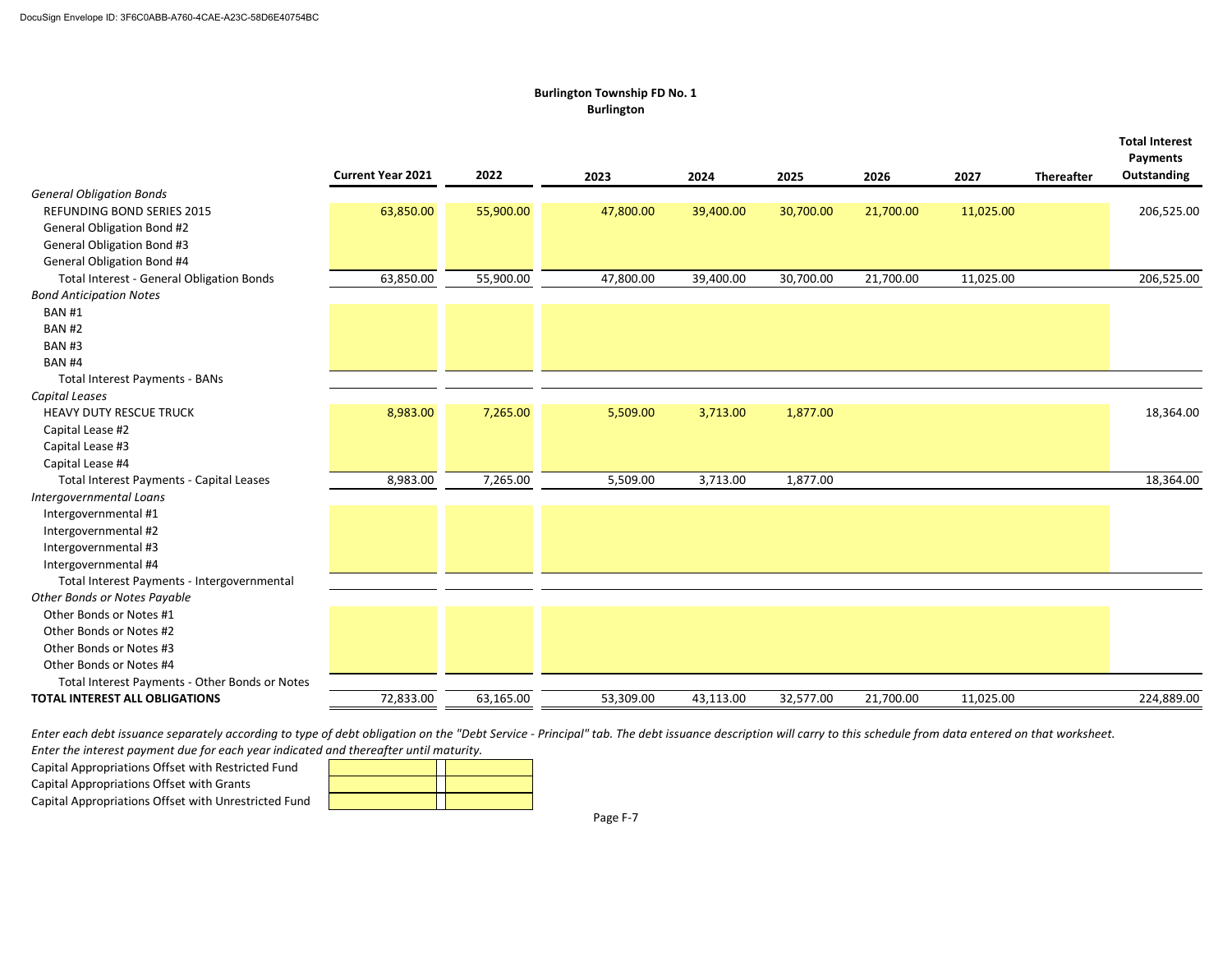#### **UNRESTRICTED FUND BALANCE**

| Plus: Accrued Unfunded Pension Liability (1)<br>Plus: Accrued Unfunded Other Post-Employment Benefit Liability (1)<br>\$<br>671,302.00<br>\$<br>357,000.00<br>Less: Utilized in 2021 Adopted Budget<br>Ś<br>Proposed balance available<br>2,628,615.00<br>Estimated results of operations for the year ending December 31, 2021 |  |
|---------------------------------------------------------------------------------------------------------------------------------------------------------------------------------------------------------------------------------------------------------------------------------------------------------------------------------|--|
|                                                                                                                                                                                                                                                                                                                                 |  |
|                                                                                                                                                                                                                                                                                                                                 |  |
|                                                                                                                                                                                                                                                                                                                                 |  |
|                                                                                                                                                                                                                                                                                                                                 |  |
|                                                                                                                                                                                                                                                                                                                                 |  |
| \$<br>Anticipated balance December 31, 2021<br>2,628,615.00                                                                                                                                                                                                                                                                     |  |
| \$<br>Less: Fund Balance utilized in 2022 Proposed Budget<br>367,000.00                                                                                                                                                                                                                                                         |  |
| ς<br>Proposed balance after utilization in 2022 Proposed Budget<br>2,261,615.00                                                                                                                                                                                                                                                 |  |
|                                                                                                                                                                                                                                                                                                                                 |  |
| <b>RESTRICTED FUND BALANCE</b>                                                                                                                                                                                                                                                                                                  |  |
| \$<br>Beginning balance January 1, 2021 (1)<br>788,095.00                                                                                                                                                                                                                                                                       |  |
| \$<br>Less: Utilized in 2021 Adopted Budget<br>29,094.00                                                                                                                                                                                                                                                                        |  |
| Ś<br>Proposed balance available<br>759,001.00                                                                                                                                                                                                                                                                                   |  |
| Estimated results of operations for the year ending December 31, 2021                                                                                                                                                                                                                                                           |  |
| Ś<br>759,001.00<br>Anticipated balance December 31, 2021                                                                                                                                                                                                                                                                        |  |
| Less: Restricted Fund Balance used in 2022 Proposed Budget for Capital Purposes                                                                                                                                                                                                                                                 |  |
| \$<br>Less: Restricted Fund Balance released via Referendum Resolution                                                                                                                                                                                                                                                          |  |
| Proposed balance after utilization in 2022 Proposed Budget<br>759,001.00                                                                                                                                                                                                                                                        |  |

*(1) This line item must agree to audited financial statements.*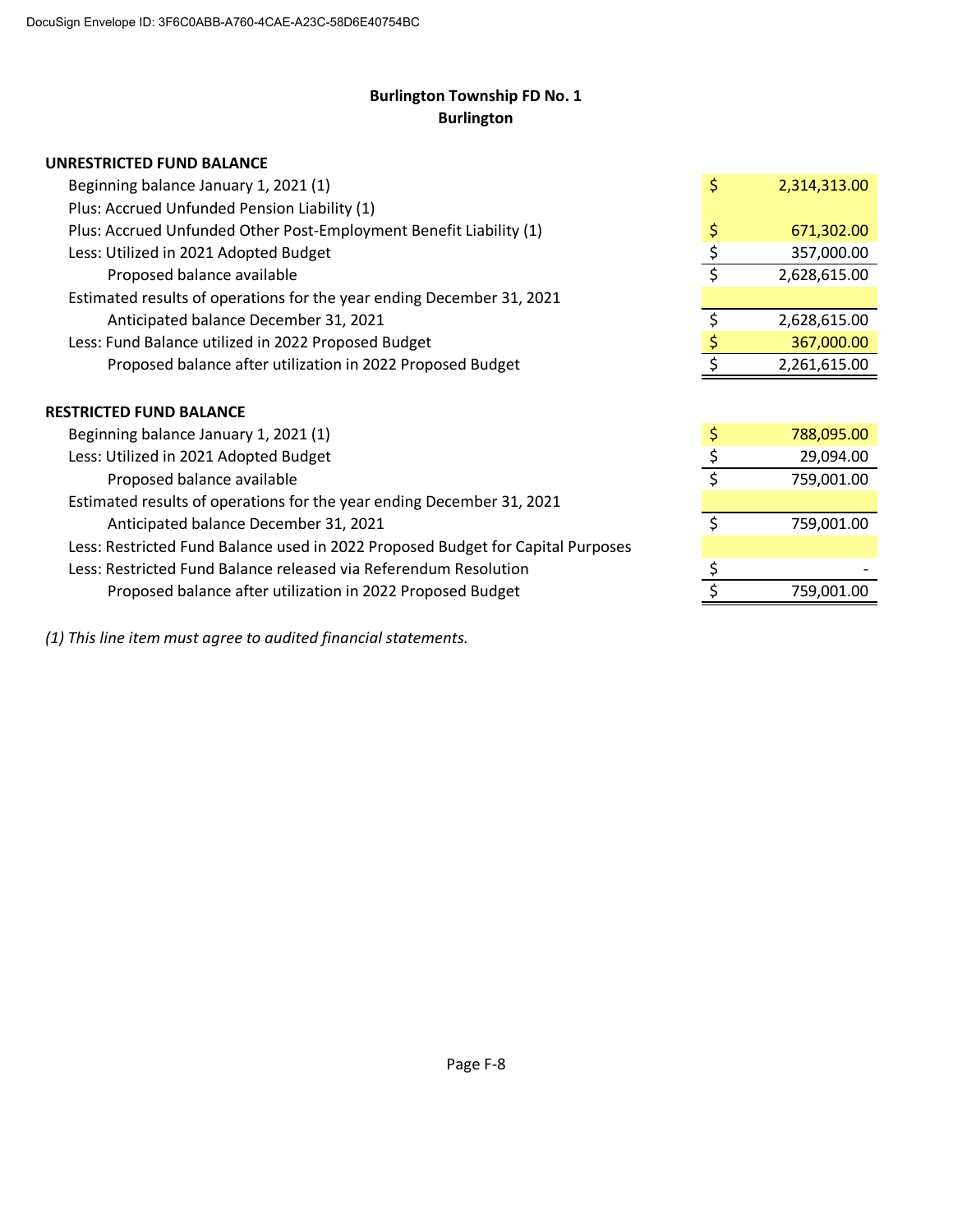|                                         | 2022 Proposed        |                   |
|-----------------------------------------|----------------------|-------------------|
|                                         | <b>Budget Amount</b> |                   |
| <b>Summary of Referendum Line Items</b> | Requested            | 2021 Final Budget |
|                                         |                      |                   |
|                                         |                      |                   |
|                                         |                      |                   |
|                                         |                      |                   |
|                                         |                      |                   |
|                                         |                      |                   |
|                                         |                      |                   |
| Total Referendum Line Items \$          |                      |                   |
|                                         |                      |                   |

Tax Levy Requested minus Maximum Allowable Levy  $\frac{\zeta}{\zeta}$ As this page is adjusted this amount changes, should  $=$  \$0 (For Reference Purposes Only - from Levy Cap Summary based on Information provided by the district- see instructions.)

|                                                                     | 2022 Proposed        |                   |
|---------------------------------------------------------------------|----------------------|-------------------|
|                                                                     | <b>Budget Amount</b> |                   |
| Summary of Release of Restricted Fund Balance Referendum Line Items | Requested            | 2021 Final Budget |
|                                                                     |                      |                   |
|                                                                     |                      |                   |
|                                                                     |                      |                   |
|                                                                     |                      |                   |
|                                                                     |                      |                   |
|                                                                     |                      |                   |
|                                                                     |                      |                   |
| Total Release of Restricted Fund Balance \$                         |                      |                   |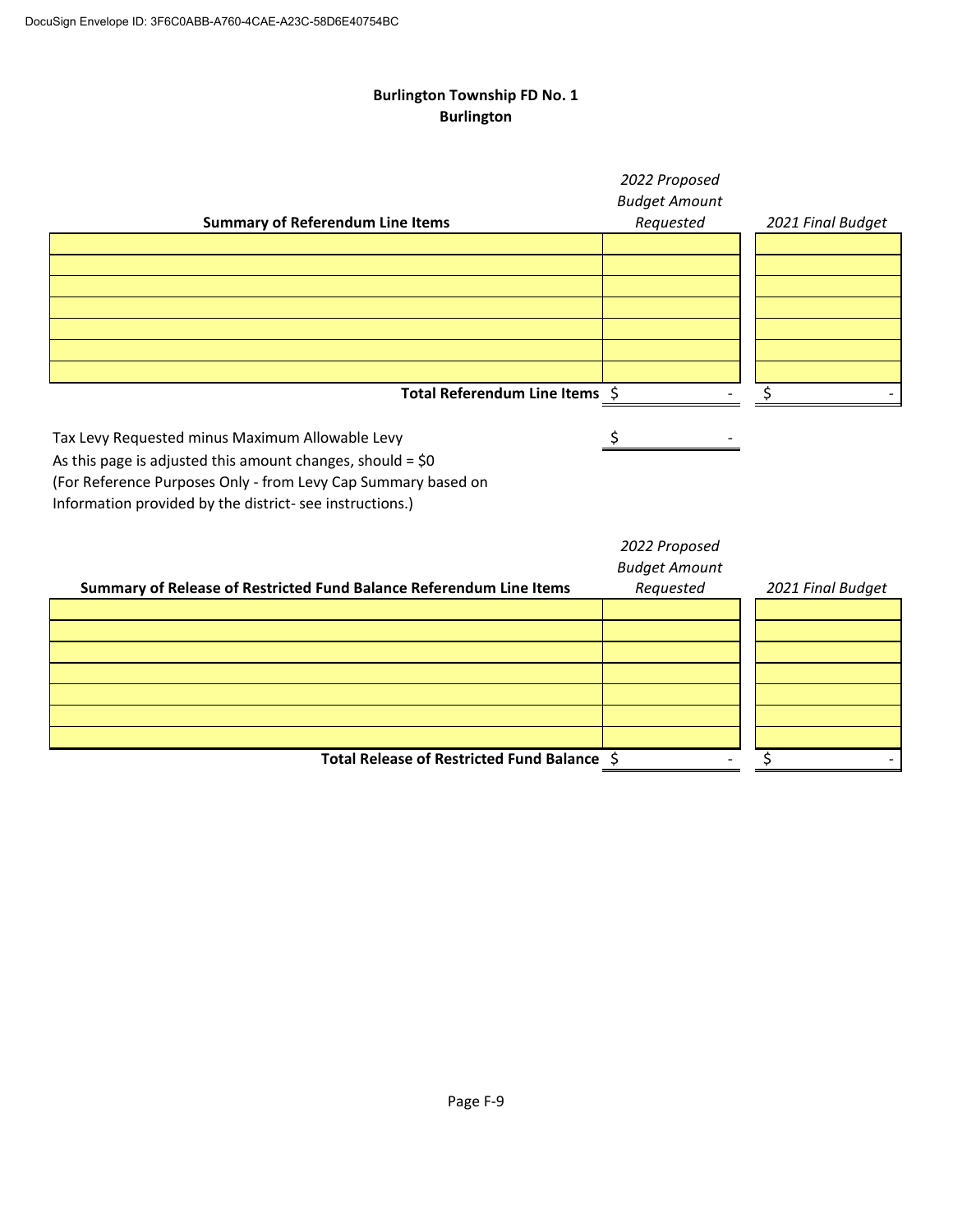| <b>LEVY CAP CALCULATION</b>                                           |                      |  |
|-----------------------------------------------------------------------|----------------------|--|
| Prior Year Amount to be Raised by Taxation for Fire District Purposes | 2,205,000.00         |  |
| Changes in Service Provider (+/-)                                     |                      |  |
| <b>DLGS Approved Adjustments</b>                                      |                      |  |
| Net Prior Year Tax Levy for Municipal Purposes for Cap Calculation    | 2,205,000.00         |  |
| Plus: 2% Cap Increase                                                 | 44,100.00            |  |
| <b>ADJUSTED TAX LEVY PRIOR TO EXCLUSIONS</b>                          | 2,249,100.00         |  |
| Exclusions                                                            |                      |  |
| <b>Shared Service Exclusion</b>                                       |                      |  |
| Change in Total Debt Service Appropriation                            |                      |  |
| <b>Allowable Pension Increases</b>                                    |                      |  |
| Allowable Increase in Health Care Costs                               | 2,269.83             |  |
| Changes in LOSAP Contributions (+/-)                                  |                      |  |
| Extraordinary Costs due to a "Declared" Emergency                     |                      |  |
| Net Capital Improvement Fund and/or Down Payment on Improvements      |                      |  |
| <b>Total Exclusions</b>                                               | 2,269.83             |  |
| Less: Cancelled or Unexpended Referendum Amounts                      |                      |  |
| Increase in Ratable Valuation (New Construction/Additions)            | 22,309,600.00        |  |
| Prior Year Local Fire District Tax Rate (3 decimals/\$100)            | \$0.093<br>20,747.93 |  |
| <b>ADJUSTED TAX LEVY</b>                                              | 2,272,117.76         |  |
| Amount Utilized from Levy Cap Bank from 2019                          |                      |  |
| Amount Utilized from Levy Cap Bank from 2020                          |                      |  |
| Amount Utilized from Levy Cap Bank from 2021                          |                      |  |
| Maximum Tax Levy Before Referendum                                    | 2,272,117.76         |  |
| Amount Proposed for Levy Cap Referendum                               |                      |  |
| MAXIMUM ALLOWABLE AMOUNT TO BE RAISED BY TAXATION                     | 2,272,117.76         |  |
| <b>CAP BANK CALCULATION</b>                                           |                      |  |
| Amount to be Raised by Taxation                                       | 2,266,000.00         |  |
| Cap Bank Available from Prior Year (2019) for 2022 Budget             |                      |  |
| Cap Bank Available from Prior Year (2020) for 2022 Budget             |                      |  |
| Revised Cap Bank from Prior Year (2021) Available for 2022 Budget     |                      |  |
| Cap Bank Available from Prior Year (2021) for 2022 Budget             | 2,676.00             |  |
| Revised Cap Bank from Prior Year (2021) Available for 2023 Budget     | 2,676.00             |  |
| Cap Bank from Current Year (2022) Available for 2023 Budget           | 6,117.76             |  |
| Cap Bank Available from (2022) for 2023 Budget                        | 6,117.76             |  |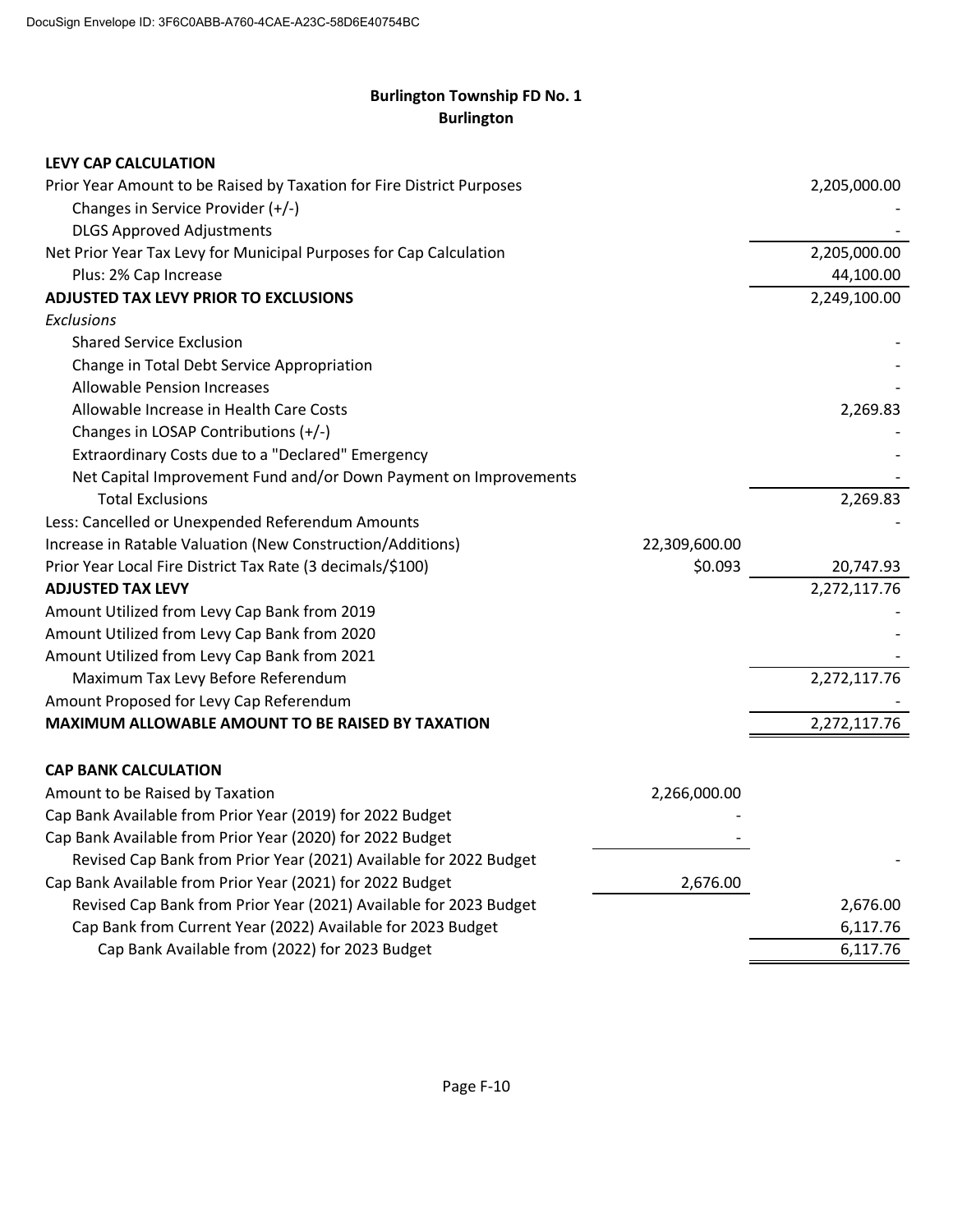|                                            |                                                                     | <b>Health Care Costs</b> |         |          | <b>Pension Costs</b> |          | <b>Debt Service Costs</b> | <b>Capital Improvement Costs</b> Declared Emergency Costs |         |          |         | <b>Total Shared Services Cost</b> |                          | <b>Salary Costs</b> |         | <b>Other Costs</b> |                          | Total                    |            |
|--------------------------------------------|---------------------------------------------------------------------|--------------------------|---------|----------|----------------------|----------|---------------------------|-----------------------------------------------------------|---------|----------|---------|-----------------------------------|--------------------------|---------------------|---------|--------------------|--------------------------|--------------------------|------------|
| Name of Entity<br><b>Providing Service</b> | <b>Type of Shared Service</b><br>Provided (List Each<br>Separately) | Proposed                 | Adopted | Proposed | Adopted              | Proposed | Adopted                   | Proposed                                                  | Adopted | Proposed | Adopted | Proposed                          | Adopted                  | Proposed            | Adopted | Proposed           | Adopted                  | Proposed                 | Adopted    |
|                                            |                                                                     |                          |         |          |                      |          |                           |                                                           |         |          |         | $\sim$                            | $\overline{\phantom{0}}$ |                     |         |                    |                          |                          | $\sim$     |
|                                            |                                                                     |                          |         |          |                      |          |                           |                                                           |         |          |         | $\sim$                            |                          |                     |         |                    |                          | $\overline{\phantom{0}}$ | $\sim$     |
|                                            |                                                                     |                          |         |          |                      |          |                           |                                                           |         |          |         | $\sim$                            |                          |                     |         |                    |                          | $\overline{\phantom{0}}$ | $\sim$     |
|                                            |                                                                     |                          |         |          |                      |          |                           |                                                           |         |          |         | $-$                               | $\overline{\phantom{a}}$ |                     |         |                    |                          | $\overline{\phantom{0}}$ | $\sim$     |
|                                            |                                                                     |                          |         |          |                      |          |                           |                                                           |         |          |         | $\sim$                            | $\sim$                   |                     |         |                    |                          | $\overline{\phantom{0}}$ | $\sim$     |
|                                            |                                                                     |                          |         |          |                      |          |                           |                                                           |         |          |         | $-$                               | $\sim$                   |                     |         |                    |                          | $\overline{\phantom{0}}$ | $\sim$ $-$ |
|                                            |                                                                     |                          |         |          |                      |          |                           |                                                           |         |          |         | $-$                               | $\overline{\phantom{0}}$ |                     |         |                    |                          | $\overline{\phantom{0}}$ | $\sim$ $-$ |
|                                            |                                                                     |                          |         |          |                      |          |                           |                                                           |         |          |         | $\sim$                            | $\overline{\phantom{0}}$ |                     |         |                    |                          | $\overline{\phantom{0}}$ | $\sim$ $-$ |
|                                            |                                                                     |                          |         |          |                      |          |                           |                                                           |         |          |         | $\sim$                            |                          |                     |         |                    |                          | $\overline{\phantom{0}}$ | $\sim$     |
|                                            |                                                                     |                          |         |          |                      |          |                           |                                                           |         |          |         | $\sim$                            |                          |                     |         |                    |                          | $\overline{\phantom{0}}$ |            |
|                                            |                                                                     |                          |         |          |                      |          |                           |                                                           |         |          |         | $\sim$                            | $\sim$                   |                     |         |                    |                          | $\overline{\phantom{0}}$ | $\sim$     |
|                                            |                                                                     |                          |         |          |                      |          |                           |                                                           |         |          |         | $-$                               | $\overline{\phantom{0}}$ |                     |         |                    |                          | $\overline{\phantom{0}}$ | $\sim$     |
|                                            |                                                                     |                          |         |          |                      |          |                           |                                                           |         |          |         | $-$                               | $\sim$                   |                     |         |                    |                          | $\overline{\phantom{0}}$ | $\sim$ $-$ |
| <b>Total</b>                               |                                                                     |                          | $-$     |          |                      | $\sim$   |                           |                                                           |         | $-$      |         | $\sim$ $\sim$                     |                          | $-$                 |         |                    | $\overline{\phantom{a}}$ | $\overline{\phantom{0}}$ | $\sim$     |

DocuSign Envelope ID: 3F6C0ABB-A760-4CAE-A23C-58D6E40754BC